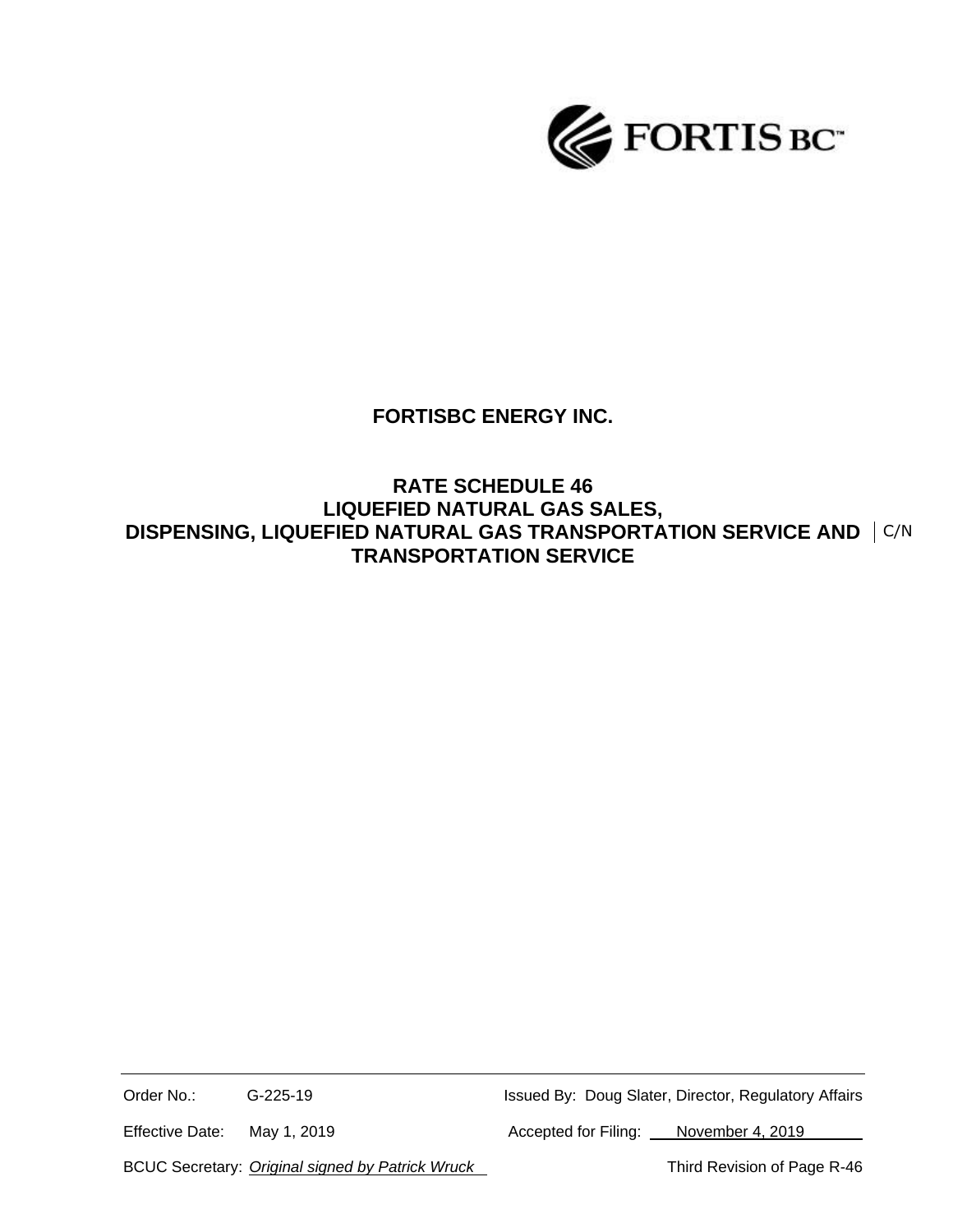# **TABLE OF CONTENTS**

| <b>Section</b>         |            |                                                                           |  | Page                                                 |       |  |
|------------------------|------------|---------------------------------------------------------------------------|--|------------------------------------------------------|-------|--|
| 1                      |            |                                                                           |  |                                                      |       |  |
|                        | 1.1        |                                                                           |  |                                                      |       |  |
|                        | 1.2        |                                                                           |  |                                                      |       |  |
| $\overline{2}$         |            |                                                                           |  |                                                      |       |  |
|                        | 2.1        |                                                                           |  |                                                      |       |  |
|                        | 2.2        |                                                                           |  |                                                      |       |  |
| 3                      |            |                                                                           |  |                                                      |       |  |
|                        | 3.1        |                                                                           |  |                                                      |       |  |
|                        | 3.2        |                                                                           |  |                                                      |       |  |
|                        | 3.3        | LNG Service Priority Where There Are Competing Requests for LNG Service 8 |  |                                                      |       |  |
|                        | 3.4<br>3.5 |                                                                           |  |                                                      |       |  |
| 4                      |            |                                                                           |  |                                                      |       |  |
|                        | 4.1        |                                                                           |  |                                                      |       |  |
|                        | 4.2        |                                                                           |  |                                                      | C/N/O |  |
| 5                      |            |                                                                           |  |                                                      |       |  |
|                        | 5.1        |                                                                           |  |                                                      |       |  |
|                        | 5.2<br>5.3 |                                                                           |  |                                                      |       |  |
|                        | 5.4        |                                                                           |  |                                                      |       |  |
| 6                      |            |                                                                           |  |                                                      |       |  |
|                        | 6.1        |                                                                           |  |                                                      |       |  |
|                        | 6.2        |                                                                           |  |                                                      |       |  |
|                        | 6.3        |                                                                           |  |                                                      |       |  |
|                        | 6.4        |                                                                           |  |                                                      |       |  |
| $\overline{7}$         |            |                                                                           |  |                                                      |       |  |
|                        | 7.1        |                                                                           |  |                                                      |       |  |
|                        | 7.2<br>7.3 |                                                                           |  |                                                      |       |  |
|                        |            |                                                                           |  |                                                      |       |  |
| Order No.:             |            | G-225-19                                                                  |  | Issued By: Doug Slater, Director, Regulatory Affairs |       |  |
| <b>Effective Date:</b> |            | May 1, 2019                                                               |  | Accepted for Filing: November 4, 2019                |       |  |
|                        |            | BCUC Secretary: Original signed by Patrick Wruck                          |  | First Revision of Page R-46.i                        |       |  |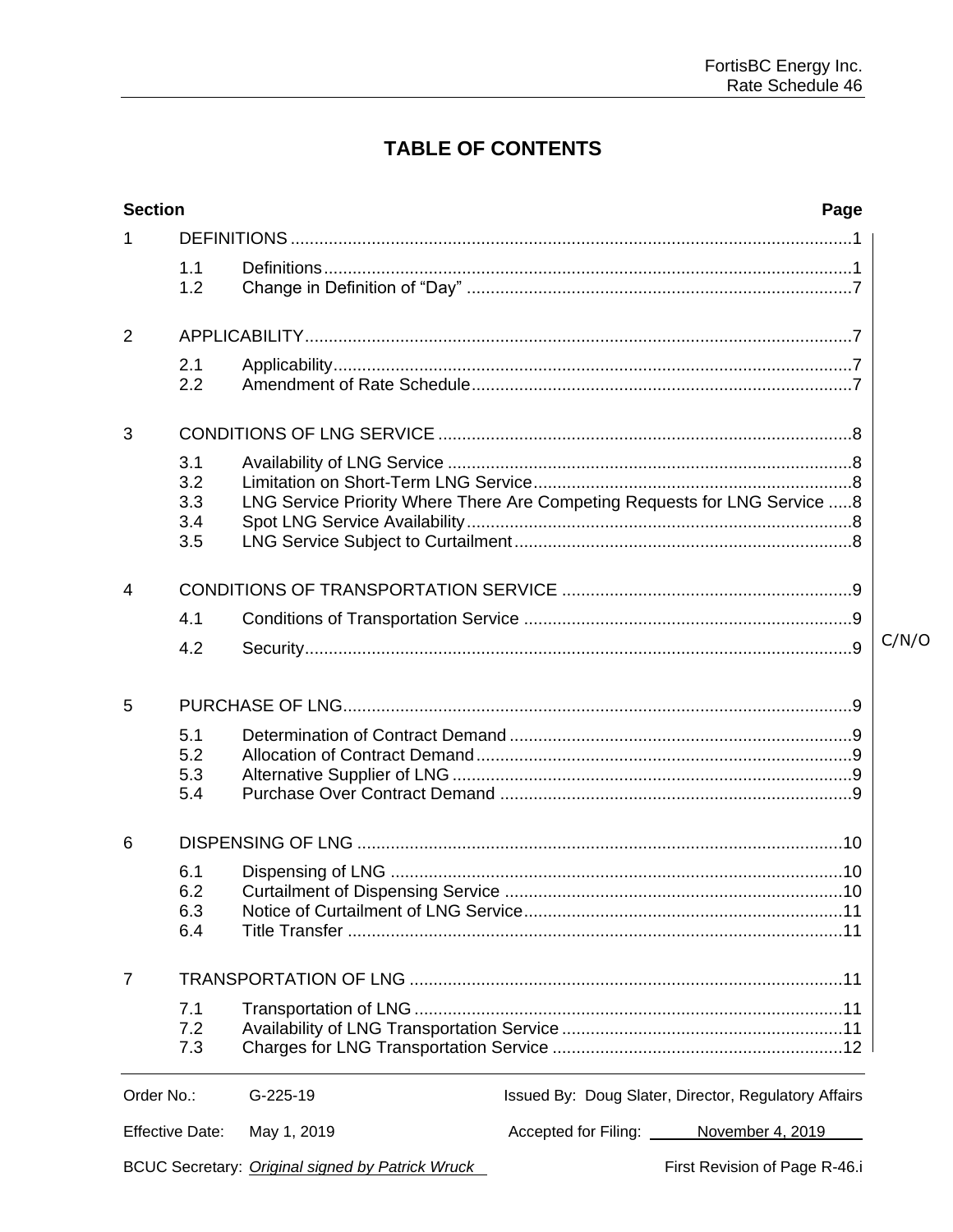| 8          |                        |                                                             |                                                      |       |  |
|------------|------------------------|-------------------------------------------------------------|------------------------------------------------------|-------|--|
|            | 8.1                    |                                                             |                                                      |       |  |
|            | 8.2                    |                                                             |                                                      |       |  |
|            | 8.3<br>8.4             | Responsibility for LNG Transportation Emergency Response 12 |                                                      |       |  |
|            |                        |                                                             |                                                      |       |  |
| 9          |                        |                                                             |                                                      |       |  |
|            | 9.1                    |                                                             |                                                      |       |  |
|            | 9.2                    |                                                             |                                                      |       |  |
|            | 9.3                    |                                                             |                                                      |       |  |
|            | 9.4                    |                                                             |                                                      |       |  |
| 10         |                        |                                                             |                                                      |       |  |
|            | 10.1                   |                                                             |                                                      |       |  |
|            | 10.2                   |                                                             |                                                      |       |  |
|            | 10.3                   |                                                             |                                                      |       |  |
|            | 10.4                   |                                                             |                                                      |       |  |
|            |                        |                                                             |                                                      |       |  |
| 11         |                        |                                                             |                                                      | C/N/O |  |
|            | 11.1                   |                                                             |                                                      |       |  |
|            | 11.2                   |                                                             |                                                      |       |  |
|            | 11.3                   |                                                             |                                                      |       |  |
|            | 11.4                   |                                                             |                                                      |       |  |
| 12         |                        |                                                             |                                                      |       |  |
|            | 12.1                   |                                                             |                                                      |       |  |
|            | 12.2                   |                                                             |                                                      |       |  |
|            | 12.3                   |                                                             |                                                      |       |  |
|            | 12.4                   |                                                             |                                                      |       |  |
|            | 12.5                   |                                                             |                                                      |       |  |
|            | 12.6                   |                                                             |                                                      |       |  |
|            | 12.7                   |                                                             |                                                      |       |  |
| 13         |                        |                                                             |                                                      |       |  |
|            | 13.1                   |                                                             |                                                      |       |  |
|            | 13.2                   |                                                             |                                                      |       |  |
|            | 13.3                   |                                                             |                                                      |       |  |
|            | 13.4                   |                                                             |                                                      |       |  |
|            | 13.5                   |                                                             |                                                      |       |  |
|            | 13.6                   |                                                             |                                                      |       |  |
| Order No.: |                        | $G-225-19$                                                  | Issued By: Doug Slater, Director, Regulatory Affairs |       |  |
|            | <b>Effective Date:</b> | May 1, 2019                                                 | Accepted for Filing: November 4, 2019                |       |  |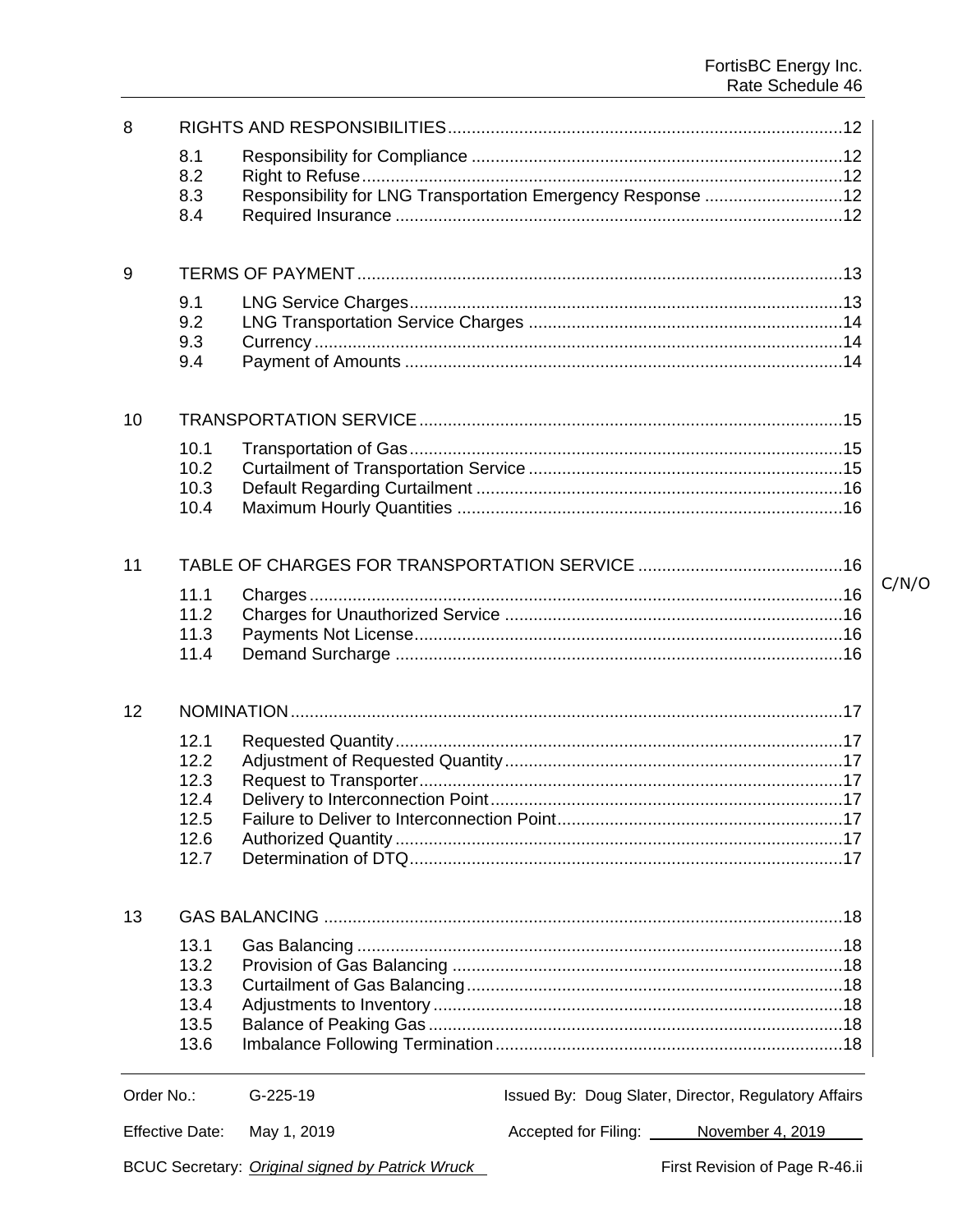$C/N/O$ 

| 14 |              |  |
|----|--------------|--|
|    | 14.1         |  |
|    | 14.2         |  |
|    | 14.3<br>14.4 |  |
|    |              |  |
|    |              |  |
| 15 |              |  |
|    | 15.1         |  |
|    | 15.2         |  |
|    | 15.3<br>15.4 |  |
|    | 15.5         |  |
|    | 15.6         |  |
|    | 15.7         |  |
|    | 15.8         |  |
|    |              |  |
| 16 |              |  |
|    | 16.1         |  |
|    | 16.2         |  |
|    | 16.3         |  |
|    | 16.4         |  |
|    |              |  |
| 17 |              |  |
|    | 17.1         |  |
|    | 17.2         |  |
|    |              |  |
| 18 |              |  |
|    | 18.1         |  |
|    | 18.2         |  |
|    | 18.3         |  |
|    |              |  |
| 19 |              |  |
|    | 19.1         |  |
|    | 19.2         |  |
|    | 19.3<br>19.4 |  |
|    | 19.5         |  |
|    |              |  |

Order No.: G-225-19 Issued By: Doug Slater, Director, Regulatory Affairs

May 1, 2019 **Effective Date:** 

Accepted for Filing: November 4, 2019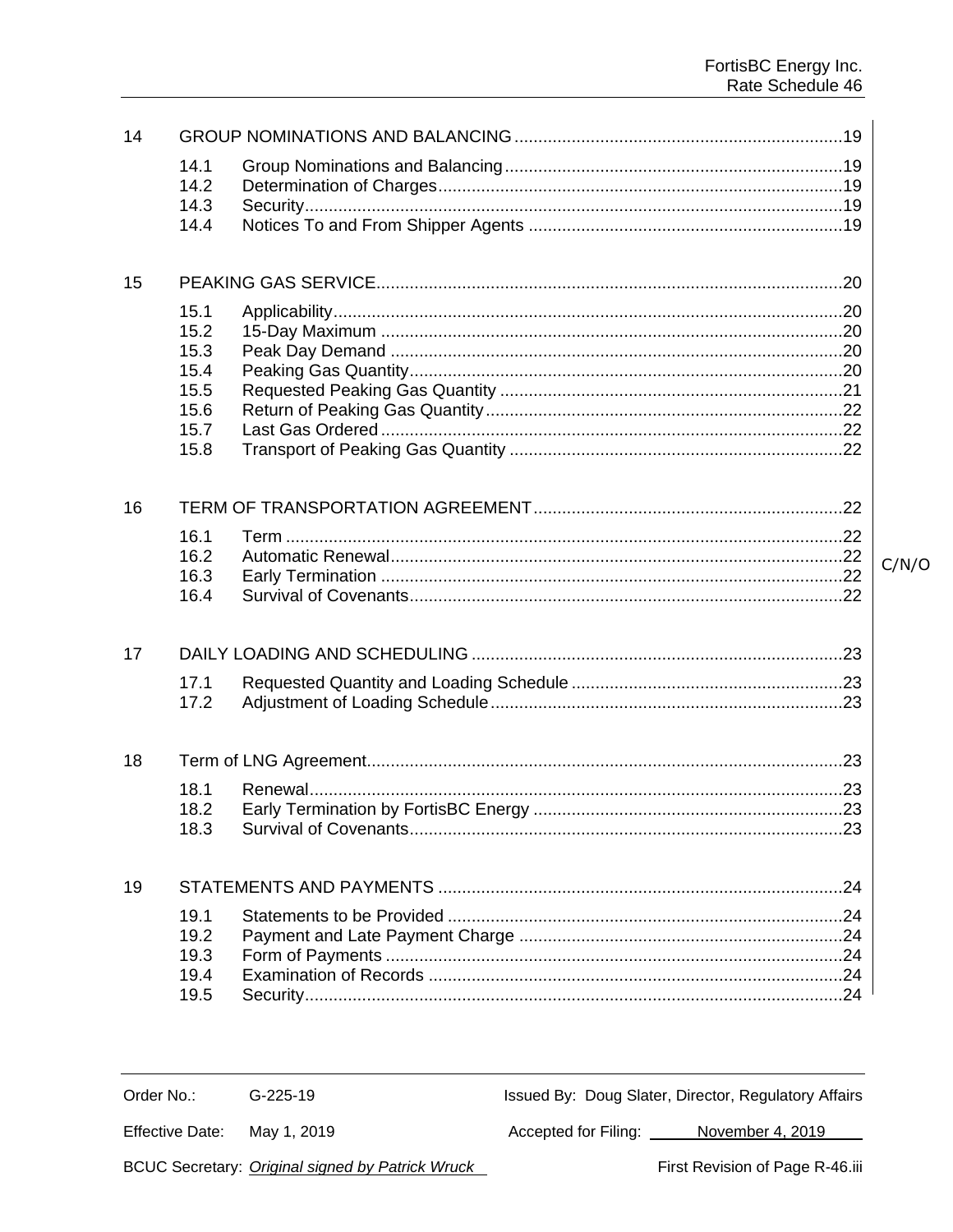| 20         |                              |                                                        |                                                      |
|------------|------------------------------|--------------------------------------------------------|------------------------------------------------------|
|            | 20.1                         |                                                        |                                                      |
|            |                              |                                                        |                                                      |
| 21         |                              | TRANSPORTATION SERVICE REPRESENTATIONS, WARRANTIES AND |                                                      |
|            | 21.1<br>21.2<br>21.3         |                                                        |                                                      |
| 22         |                              |                                                        |                                                      |
|            | 22.1<br>22.2<br>22.3         |                                                        |                                                      |
| 23         |                              |                                                        |                                                      |
|            | 23.1<br>23.2                 |                                                        |                                                      |
|            | 23.3                         |                                                        |                                                      |
| 24         |                              |                                                        |                                                      |
|            | 24.1<br>24.2<br>24.3         |                                                        |                                                      |
| 25         |                              |                                                        |                                                      |
|            | 25.1<br>25.2                 |                                                        |                                                      |
| 26         |                              |                                                        |                                                      |
|            | 26.1<br>26.2<br>26.3<br>26.4 |                                                        |                                                      |
| 27         |                              |                                                        |                                                      |
|            | 27.1                         |                                                        |                                                      |
| Order No.: |                              | $G-225-19$                                             | Issued By: Doug Slater, Director, Regulatory Affairs |
|            | <b>Effective Date:</b>       | May 1, 2019                                            | Accepted for Filing: November 4, 2019                |
|            |                              | BCUC Secretary: Original signed by Patrick Wruck       | Original Page R-46.iv                                |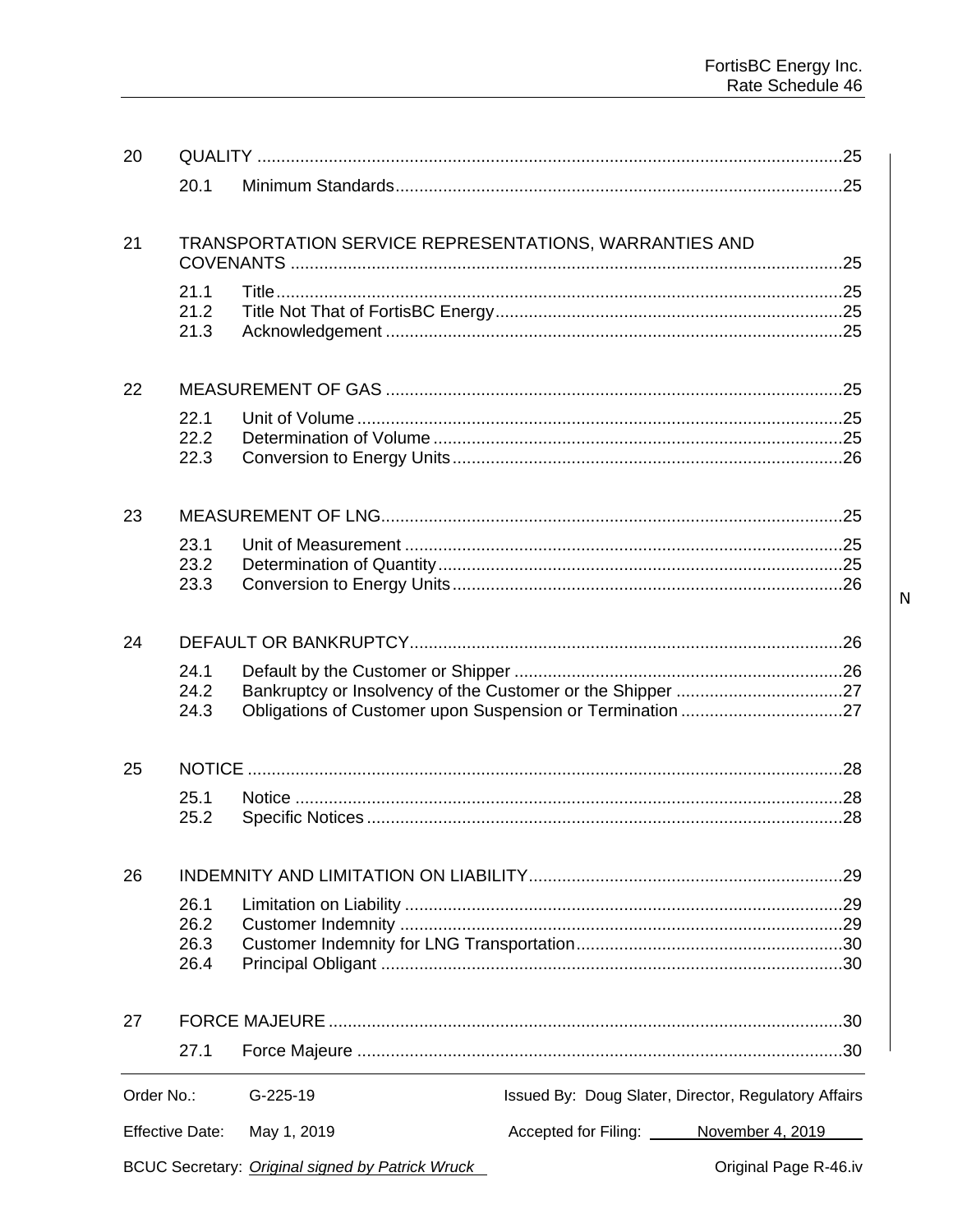|            | 27.2<br>27.3<br>27.4<br>27.5<br>27.6<br>27.7<br>27.8<br>27.9                           |            |                                                                      |
|------------|----------------------------------------------------------------------------------------|------------|----------------------------------------------------------------------|
| 28         |                                                                                        |            |                                                                      |
|            | 28.1<br>28.2<br>28.3<br>28.4                                                           |            |                                                                      |
| 29         |                                                                                        |            |                                                                      |
|            | 29.1                                                                                   |            |                                                                      |
| 30         |                                                                                        |            |                                                                      |
|            | 30.1<br>30.2<br>30.3<br>30.4<br>30.5<br>30.6<br>30.7<br>30.8<br>30.9<br>30.10<br>30.11 |            |                                                                      |
|            |                                                                                        |            |                                                                      |
|            |                                                                                        |            |                                                                      |
|            |                                                                                        |            |                                                                      |
|            |                                                                                        |            | LIQUEFIED NATURAL GAS SALES AND DISPENSING SERVICE AGREEMENT SA-46.1 |
|            |                                                                                        |            |                                                                      |
|            |                                                                                        |            |                                                                      |
| Order No.: |                                                                                        | $G-225-19$ | Issued By: Doug Slater, Director, Regulatory Affairs                 |
|            |                                                                                        |            |                                                                      |

BCUC Secretary: Original signed by Patrick Wruck

Accepted for Filing: November 4, 2019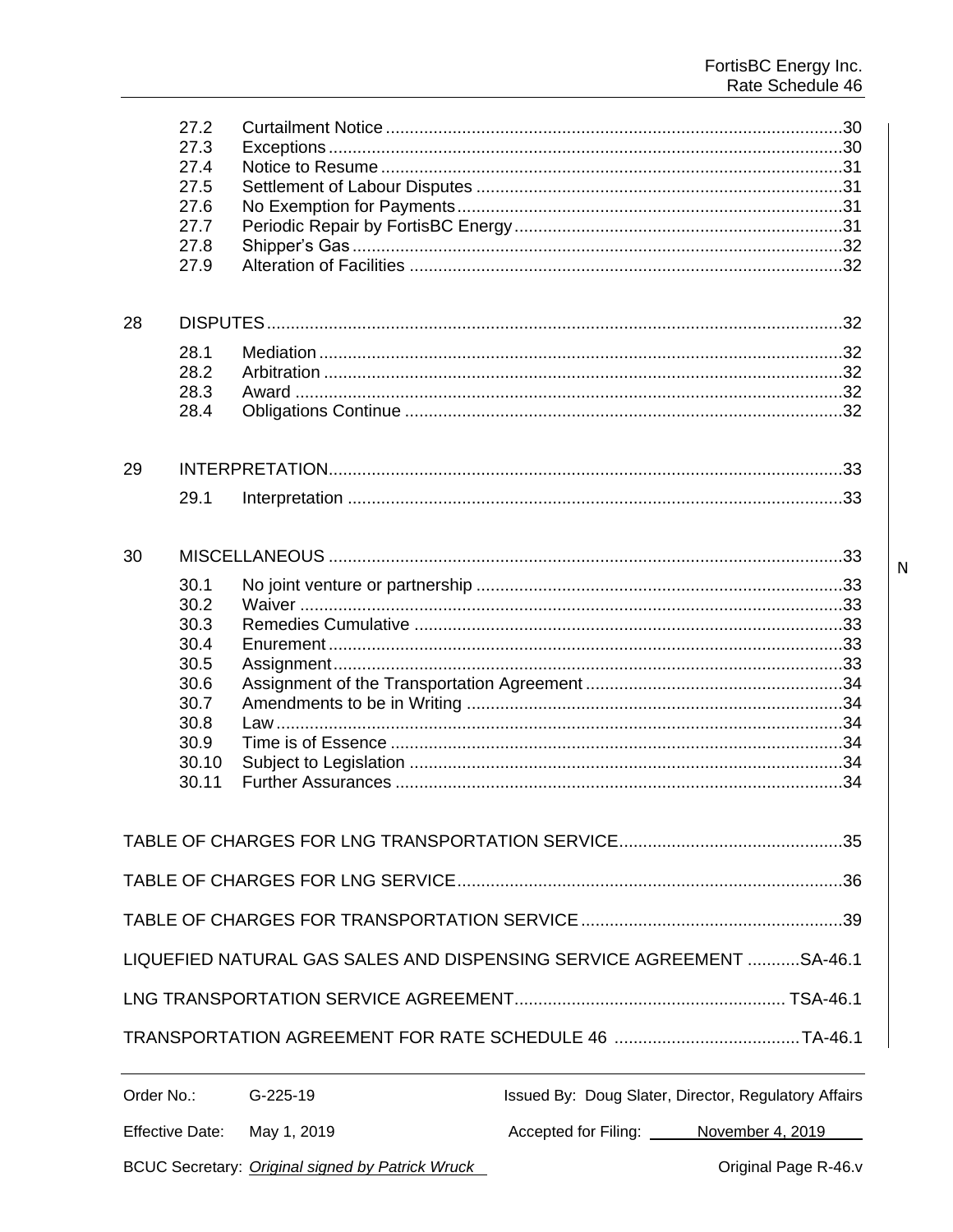## **1 Definitions**

- $1.1$ **Definitions** - Except where the context requires otherwise, all words and phrases defined below or in the General Terms and Conditions of FortisBC Energy Inc. (FortisBC Energy) and used in this Rate Schedule have the meanings set out below or in the General Terms and Conditions of FortisBC Energy. Where any of the definitions set out below conflicts with the definitions in the General Terms and Conditions of FortisBC Energy, the definitions set out below govern.
	- (a) **Authorized Quantity** means, subject to interruptions or curtailments as provided in Section 10 (Transportation Service) or due to provisions of the Transportation Agreement, the quantity of energy (in Gigajoules) for each Day approved by the Transporter for Transportation Service on the Transporter's pipeline system, based on the quantity requested pursuant to Section 12.1 (Requested Quantity), adjusted as set out in Section 12.2 (Adjustment of Requested Quantity) or the quantity of energy approved for sale by FortisBC Energy under an applicable Rate Schedule, or any component or aggregate of these quantities, as the context requires.
	- (b) **Available LNG Capacity** means the total quantity of LNG available for sale to all Customers from LNG Facilities under this Rate Schedule as determined by FortisBC Energy in its sole discretion. FortisBC Energy's determination of the Available LNG Capacity may consider FortisBC Energy's assessment of its overall LNG liquefaction and storage requirements, which include providing peaking and emergency resources.
	- (c) **Backstopping Gas** means Gas made available by FortisBC Energy as an interruptible backup supply if on any Day the Authorized Quantity is less than the Requested Quantity, adjusted as set out in Section 12.2 (Adjustment of Requested Quantity).

C/N/O

- (d) **Balancing Gas** means any Gas taken during a Day which is in excess of the Authorized Quantity, subject to Section 13.2 (Provision of Gas Balancing).
- (e) **Biomethane Energy Recovery Charge** means the biomethane energy recovery charge as set out in the Table of Charges for LNG Service as approved by the British Columbia Utilities Commission that is applicable to Customers selecting to purchase a percentage of Biomethane as a portion of their Gas.
- (f) **Commencement Date** means the day specified as the Commencement Date in the Transportation Agreement.
- (g) **Commodity Cost Recovery Charge** means the commodity cost recovery charge set out in the Table of Charges for LNG Service as approved by the British Columbia Utilities Commission applicable to Customers selecting to purchase a percentage of conventional natural gas from FortisBC Energy.
- (h) **Contract Demand** means the minimum quantity of LNG, measured in Gigajoules, that FortisBC Energy agrees to supply and the Customer agrees to purchase and pay per year under the LNG Agreement, whether or not such quantity is actually consumed by the Customer.

| Order No.: | $G-225-19$ | Issued By: Doug Slater, Director, Regulatory Affairs |                          |  |
|------------|------------|------------------------------------------------------|--------------------------|--|
| _________  | $\cdots$   |                                                      | $\overline{\phantom{a}}$ |  |

Effective Date: May 1, 2019 **Accepted for Filing:** November 4, 2019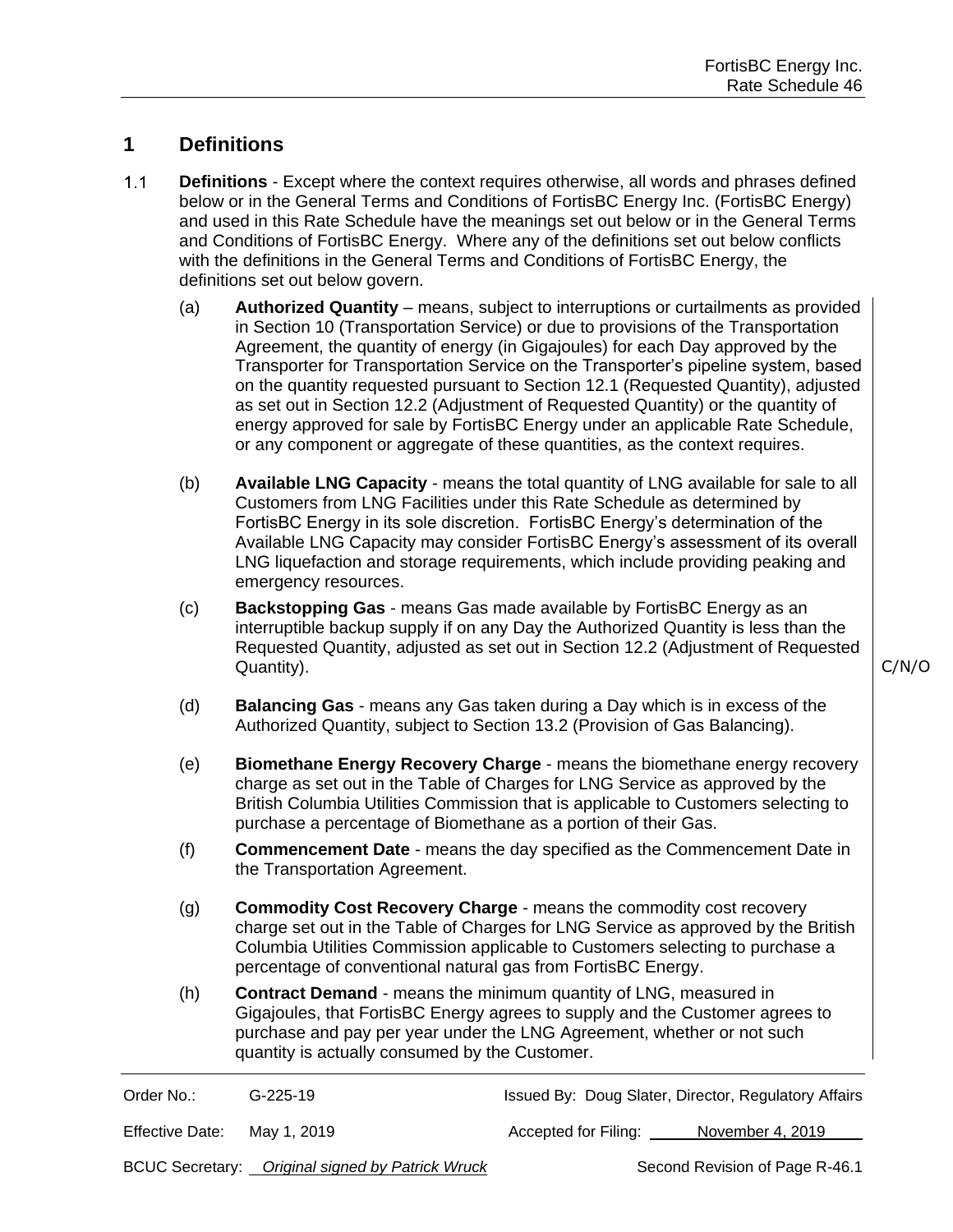- (i) **Contract Term** means the term specified in the LNG Agreement, and will expire at 12:00 a.m. Pacific Standard Time on the Expiry Date.
- (j) **Contract Year** means a period specified in the Transportation Agreement of 12 consecutive Months commencing at the beginning of the 1st Day of November and ending at the beginning of the next succeeding 1<sup>st</sup> Day of November.
- (k) **Customer** means a Person entering into the LNG Agreement or LNG Transportation Service Agreement with FortisBC Energy.
- (l) **Day**  means, subject to Section 1.2 (Change in Definition of "Day"), any period of twenty-four consecutive hours beginning and ending at 12:00 a.m. Pacific Standard Time for LNG Service and LNG Transportation Service and 7:00 a.m. Pacific Standard Time for Transportation Service.
- (m) **Delivery Charge** means the sum of:
	- (i) a LNG Facility Charge, which is the unit cost per Gigajoule to deliver natural gas from the Interconnection Point to the LNG Facilities, and to produce, store, and Dispense all LNG at the LNG Facilities, excluding the Electricity Surcharge; and
	- (ii) an Electricity Surcharge, which is the unit cost per Gigajoule for electricity consumed by the LNG Facilities to produce, store and Dispense all LNG at the LNG Facilities.
- (n) **Delivery Point** means the point of Dispensing to a Tanker, or at the outlet flange of the LNG Facilities' mass flow meter or applicable measuring equipment.
- (o) **Dispensing** or any form of the verb **Dispense** means the act of filling a Tanker with LNG from the LNG Facilities.
- (p) DTQ or Daily Transportation Quantity means the Firm DTQ.
- (q) **EKE** means the East Kootenay Exchange, an Interconnection Point where the FortisBC Energy System interconnects with the facilities of TransCanada PipeLines Limited (Foothills System, B.C.).
- (r) **Expiry Date** means the date specified in the LNG Agreement when service under the LNG Agreement ceases.
- (s) **Firm DTQ** means the maximum quantity of Gas that FortisBC Energy is obligated to transport for and deliver on a firm basis to a Shipper at the Delivery Point on any particular Day, which reasonably reflects the Shipper's requirements and is specified in a Transportation Agreement.

Order No.: G-225-19 Issued By: Doug Slater, Director, Regulatory Affairs

Effective Date: May 1, 2019 **Accepted for Filing:** November 4, 2019

BCUC Secretary: *Original signed by Patrick Wruck* Third Revision of Page R-46.2

C/N/O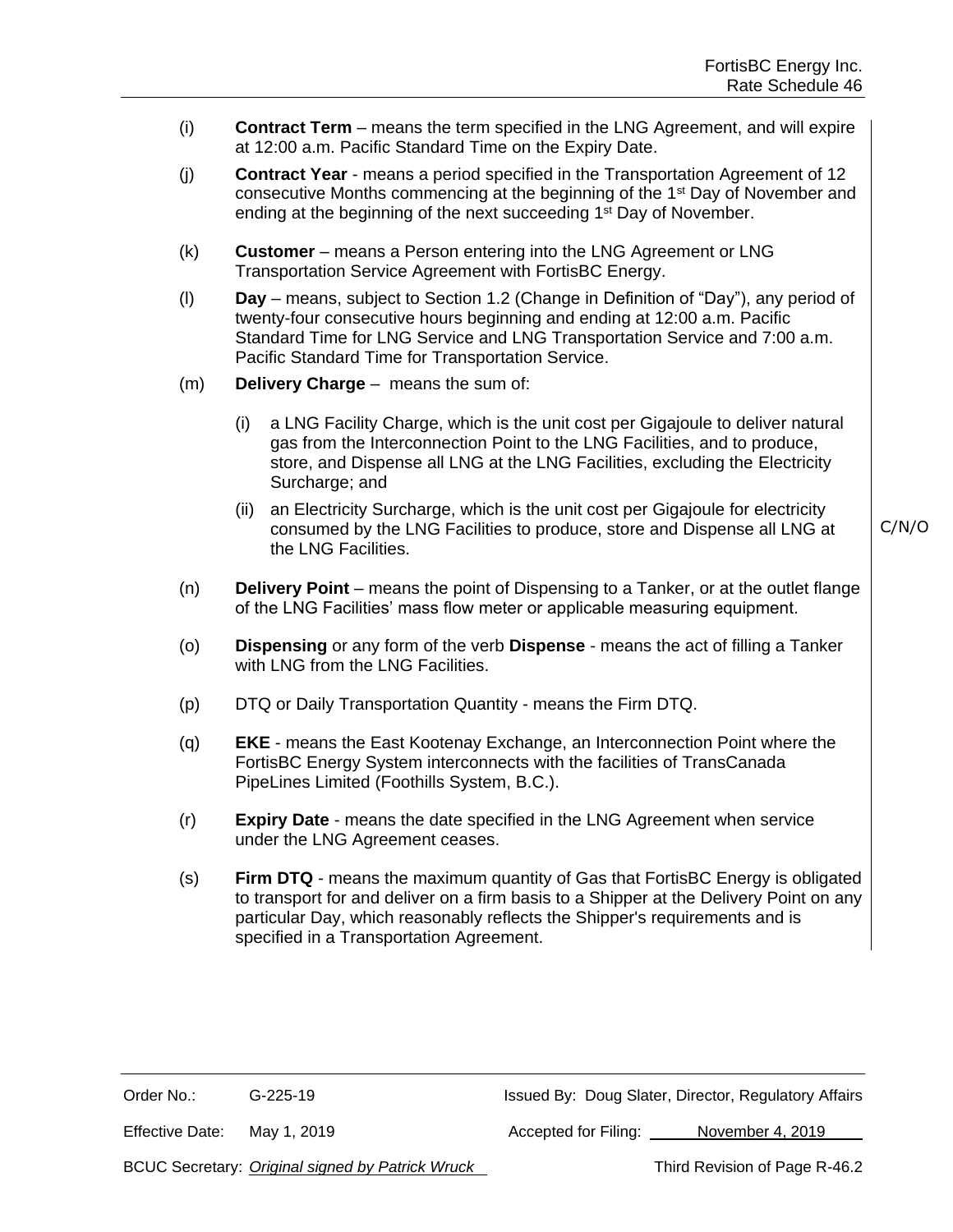- (t) **Force Majeure** means any acts of God, strikes, lockouts, or other industrial disturbances, civil disturbances, arrests and restraints of rulers or people, interruptions by government or court orders, present or future valid orders of any regulatory body having proper jurisdiction, acts of the public enemy, wars, riots, blackouts, insurrections, failure or inability to secure materials or labour by reason or regulations or orders of government, serious epidemics, landslides, lightning, earthquakes, fires, storms, floods, washouts, explosions, breakage or accident to machinery, liquefaction, storage, and dispensing equipment, or lines of pipes, or freezing of wells or pipelines, or the failure of Gas supply, temporary or otherwise, from a Supplier of Gas, or a declaration of Force Majeure by a gas Transporter that results in Gas being unavailable for delivery at the Interconnection Point, or any major disabling event or circumstance in relation to the normal operations of the party concerned as a whole which is beyond the reasonable control of the party directly affected and results in a material delay, interruption or failure by such party in carrying out its obligations under the Rate Schedule. Force Majeure events cannot be due to negligence of the party claiming Force Majeure.
- (u) **Gas** means natural gas (including odorant added by FortisBC Energy), or Biomethane, or a mixture of any or all of the above.
- (v) **Group**  means a group of Shippers who each transport Gas under a transportation Rate Schedule, have a common Shipper Agent, and who have each entered into a Transportation Agreement. C/N
- (w) **Interconnection Point** means a point where the FortisBC Energy System interconnects with the facilities of one of the Transporters of FortisBC Energy, as specified in a Transportation Agreement.
- (x) **LNG** means liquefied natural gas.
- (y) **LNG Facilities** means the current or future LNG production and storage plants and equipment that are owned or operated by FortisBC Energy or are under contract with FortisBC Energy to provide LNG to FortisBC Energy, but excludes any marine loading facilities.
- (z) **LNG Agreement** means the Liquefied Natural Gas Sales and Dispensing Service Agreement between FortisBC Energy and the Customer for the provision of LNG Service, a form of which is attached to this Rate Schedule.
- (aa) **LNG Output** means the total quantities of Gas delivered from the LNG Facilities either by vaporization of LNG or Dispensing of LNG.
- (bb) **LNG Service** means the service of the liquefaction, storage and Dispensing of LNG from the LNG Facilities, and includes Long-Term LNG Service, Short-Term LNG Service and Spot LNG Service. LNG Service does not include LNG Transportation Service, Transportation Service or marine loading service.

C/N

Issued By: Doug Slater, Director, Regulatory Affairs

Effective Date: May 1, 2019 **Accepted for Filing:** November 4, 2019

BCUC Secretary: *Original signed by Patrick Wruck* Second Revision of Page R-46.3

C/N/O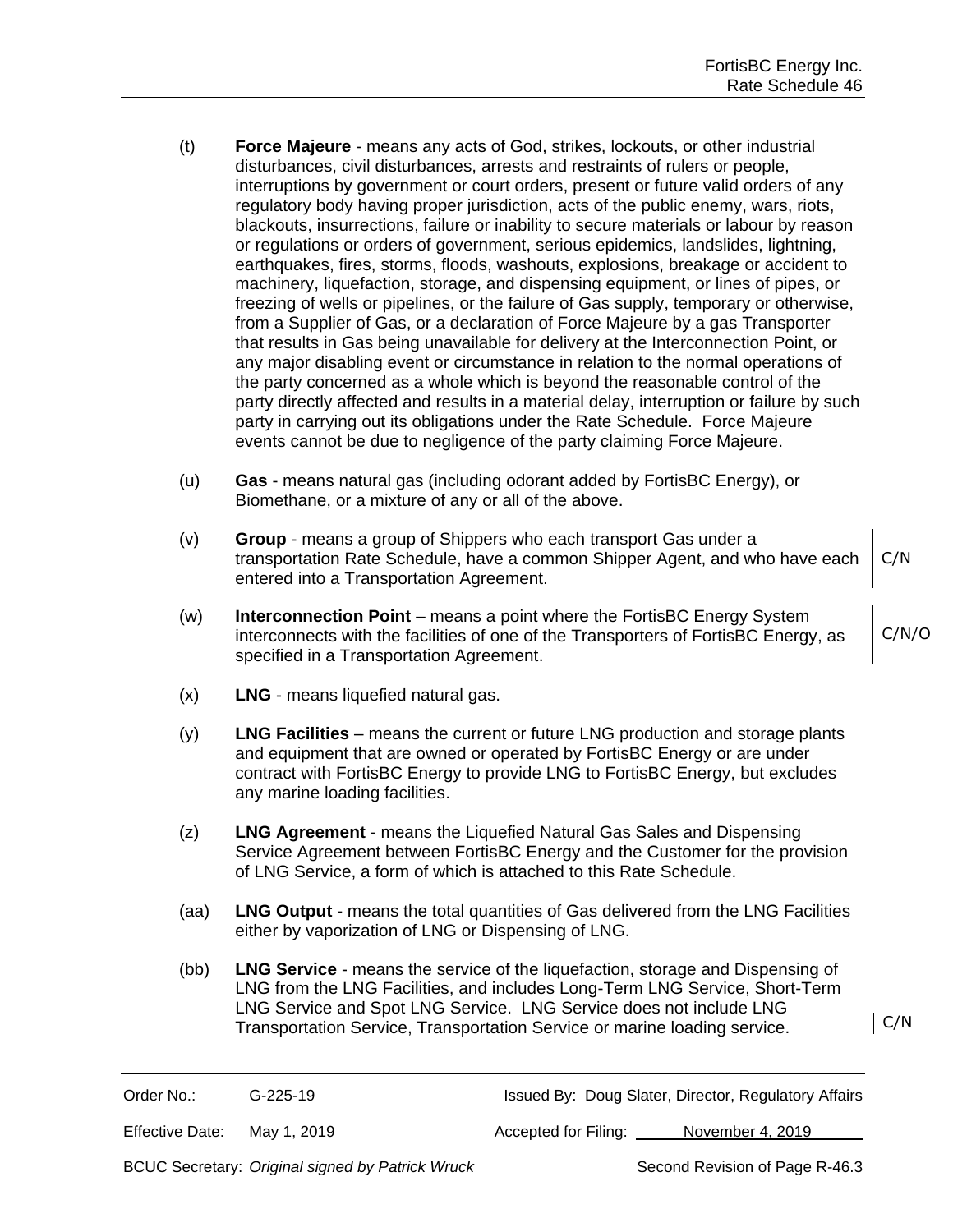- (cc) **LNG Spot Charge** means the LNG spot charge per Gigajoule of LNG as set out in the Table of Charges for LNG Service and the Table of Charges for Transportation Service. C/N
- (dd) **LNG Transportation Service** means the optional service provided by FortisBC Energy as further specified in Section 7 (Transportation of LNG) of this Rate Schedule that consists of: C/N
	- (i) use of a Tanker owned or provided by FortisBC Energy;
	- (ii) hauling via land of the Tanker loaded with LNG from the LNG Facilities to a Customer designated location;
	- (iii) unloading of LNG from the Tanker; and,
	- (iv) hauling of the empty Tanker from the Customer designated location to the LNG Facilities.
- (ee) **LNG Transportation Service Agreement** means the LNG Transportation Service Agreement for LNG Transportation Service between FortisBC Energy and the Customer, a form of which is attached to this Rate Schedule.
- (ff) **Long-Term LNG Service** means LNG Service under this Rate Schedule with a minimum Contract Term of five (5) years or more and a specified Contract Demand for the duration of the Contract Term.
- (gg) **Minimum Monthly Charge** means a minimum Monthly charge, applicable to Long-Term LNG Service and Short-Term LNG Service only, calculated by multiplying onetwelfth of the annual Contract Demand by the Delivery Charge.
- (hh) **Month** means, subject to any changes from time to time required by FortisBC Energy, the period beginning at 12:00 a.m. Pacific Standard Time on the first day of the calendar month and ending at 12:00 a.m. Pacific Standard Time on the first day of the next succeeding calendar month.
- (ii) **Non-Bypass Shipper** means a Shipper that receives Service under Rate Schedule 23, 25 or 22A and pays rates as set out in the standard table of charges for the applicable Rate Schedule.
- (jj) **Peak Day Demand** means the quantity of energy used for the purposes of determining the Peaking Gas and EKE Receipt Service available to a firm Non-Bypass Shipper or Rate Schedule 46 Shipper, as calculated pursuant to Section 15.3 (Peak Day Demand).

- (kk) **Peaking Gas** means Gas which is provided to the Shipper by FortisBC Energy in accordance with the provisions of Section 15 (Peaking Gas Service).
- (ll) **Peaking Gas Quantity** means the Peaking Gas available to a Non-Bypass Shipper or Rate Schedule 46 Shipper on a Day, determined pursuant to the provisions of Section 15.4 (Peaking Gas Quantity).

Order No.: G-225-19 Issued By: Doug Slater, Director, Regulatory Affairs

Effective Date: May 1, 2019 **Accepted for Filing:** November 4, 2019

BCUC Secretary: *Original signed by Patrick Wruck* Second Revision of Page R-46.4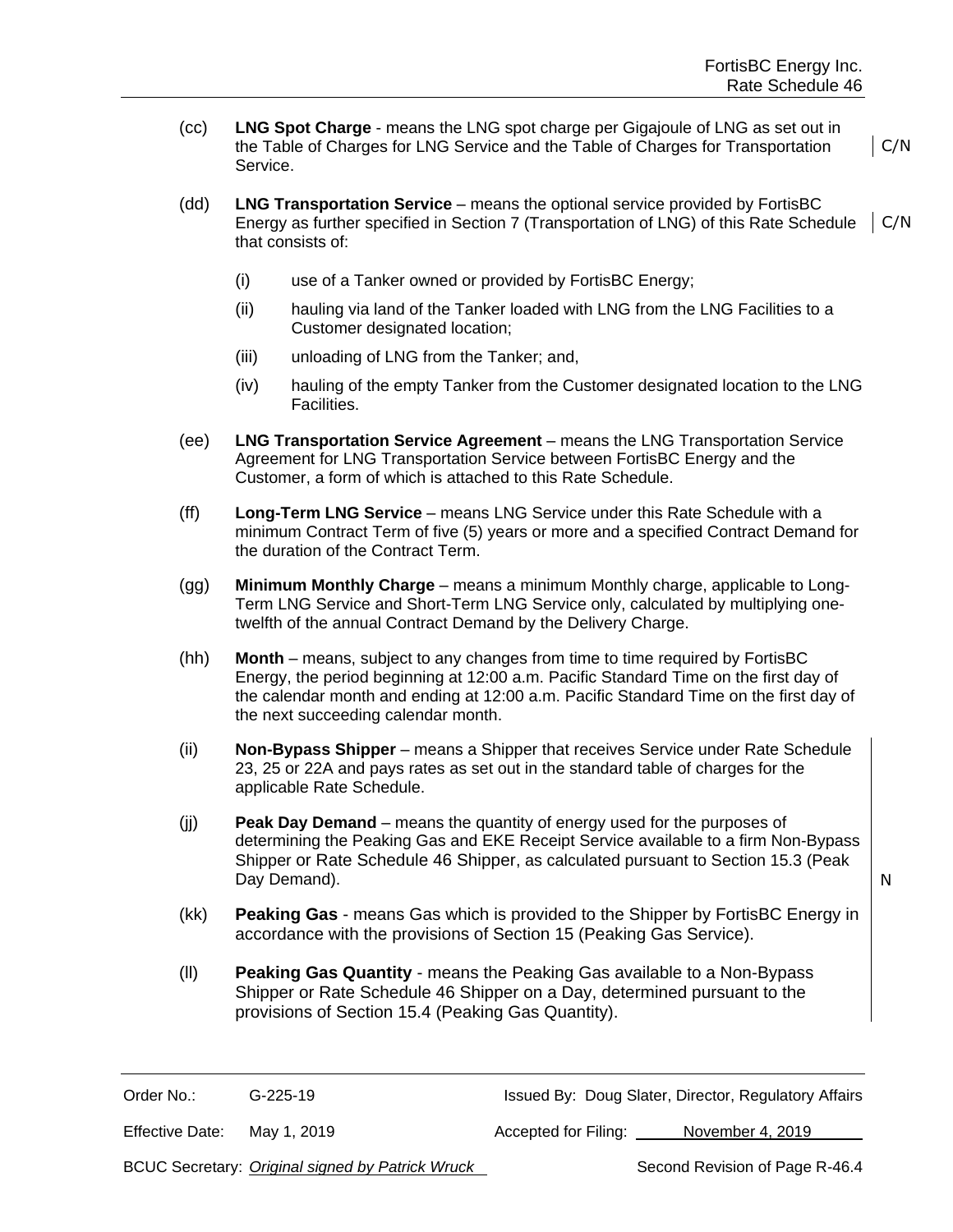#### (mm) **Process Fuel Gas** – means:

- (i) Gas consumed in the production of LNG at the LNG Facilities; and
- (ii) losses of Gas.

Process Fuel Gas is deemed to be a quantity equal to 1% (one percent) of the LNG Dispensed to the Customer for this Rate Schedule after the Available LNG Capacity exceeds 20,000 Gigajoules per Day, but thereafter the Process Fuel Gas percentage will be updated annually based on the prior year's actual percentages of Gas consumed and losses of Gas at the LNG Facilities.

- (nn) **Rate Schedule 46 or this Rate Schedule** means this Rate Schedule, inclusive of the appended Table of Charges for LNG Transportation Service, the Table of Charges for LNG Service, the Table of Charges for Transportation Service, the LNG Agreement, the LNG Transportation Service Agreement and the Transportation Agreement.
- (oo) **Replacement Gas** means Gas which is provided to a Shipper by FortisBC Energy in the event the Shipper fails to return Peaking Gas Quantity pursuant to Section 15.6 (Return of Peaking Gas Quantity).
- (pp) **Requested Peaking Gas Quantity** means the quantity of energy for each Day requested as Peaking Gas under this Rate Schedule.
- (qq) **Requested Quantity** means the quantity of energy for each Day requested for firm transportation Service under Rate Schedule 46, or for sales by FortisBC Energy under an applicable Rate Schedule, or any component or aggregate of these quantities, as the context requires.
- (rr) **Shipper** means a Customer who enters into a Transportation Agreement with FortisBC Energy and who is also the consumer of the Gas transported.
- (ss) **Shipper Agent** means a person who enters into a Shipper Agent Agreement with FortisBC Energy.
- (tt) **Shipper Agent Agreement** means an agreement between FortisBC Energy and a Shipper Agent, the form of which is appended as Schedule A to the Transportation Agreement.
- (uu) **Short-Term LNG Service** means the LNG Service under this Rate Schedule with a minimum Contract Term of one (1) year and a maximum Contract Term of less than five (5) years and a specified Contract Demand for the duration of the Contract Term.
- (vv) **Southern Crossing Pipeline** means the pipeline and other facilities constructed by FortisBC Energy from EKE to an interconnection with existing FortisBC Energy facilities near Oliver that will enable FortisBC Energy to transport Gas between EKE and the Delivery Point.

Order No.: G-225-19 G-225-19 Issued By: Doug Slater, Director, Regulatory Affairs

Effective Date: May 1, 2019 **Accepted for Filing:** November 4, 2019

BCUC Secretary: *Original signed by Patrick Wruck* Second Revision of Page R-46.5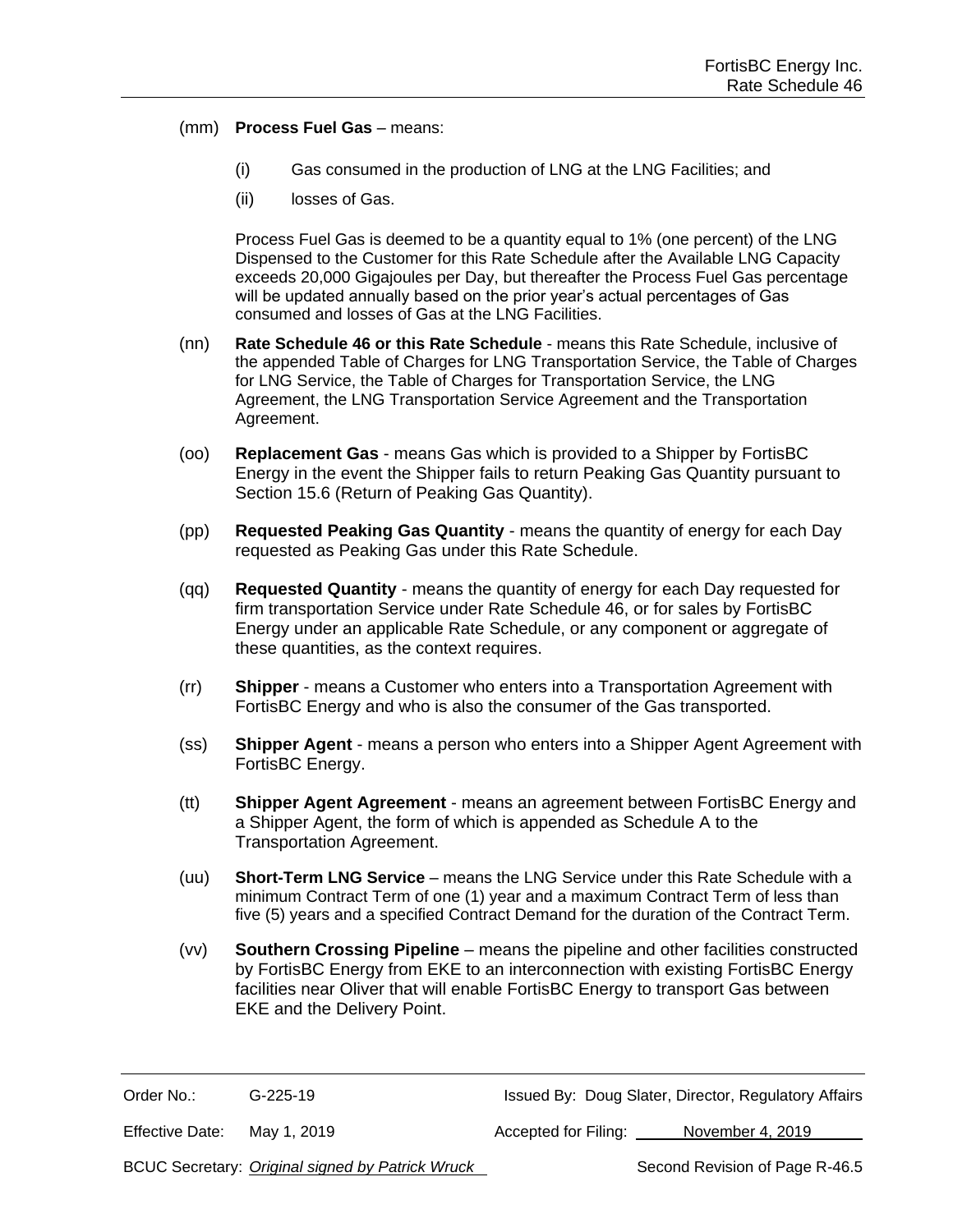- (ww) **Spot LNG Service** means the Dispensing and sales of LNG on a spot load basis to a Customer at the LNG Spot Charge per Gigajoule, as further specified in Section 3.4 (Spot LNG Service Availability) of this Rate Schedule.
- (xx) **Storage and Transportation Charge** means the storage and transport charge as set in the Table of Charges for LNG Service and approved by the British Columbia Utilities Commission that is applicable for Customers selecting to purchase their Gas from FortisBC Energy.
- (yy) **Sumas Daily Price** means the "NW Sumas" Daily Midpoint Price as set out in Gas Daily's Daily Price Survey for Gas delivered to Northwest Pipeline Corporation at Sumas, converted to Canadian dollars using the noon exchange rate as quoted by the Bank of Canada one Business Day prior to the Gas flow date, for each Day. Energy units are converted from MMBtu to Gigajoule by application of a conversion factor equal to 1.055056 Gigajoule per MMBtu.
- (zz) **Supplier** means a party who sells Gas to a Shipper or FortisBC Energy or has access to its own supplies of Gas.
- (aaa) **Table of Charges for LNG Transportation Service** means the table or tables of prices, fees and charges for LNG Transportation Service, as amended from time to time by FortisBC Energy with the consent of the British Columbia Utilities Commission, as appended to this Rate Schedule.
- (bbb) **Table of Charges for LNG Service** means the table or tables of prices, fees and charges for LNG Service, as amended from time to time by FortisBC Energy with the consent of the British Columbia Utilities Commission, as appended to this Rate Schedule.
- (ccc) **Table of Charges for Transportation Service** means the table or tables of prices, fees and charges for Transportation Service, as amended from time to time by FortisBC Energy with the consent of the British Columbia Utilities Commission, as appended to this Rate Schedule.
- (ddd) **Tanker** means a cryogenic receptacle used for receiving, storing and transporting LNG, including without limitation, portable tankers, ISO containers, or other similar equipment.
- (eee) **Timely Nomination Cycle** means nominations received for the following Day or subsequent Day(s), which closes at 11:00 a.m. Pacific Standard Time.
- (fff) **Transportation Agreement** means an agreement between FortisBC Energy and a Shipper to provide Transportation Service pursuant to Rate Schedule 46, a form of which is appended to this Rate Schedule.

Order No.: G-225-19 Issued By: Doug Slater, Director, Regulatory Affairs

Effective Date: May 1, 2019 **Accepted for Filing:** November 4, 2019

BCUC Secretary: *Original signed by Patrick Wruck* Free Manus Fourth Revision of Page R-46.6

C/N/O

C

N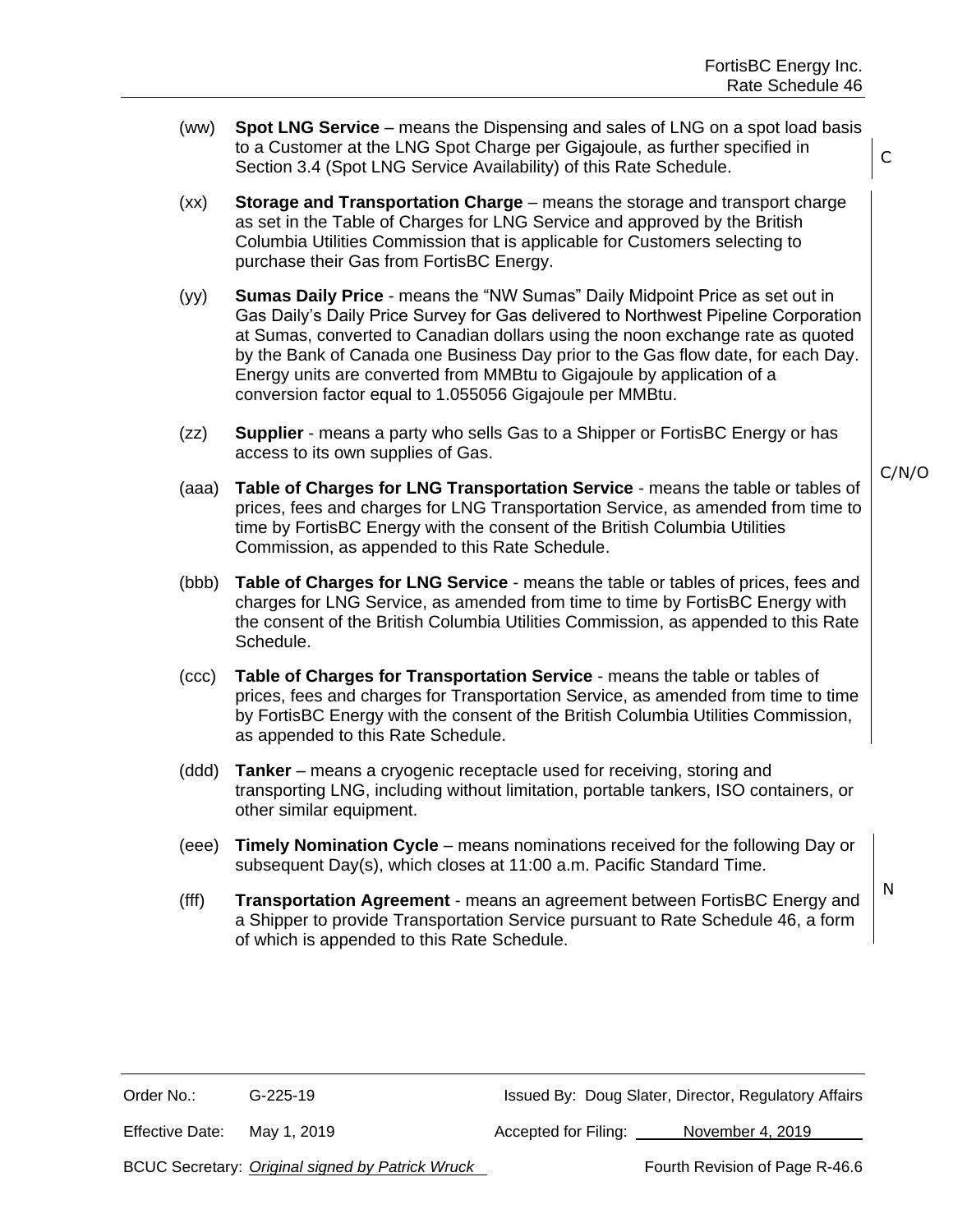- (ggg) **Transportation Service** means where a Shipper or Shipper Agent is responsible for the transportation of Gas from a Transporter to an Interconnection Point and FortisBC Energy is responsible for the delivery of the Gas to the Shipper at the Delivery Point.
- (hhh) **Transporter**  means, in the case of the Columbia area, TransCanada PipeLines Limited (Foothills System, B.C.) and NOVA Gas Transmission Ltd., and in the case of the Inland and Lower Mainland service areas, Westcoast Energy Inc., Northwest Pipeline LLC, FortisBC Huntingdon Inc., and any other gas pipeline transportation company connected to the facilities of FortisBC Energy from which FortisBC Energy receives Gas for the purposes of Gas transportation or resale.
- (iii) **Transporter's Service Terms** means the general terms and conditions of the applicable Transporter, as filed with and approved from time to time by the National Energy Board or other applicable governmental authority.
- (jjj) **Unauthorized Overrun Gas** means any Gas taken on any Day in excess of the curtailed quantity specified in any notice to interrupt or curtail a Shipper's take or to interrupt or curtail a Group's take, and for greater certainty, Unauthorized Overrun Gas includes all Gas taken by a Shipper or a Group to the extent that the obligation of FortisBC Energy to deliver such Gas is suspended by reason of Force Majeure.
- $1.2$ **Change in Definition of "Day"** - FortisBC Energy may amend the definition of "Day" from time to time to suitably align its operations with those of its Transporters. If FortisBC Energy amends the definition of "Day", a pro-rata adjustment of quantities of Gas and charges to account for any Day of more or less than 24 hours will be made and the terms of the Transportation Agreement will be similarly adjusted.

# **2 Applicability**

- $2.1$ **Applicability** - This Rate Schedule applies to the LNG Service provided by FortisBC Energy from the LNG Facilities. This Rate Schedule also applies to the optional LNG Transportation Service and Transportation Service if a Customer elects such optional services.
- $2.2$ **Amendment of Rate Schedule** - Amendments to this Rate Schedule must be in accordance with the Direction to the British Columbia Utilities Commission respecting FortisBC Energy's Liquefied Natural Gas Service and Compressed Natural Gas Service.

C/N/O

C/N/O

Effective Date: May 1, 2019 Accepted for Filing: November 4, 2019

BCUC Secretary: *Original signed by Patrick Wruck* Second Revision of Page R-46.7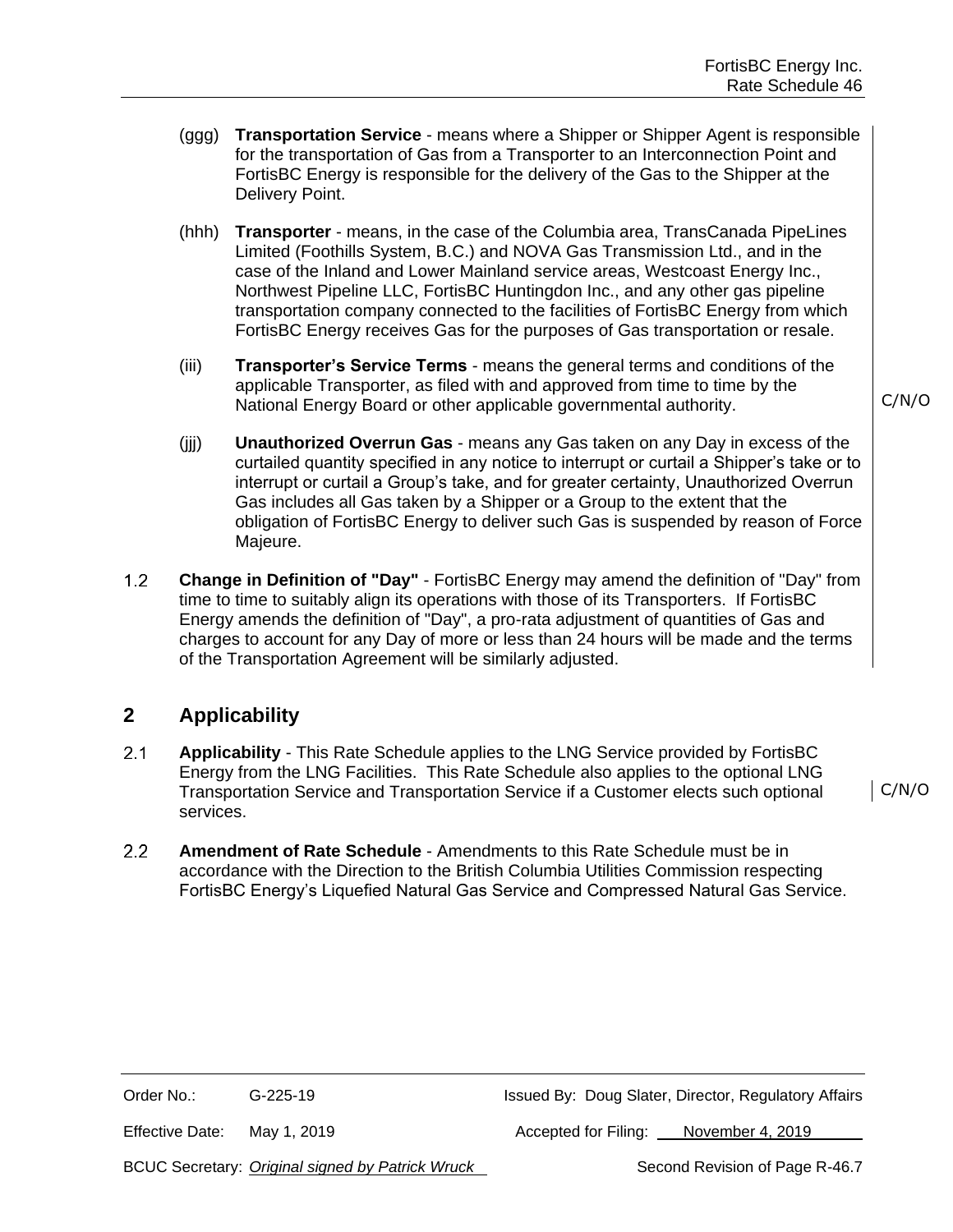## **3 Conditions of LNG Service**

- $3.1$ **Availability of LNG Service** - FortisBC Energy will only provide LNG Service to a Customer if
	- (a) adequate capacity exists on the FortisBC Energy System;
	- (b) there is Available LNG Capacity that is not already subject to the Contract Demand under LNG Agreements for Long-Term LNG Service or Short-Term LNG Service; and
	- (c) the Customer has entered into a LNG Agreement.

FortisBC Energy will endeavor to provide LNG Service from one of the LNG Facilities selected by the Customer in its LNG Agreement, but reserves the right, in its sole discretion, to designate at the time of entering the LNG Agreement and/or during the Contract Term another facility for Dispensing some or all of the Contract Demand.

- $3.2$ **Limitation on Short-Term LNG Service -** If, in the determination of FortisBC Energy, the sum of the Contract Demand of all LNG Agreements for Short-Term LNG Service exceeds 20% of the Available LNG Capacity, FortisBC Energy may in its sole discretion:
	- (a) decline to enter into new LNG Agreements for Short-Term LNG Service; or
	- (b) limit the Contract Demand under new LNG Agreements for Short-Term LNG Service.
- $3.3<sub>2</sub>$ **LNG Service Priority Where There Are Competing Requests for LNG Service** – In allocating Available LNG Capacity that is not already committed as Contract Demand under a LNG Agreement among competing requests for new Long-Term LNG Service or Short-Term LNG Service, FortisBC Energy will give priority based on
	- (a) first, length of Contract Term, with longer terms having priority over shorter terms;
	- (b) and if the desired Contract Term is the same for more than one potential Customers, then by volume, with larger volumes having priority over smaller volumes.
- $3.4$ **Spot LNG Service Availability** – Spot LNG Service is the lowest priority LNG Service and will be conditional based on the availability of sufficient capacity remaining after deducting the Contract Demand from all LNG Agreements for Long-Term LNG Service and Short-Term LNG Service from the Available LNG Capacity. FortisBC Energy is under no obligation to reserve or set aside Available LNG Capacity for either new or existing Spot LNG Service. The Customer may request Spot LNG Service without contracting for Long-Term LNG Service or Short-Term LNG Service.
- $3.5$ **LNG Service Subject to Curtailment -** LNG Service is subject to curtailment under Section 6.2 (Curtailment of Dispensing Service) of this Rate Schedule.  $\vert$  C

Order No.: G-225-19 G-225-19 Issued By: Doug Slater, Director, Regulatory Affairs

Effective Date: May 1, 2019 **Accepted for Filing:** November 4, 2019

BCUC Secretary: *Original signed by Patrick Wruck* Frace Fourth Revision of Page R-46.8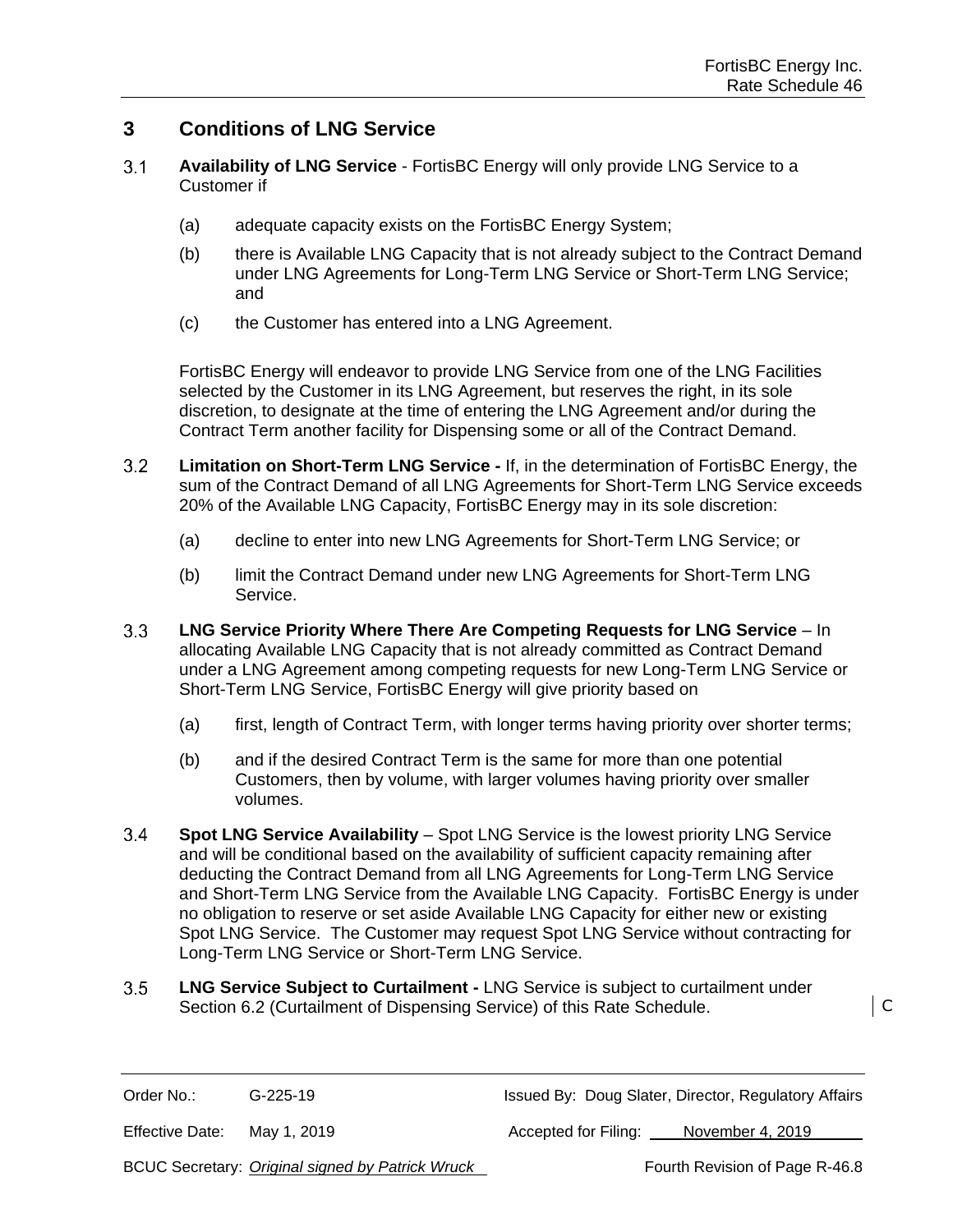## **4 Conditions of Transportation Service**

- $4.1$ **Conditions of Transportation Service** - FortisBC Energy does not provide Transportation Service as a common carrier. FortisBC Energy will only transport Gas under this Rate Schedule to Shippers in the territory served by FortisBC Energy under the FortisBC Energy tariff of which this Rate Schedule is a part if:
	- (a) the Shipper has entered into a Transportation Agreement; and
	- (b) adequate capacity exists on the FortisBC Energy System.
- 4.2 **Security** - In order to secure the prompt and orderly payment of the charges to be paid by the Shipper to FortisBC Energy under the Transportation Agreement, FortisBC Energy may require the Shipper to provide, and at all times maintain, an irrevocable letter of credit in favour of FortisBC Energy issued by a financial institution acceptable to FortisBC Energy in an amount equal to the estimated maximum amount payable by the Shipper under this Rate Schedule and the Transportation Agreement for a period of 90 Days. Where FortisBC Energy requires a Shipper to provide a letter of credit and the Shipper is able to provide alternative security acceptable to FortisBC Energy, FortisBC Energy may accept such security in lieu of a letter of credit.

### **5 Purchase of LNG**

- $5.1$ **Determination of Contract Demand** - FortisBC Energy will determine the Contract Demand for each Customer, taking into consideration the Customer's forecast Daily or Monthly LNG requirements, the Available LNG Capacity, the Contract Demand under other LNG Agreements, and other service and operational requirements. FortisBC Energy may, in its sole discretion, specify a per Customer or per project limit on the Customer's Contract Demand.
- $5.2$ **Allocation of Contract Demand** - At the time the Customer enters into a LNG Agreement, FortisBC Energy will allocate the Contract Demand equally over either the Days or Months of the year, or annually, with the choice of Days or Months or annually being at the sole discretion of FortisBC Energy.
- $5.3$ **Alternative Supplier of LNG** - In the event that FortisBC Energy is not able to supply LNG by reason of a curtailment under Section 6.2 (Curtailment of Dispensing Service) of this Rate Schedule, the Customer may utilize a temporary LNG supplier until FortisBC Energy is able to resume supply and the Contract Demand shall be adjusted by the amount of LNG obtained from such temporary supplier.
- $5.4$ **Purchase Over Contract Demand** – A Customer may purchase in excess of the Contract Demand as Spot LNG Service, subject to Section 3.4 (Spot LNG Service Availability). The rate payable for any excess quantity purchased shall be the Spot Load Charge as specified in Section 9.1 (LNG Service Charges).

| Order No.:      | $G-225-19$                                       |                      | Issued By: Doug Slater, Vice President, Regulatory Affairs |
|-----------------|--------------------------------------------------|----------------------|------------------------------------------------------------|
| Effective Date: | Mav 1. 2019                                      | Accepted for Filing: | November 4, 2019                                           |
|                 | BCUC Secretary: Original signed by Patrick Wruck |                      | Fifth Revision of Page R-46.9                              |

N

C

C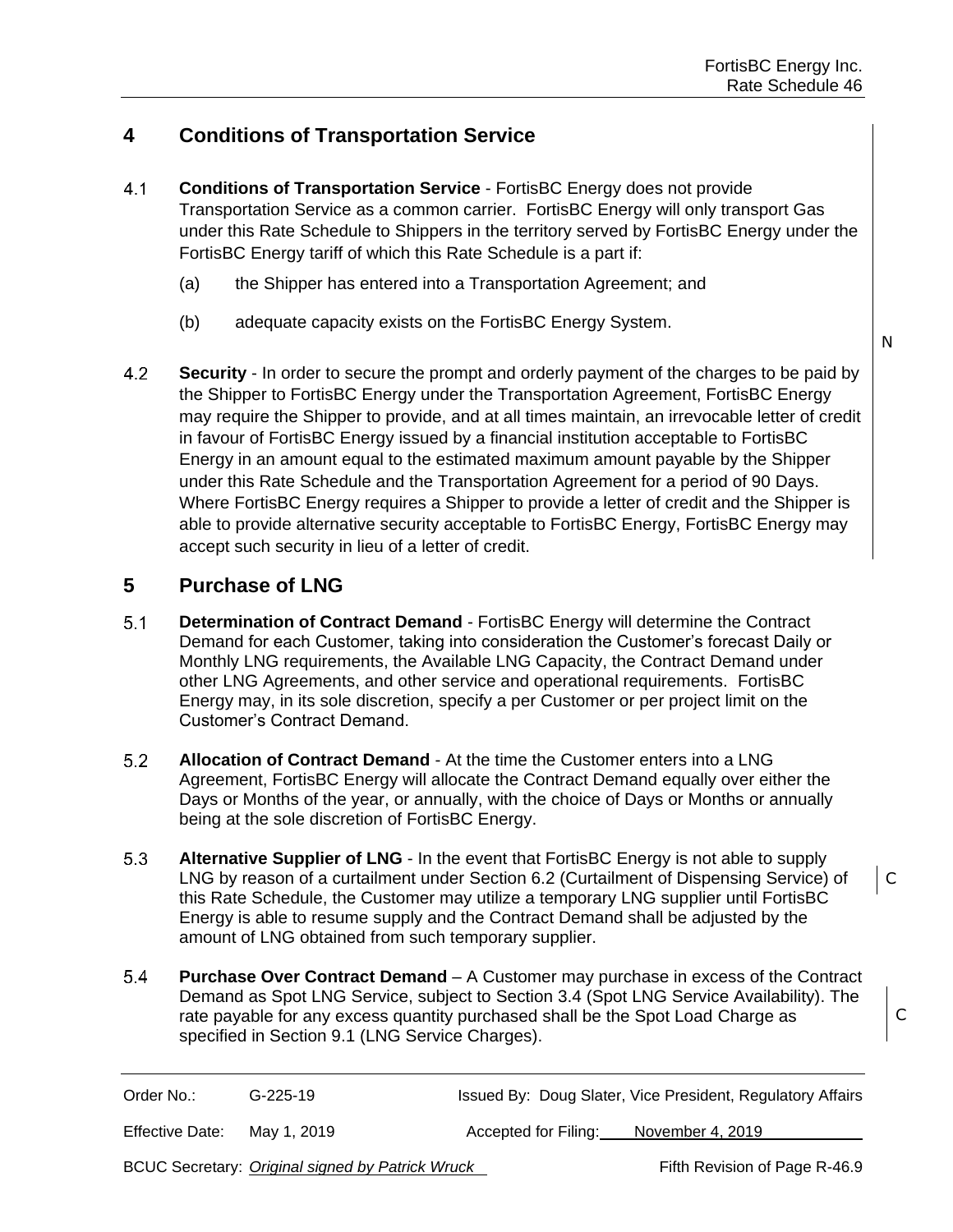## **6 Dispensing of LNG**

- $6.1$ **Dispensing of LNG** - Subject to Section 13.2 (Right to Restrict) of the General Terms and | C Conditions of FortisBC Energy and all of the terms and conditions of this Rate Schedule, the Customer or its agent(s) is responsible for directly connecting Tanker or other similar equipment to the LNG Facilities for Dispensing unless the Customer has entered into a LNG Transportation Service Agreement.
- $6.2$ **Curtailment of Dispensing Service** - FortisBC Energy may, for any length of time, curtail under this Rate Schedule by reason of Force Majeure under Section 27, for Periodic Repair by FortisBC Energy under Section 27.7 (Periodic Repair by FortisBC Energy) of this Rate Schedule, and for purposes and reasons under Section 13.2 (Right to Restrict) of the General Terms and Conditions of FortisBC Energy.

If FortisBC Energy determines that curtailment under this Section is required, FortisBC Energy will curtail in the following manner:

- (a) Spot LNG Service will be curtailed first.
- (b) If further curtailment is required, then Customers that provide written notice to FortisBC Energy that they agree to be curtailed in whole or in part will be curtailed to the extent agreed to in their written notice.
- (c) If further curtailment is required, then Short-Term LNG Service will be curtailed before Long-Term LNG Service. Short-Term LNG Service will be curtailed prorata based on Contract Demand.
- (d) If further curtailment is required, then Long-Term LNG Service with a Contract Term of between five (5) and ten (10) years in duration will be curtailed pro-rata based on Contract Demand.
- (e) If further curtailment is required, then Long-Term LNG Service with a Contract Term longer than ten (10) years will be curtailed pro-rata based on Contract Demand.

In the event that FortisBC Energy is not able to supply LNG by reason of a curtailment under Section 6.2 (Curtailment of Dispensing Service) of this Rate Schedule, the Customer may utilize an alternative fuel until FortisBC Energy is able to resume supply and the Contract Demand shall be adjusted by the amount of alternative fuel utilized. For clarity, the amount of alternative fuel will be converted into energy units comparable to gigajoules of LNG as described in Section 23 of this Rate Schedule.

In the event of any curtailment in excess of 72 hours in any given Month, then the Minimum Monthly Charge will be prorated in that Month to reflect the full duration of the curtailment. The Customer remains responsible for the total Minimum Monthly Charge if the curtailment is less than 72 hours in that Month.

Order No.: G-225-19 G-225-19 Issued By: Doug Slater, Director, Regulatory Affairs

Effective Date: May 1, 2019 Accepted for Filing: November 4, 2019

BCUC Secretary: *Original signed by Patrick Wruck* Second Revision of Page R-46.10

C

 $\overline{\phantom{a}}$  C

C/N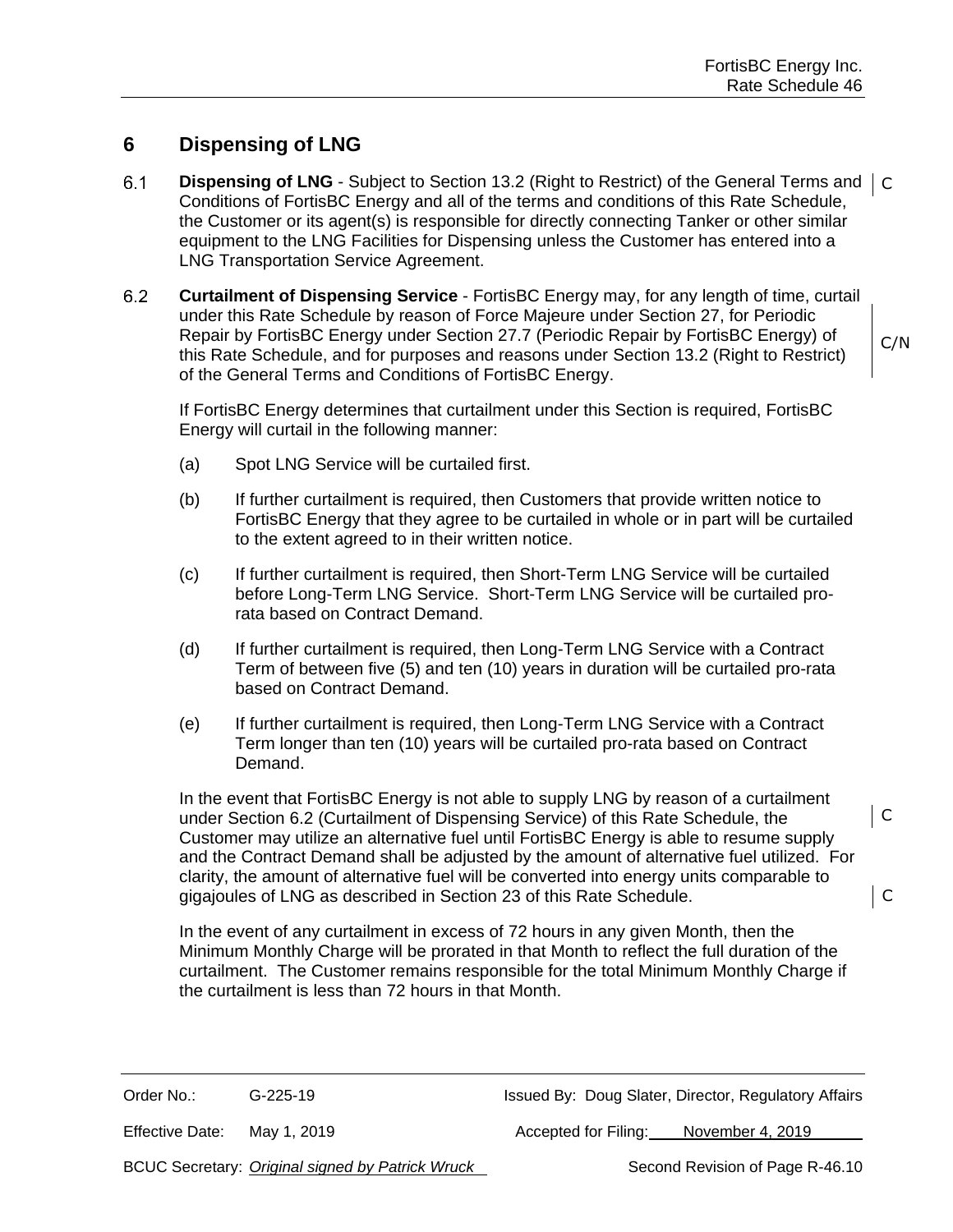#### 6.4 **Title Transfer**

- (a) If the Customer has not entered into a Transportation Agreement, possession of, title to and risk of loss of, damage to, or damage caused by the LNG sold and Dispensed hereunder shall pass from FortisBC Energy to the Customer at the LNG Facilities; specifically, title transfer shall occur at the point of Dispensing to the Tanker or at the outlet flange of the LNG Facilities' mass flow meter (or applicable measuring equipment), as applicable. More specifically, the Delivery Point. This is the case irrespective of whether FortisBC Energy has provided the Tanker for the LNG Transportation Service.
- (b) If the Customer has entered into a Transportation Agreement, possession of, title to and risk of loss of, damage to, or damage caused by the Gas delivered from the Interconnection Point to the LNG Facilities, liquefied, stored, and Dispensed hereunder remain with the Customer at all times. This is the case irrespective of whether FortisBC Energy has provided the Tanker for the LNG Transportation Service.

#### **7 Transportation of LNG**

- $7.1$ **Transportation of LNG** – The Customer is responsible for providing a Tanker and for hauling the Tanker from the LNG Facilities unless it has entered into a LNG Transportation Service Agreement.
- $7.2$ **Availability of LNG Transportation Service -** Services provided by FortisBC Energy under this Rate Schedule can also include, at the option of a Customer, LNG Transportation Service. FortisBC Energy will only provide LNG Transportation Service to the Customer if
	- (a) FortisBC Energy has determined, in its sole discretion, that it has Tankers suitable for LNG Transportation Service as requested by the Customer;
	- (b) FortisBC Energy has available Tanker capacity taking into account other LNG Transportation Service Agreements and any safety and regulatory requirements;
	- (c) FortisBC Energy has determined in its sole discretion that it has the operational ability to provide the service;
	- (d) FortisBC Energy is able to contract with third parties to provide hauling of the Tanker at the desired times;
	- (e) the Customer has entered into a LNG Agreement for a Contract Term at least as long as the term for which LNG Transportation Service is sought; and

| Order No.:      | $G-225-19$  |                                       | Issued By: Doug Slater, Director, Regulatory Affairs |
|-----------------|-------------|---------------------------------------|------------------------------------------------------|
| Effective Date: | May 1, 2019 | Accepted for Filing: November 4, 2019 |                                                      |

BCUC Secretary: *Original signed by Patrick Wruck* First Revision of Page R-46.11

C/N

 $C/N$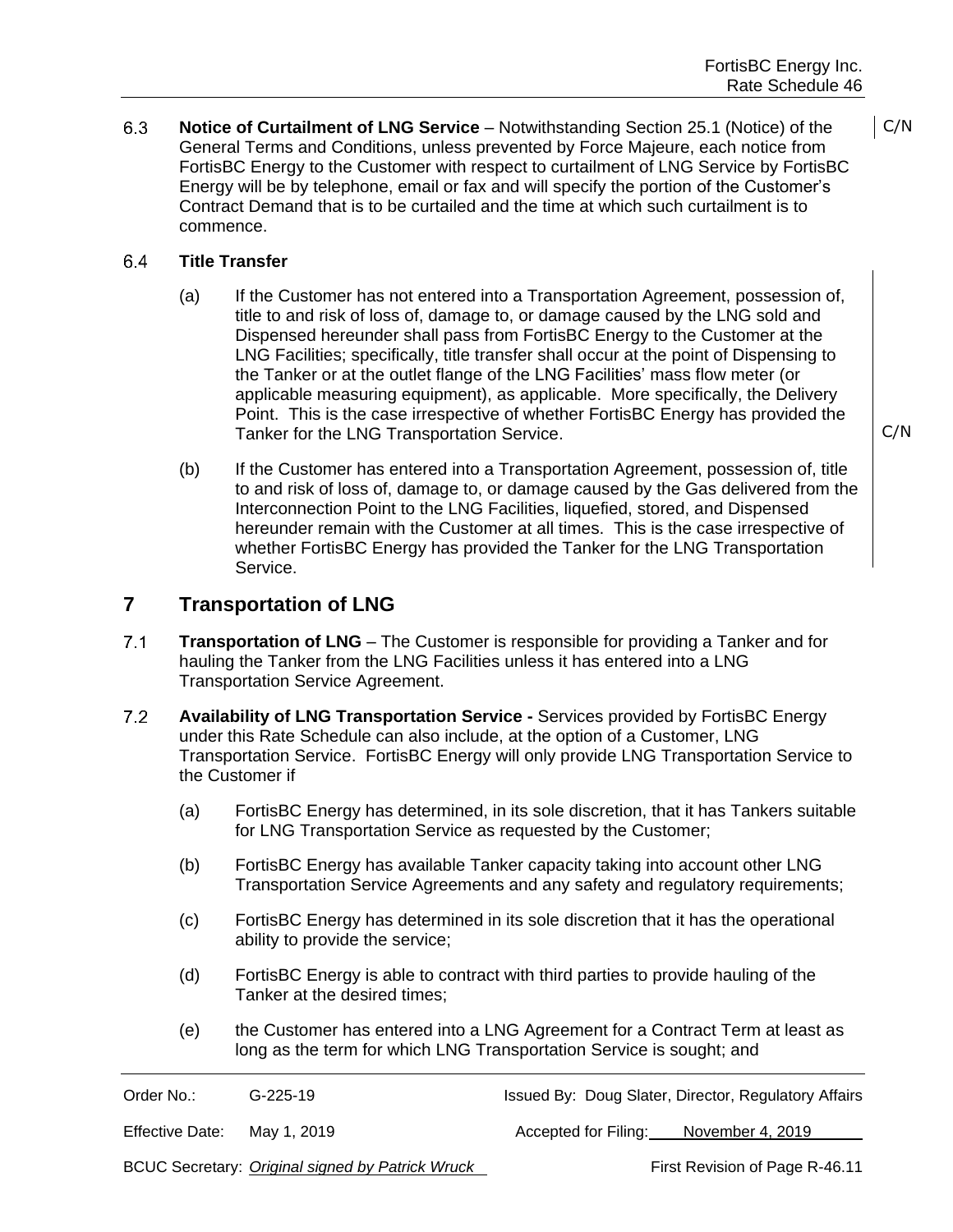(f) the Customer has entered into a LNG Transportation Service Agreement.

FortisBC Energy is under no obligation to procure additional Tanker capacity or hauling services to provide new LNG Transportation Service.

 $7.3$ **Charges for LNG Transportation Service -** a Customer who selects the LNG Transportation Service and enters into a LNG Transportation Service Agreement will be responsible for both the applicable LNG Tanker Charge and the Tanker Hauling Charge as specified in Section 9.2 (LNG Transportation Service Charges) of this Rate Schedule.

#### **8 Rights and Responsibilities**

- $8.1$ **Responsibility for Compliance** - The Customer, in its acceptance, transport, use or storage of the LNG, shall at all times be in compliance with the requirements of all applicable laws, rules, regulations and orders of any legislative body, governmental agency or duly constituted authority now or hereafter, including, but not limited to, the federal *Transportation of Dangerous Goods Act* and associated regulations and British Columbia's *Environmental Management Act* and associated regulations. It is the sole responsibility of the Customer to ensure that any personnel, vehicle or Tanker provided by the Customer or its agent for Dispensing and transportation meets those requirements.
- $8.2$ **Right to Refuse** - Notwithstanding Section 8.1 above, FortisBC Energy at its sole discretion may refuse to Dispense LNG to the Customer, if in FortisBC Energy's good faith determination, the Dispensing or transportation of LNG to the Customer may be contrary to any laws, rules, regulations and orders of any legislative body, governmental agency or duly constituted authority now or hereafter having jurisdiction, including, but not limited to, the federal *Transportation of Dangerous Goods Act* and its associated regulations and British Columbia's *Environmental Management Act* and associated regulations.
- $8.3$ **Responsibility for LNG Transportation Emergency Response –** The Customer acknowledges that FortisBC Energy will incur costs to comply with applicable laws relating to emergency response during the transportation of the LNG Dispensed to the Customer under this Rate Schedule whether or not the Customer has not selected the LNG Transportation Service. FortisBC Energy reserves the right to charge the Customer for costs FortisBC Energy incurs to comply with such laws.

In the event FortisBC Energy responds to a transportation emergency involving LNG Dispensed to the Customer under this Rate Schedule, the Customer shall at its expense provide assistance to FortisBC Energy upon request. The Customer shall reimburse FortisBC Energy for all costs incurred by FortisBC Energy responding to such an emergency.

 $8.4$ **Required Insurance -** The Customer must maintain General Commercial Liability Insurance for bodily injury, death and property damage in the minimum amount of \$5,000,000 per occurrence naming FortisBC Energy as an additional insured with respect to LNG Service or LNG Transportation Service provided to the Customer.

Order No.: G-225-19 Issued By: Doug Slater, Director, Regulatory Affairs

Effective Date: May 1, 2019 Accepted for Filing: November 4, 2019

BCUC Secretary: *Original signed by Patrick Wruck* Second Revision of Page R-46.12

C/N

C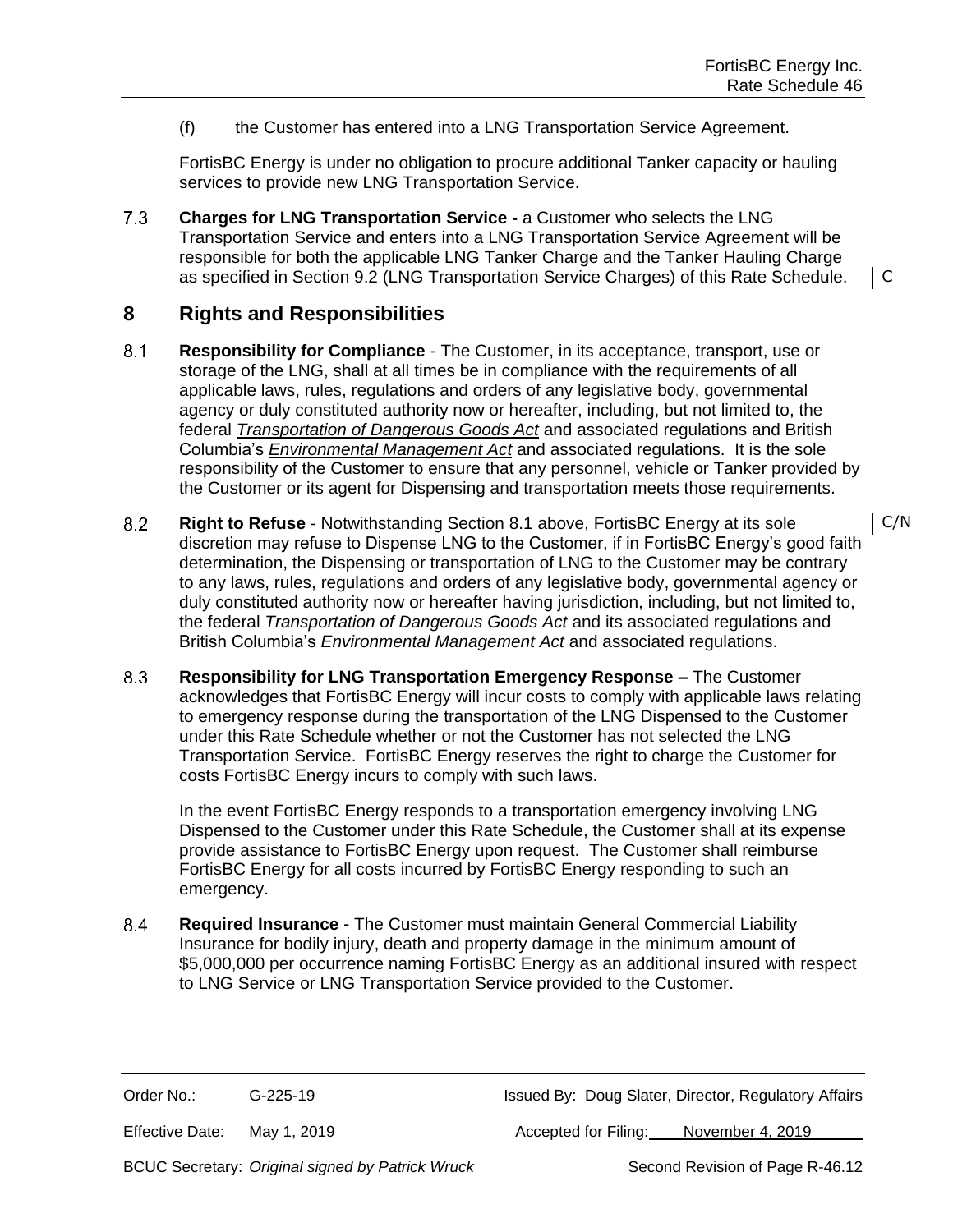## **9 Terms of Payment**

- $9.1$ **LNG Service Charges** - The Customer will pay to FortisBC Energy all of the applicable charges, including the following charges for LNG Service, as set out in the Table of Charges for LNG Service:
	- (i) For Long-Term LNG Service and Short-Term LNG Service, the Customer will pay to FortisBC Energy all of the following charges:
		- (A) A charge calculated as the greater of
			- i. the Delivery Charge, multiplied by the quantity of LNG, measured in Gigajoules, Dispensed to the Customer;

or

- ii. the Minimum Monthly Charge; plus
- (B) The commodity related charges, calculated by multiplying:
	- i. the quantity of LNG, measured in Gigajoules, Dispensed to the Customer plus Process Fuel Gas;

by

- ii. the sum of the Storage and Transport Charge and Rider 6; plus
- iii. the Commodity Cost Recovery Charge, multiplied by
- iv. the Customer's selected percentage of LNG supplied from conventional natural gas; plus
- (C) When applicable, the Biomethane related charges, calculated by multiplying:
	- i. the quantity of LNG, measured in Gigajoules, Dispensed to the Customer plus Process Fuel Gas;

by

- ii. the sum of the Storage and Transport Charge and Rider 6; plus
- iii. the Biomethane Energy Recovery Charge, multiplied by
- iv. the Customer's selected percentage LNG supplied from Biomethane.

Order No.: G-225-19 Issued By: Doug Slater, Director, Regulatory Affairs

Effective Date: May 1, 2019 Accepted for Filing: November 4, 2019

BCUC Secretary: *Original signed by Patrick Wruck* First Revision of Page R-46.13

C/NO

C/N/O

O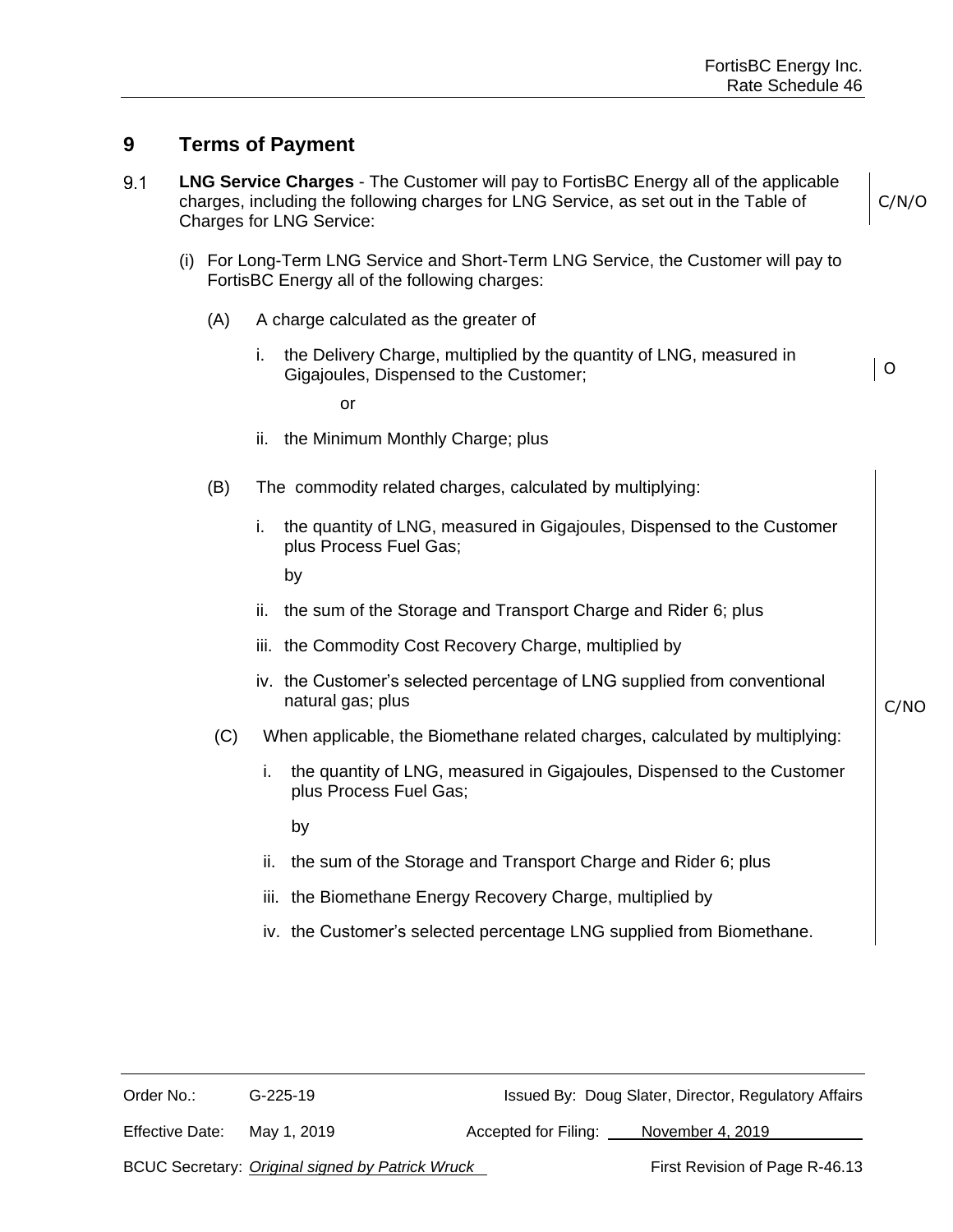- (ii) A Long-Term LNG Service or Short-Term LNG Service Customer whose Contract Demand is greater than 182,500 Gigajoules may choose to provide its own natural gas commodity and Process Fuel Gas to the Interconnection Point. If a Customer elects Transportation Service, FEI and the Customer will enter into a Transportation Agreement in the form appended to this Rate Schedule. In such cases, the Customer will not be subject to the Commodity Cost Recovery Charge, the Storage and Transport Charge and Rider 6, and will pay to FortisBC Energy all of the charges set out in the Table of Charges for Transportation Service.
- (iii) Spot Load LNG Charge For Spot LNG Service, the Customer will pay to FortisBC Energy all of the charges in Section 9.1(i), except that, in lieu of the charge under Section 9.1(i)(A), the Customer will pay a Spot Charge calculated by multiplying:
	- i. the quantity of LNG, measured in Gigajoules, Dispensed to the Customer plus Process Fuel Gas

by

- ii. the LNG Spot Charge.
- $9.2$ **LNG Transportation Service Charges** - The Customer will pay to FortisBC Energy both of the following charges for LNG Transportation Service as provided in the Table of Charges for LNG Transportation Service:
	- (a) LNG Tanker Charge the applicable charge per Day or partial Day for the use of a Tanker owned or provided by FortisBC Energy and as determined by FortisBC Energy to be suitable for the LNG Transportation Service requested by the Customer; and
	- (b) LNG Tanker Hauling Charge a hauling fee based on the cost to FortisBC Energy to contract with a third-party contractor to haul the Tanker, plus 15%.
- $9.3$ **Currency** - Unless otherwise indicated, all dollar amounts or the use of the symbol "\$" in Othis Rate Schedule, shall be deemed to refer to Canadian dollars.
- 9.4 **Payment of Amounts** - The Customer will pay to FortisBC Energy all of the applicable charges set out in:
	- (a) the Table of Charges for LNG Service, if the Customer has not signed a Transportation Agreement; or
	- (b) the Table of Charges for Transportation Service, if the Customer has signed a Transportation Agreement.

The Customer will also pay to FortisBC Energy all of the applicable charges set out in the Table of Charges for LNG Transportation Service, if the Customer has signed an LNG Transportation Service Agreement.

If the LNG Dispensed from the LNG Facilities is hauled to a Customer designated location and will be distributed at that location to more than one Customer, the applicable charges will be proportionately allocated among Customers based on the quantity of LNG distributed to each Customer.

| Order No.:      | $G-225-19$                                       |                      | Issued By: Doug Slater, Director, Regulatory Affairs |
|-----------------|--------------------------------------------------|----------------------|------------------------------------------------------|
| Effective Date: | May 1, 2019                                      | Accepted for Filing: | November 4, 2019                                     |
|                 | BCUC Secretary: Original signed by Patrick Wruck |                      | Second Revision of Page R-46.14                      |

C/N/O

N

N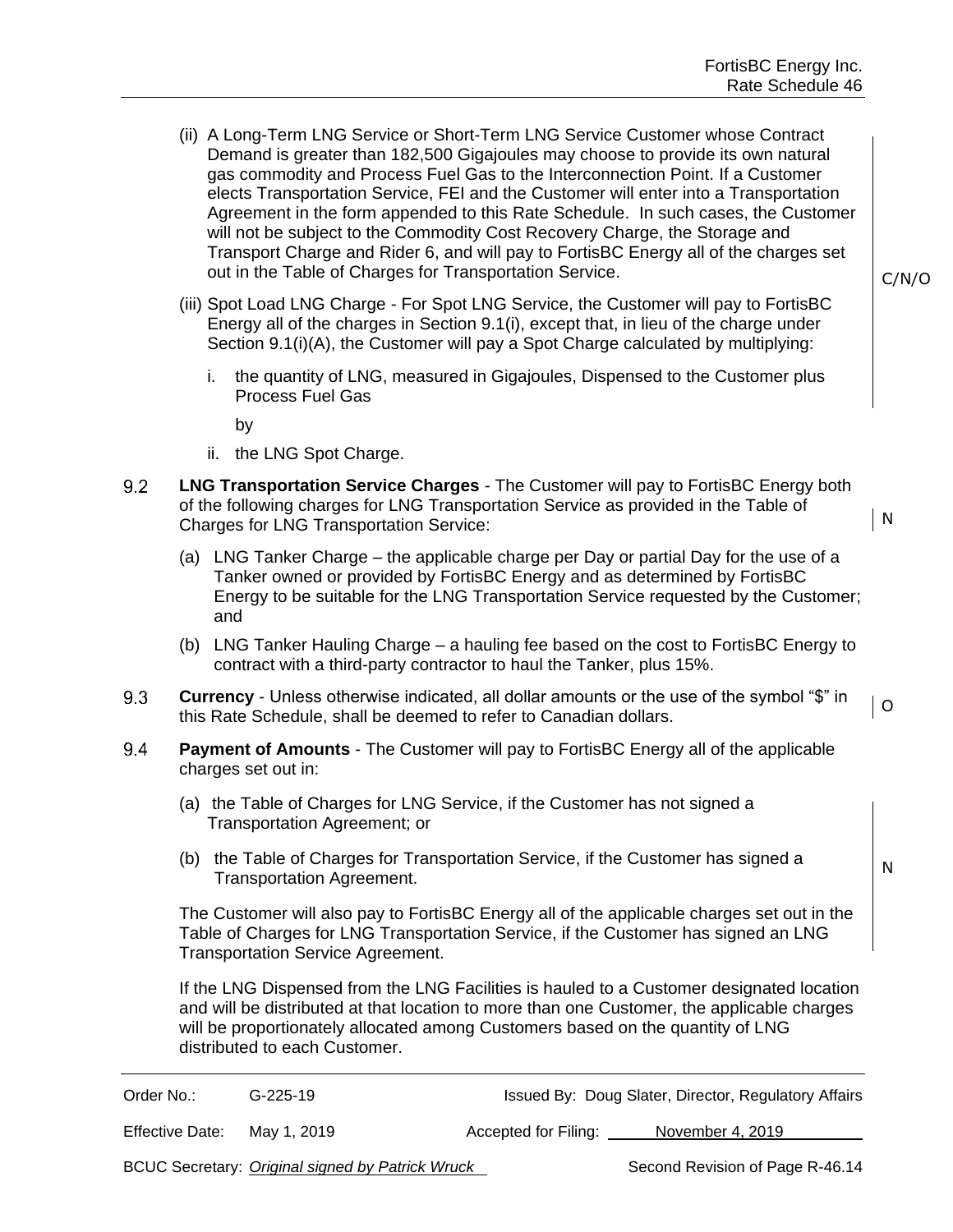## **10 Transportation Service**

- $10.1$ **Transportation of Gas** - If the customer meets the requirements under Section 9.1(ii) of this Rate Schedule and wishes to receive Transportation Service, and, subject to Section 13 of the General Terms and Conditions of FortisBC Energy (Interruption of Service), and all of the terms and conditions of this Rate Schedule, FortisBC Energy will on each Day transport for and deliver to the Shipper at the Delivery Point the Authorized Quantity, received at the Interconnection Point from the Transporter up to the Requested Quantity, where adequate capacity exists on the FortisBC Energy System. On each Day, if the Shipper's Gas received at the Interconnection Point is not Dispensed to the Shipper or is not authorized for delivery to the Shipper, FortisBC Energy will be entitled to utilize such Gas subject to all the terms of this Rate Schedule and the Transportation Agreement.
- $10.2<sub>1</sub>$ **Curtailment of Transportation Service** - Consistent with the provisions of Section 12.5 (Failure to Deliver to Interconnection Point), if at any time FortisBC Energy, acting reasonably, determines that it is not able to provide Balancing Gas or Backstopping Gas, FortisBC Energy may curtail the Shipper's take to the lesser of the Authorized Quantity or the Firm DTQ.
- **Default Regarding Curtailment** The Shipper will comply with each notice to interrupt or  $10.3<sup>°</sup>$ curtail the Shipper's take. If the Shipper at any time fails or neglects to comply with a notice to interrupt or curtail the Shipper's take as set out in Section 12.5 (Failure to Deliver to Interconnection Point), FortisBC Energy may, in addition to any other remedy that it may then or thereafter have, at its option, without liability therefor and without any prior notice to the Shipper:
	- (a) refuse to Dispense LNG at the LNG Facilities; or
	- (b) Dispense such LNG and charge the Shipper for such LNG Dispensed on that Day the Unauthorized Overrun Gas charge set out in the Table of Charges for Transportation Service.
- $10.4$ **Maximum Hourly Quantities** - FortisBC Energy will not be obliged to receive or deliver in one Hour more than 5% of the quantity of Gas that the Shipper is authorized to receive on any Day.

Effective Date: May 1, 2019 Many 1, 2019 Manual Accepted for Filing: November 4, 2019

BCUC Secretary: *Original signed by Patrick Wruck* Second Revision of Page R-46.15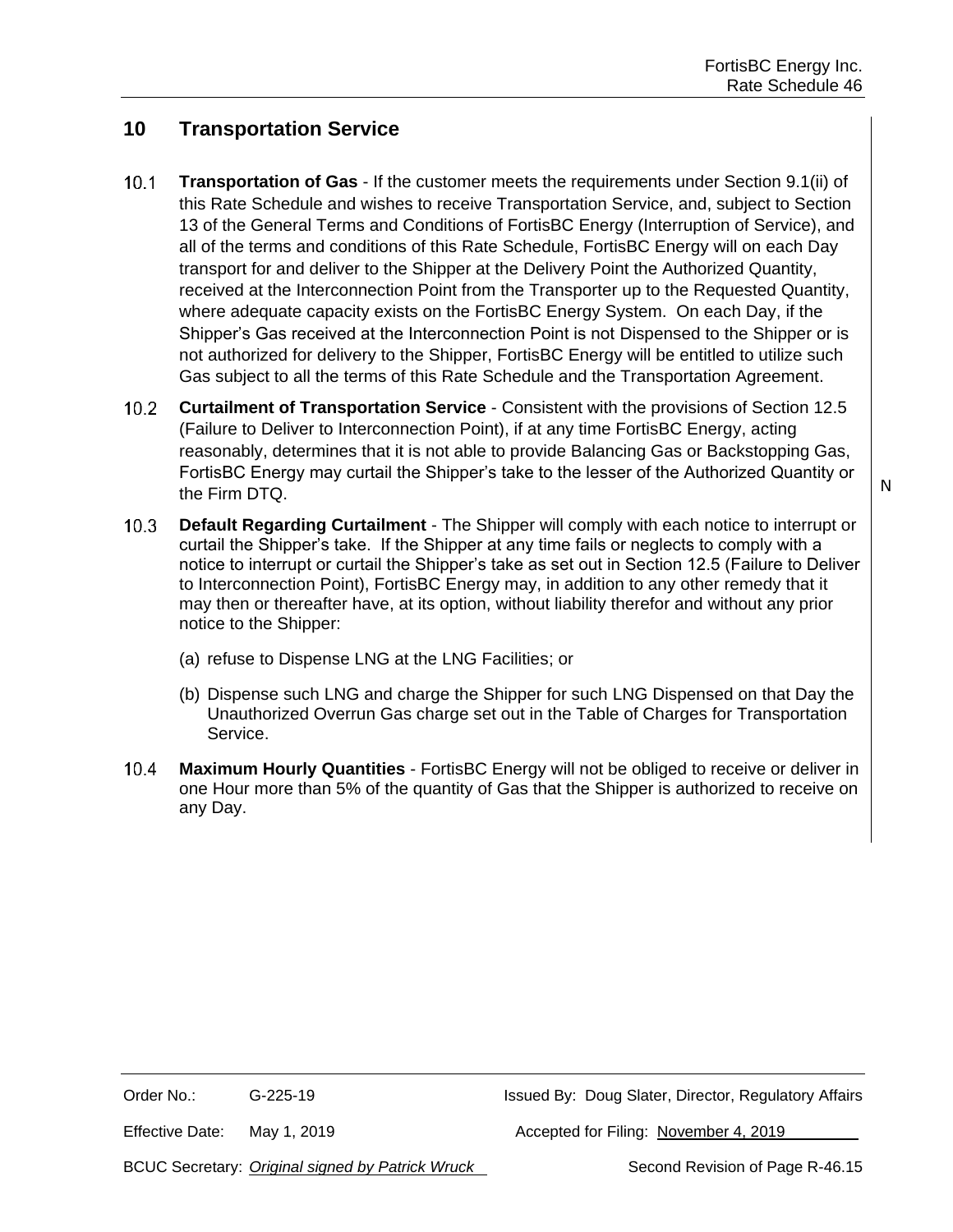## **11 Table of Charges for Transportation Service**

- $11.1$ **Charges** - In respect of all quantities of Gas delivered to the Delivery Point pursuant to this Rate Schedule and the Transportation Agreement, the Shipper will pay to FortisBC Energy all of the charges set out in the Table of Charges for Transportation Service whether or not the Shipper is a member of a Group. The Shipper Agent may elect to pay to FortisBC Energy the charges for the Backstopping Gas and the Balancing Gas taken, any Unauthorized Overrun Gas taken, and any Replacement Gas incurred for members of its Group. In the event the Shipper Agent fails to make an election or pay these charges for and on behalf of the Shippers which are members of its Group, FortisBC Energy will bill the Shippers directly.
- $11.2$ **Charges for Unauthorized Service** - On any Day a Shipper takes Unauthorized Overrun Gas and/or Unauthorized Transportation Service, the Shipper will pay to FortisBC Energy the unauthorized overrun charge set out in the Table of Charges for Transportation Service. The Shipper Agent may elect to pay these charges for the members of its Group. In the event the Shipper Agent fails to make an election or does not pay these charges for and on behalf of the Shippers which are members of its Group, FortisBC Energy will bill the Shippers directly.
- $11.3$ **Payments Not License -** Payments made to FortisBC Energy for Unauthorized Overrun Gas or Unauthorized Transportation Service neither give the right to take Unauthorized Overrun Gas or Unauthorized Transportation Service, nor exclude or limit any other remedies available to FortisBC Energy for the taking or use of Unauthorized Overrun Gas or Unauthorized Transportation Service.
- $11.4$ **Demand Surcharge** - If the Shipper is a member of a Group which includes a Shipper under Rate Schedules 22, 22A or 22B, then the Group and its members will be subject to demand surcharges under Section 7 (Unauthorized Use) of Rate Schedule 22.

#### **12 Nomination**

 $12.1$ **Requested Quantity** - The Shipper or Shipper Agent will provide notice to FortisBC Energy on the Web Information and Nomination System ("WINS") or other method approved by FortisBC Energy, prior to the Timely Nomination Cycle on each Day (or such other time as may be specified from time to time by FortisBC Energy) such information as may be requested by FortisBC Energy, which will include, but is not limited to, the Shipper or Shipper Agent's Requested Quantity for the Day commencing in approximately 24 hours and/or subsequent Day(s). If the Shipper or Shipper Agent does not notify FortisBC Energy in accordance with the foregoing, then the Shipper or Shipper Agent's Requested Quantity for the Day commencing in approximately 24 hours will be deemed to be zero, subject to Section 12.2 (Adjustment of Requested Quantity). The Shipper or Shipper Agent is required to provide their best estimate of the quantity of Gas to be Dispensed to the Shipper(s) on such Day.

Order No.: G-225-19 G-225-19 Issued By: Doug Slater, Director, Regulatory Affairs

Effective Date: May 1, 2019 **Accepted for Filing: November 4, 2019** Accepted for Filing: November 4, 2019

BCUC Secretary: *Original signed by Patrick Wruck* First Revision of Page R-46.16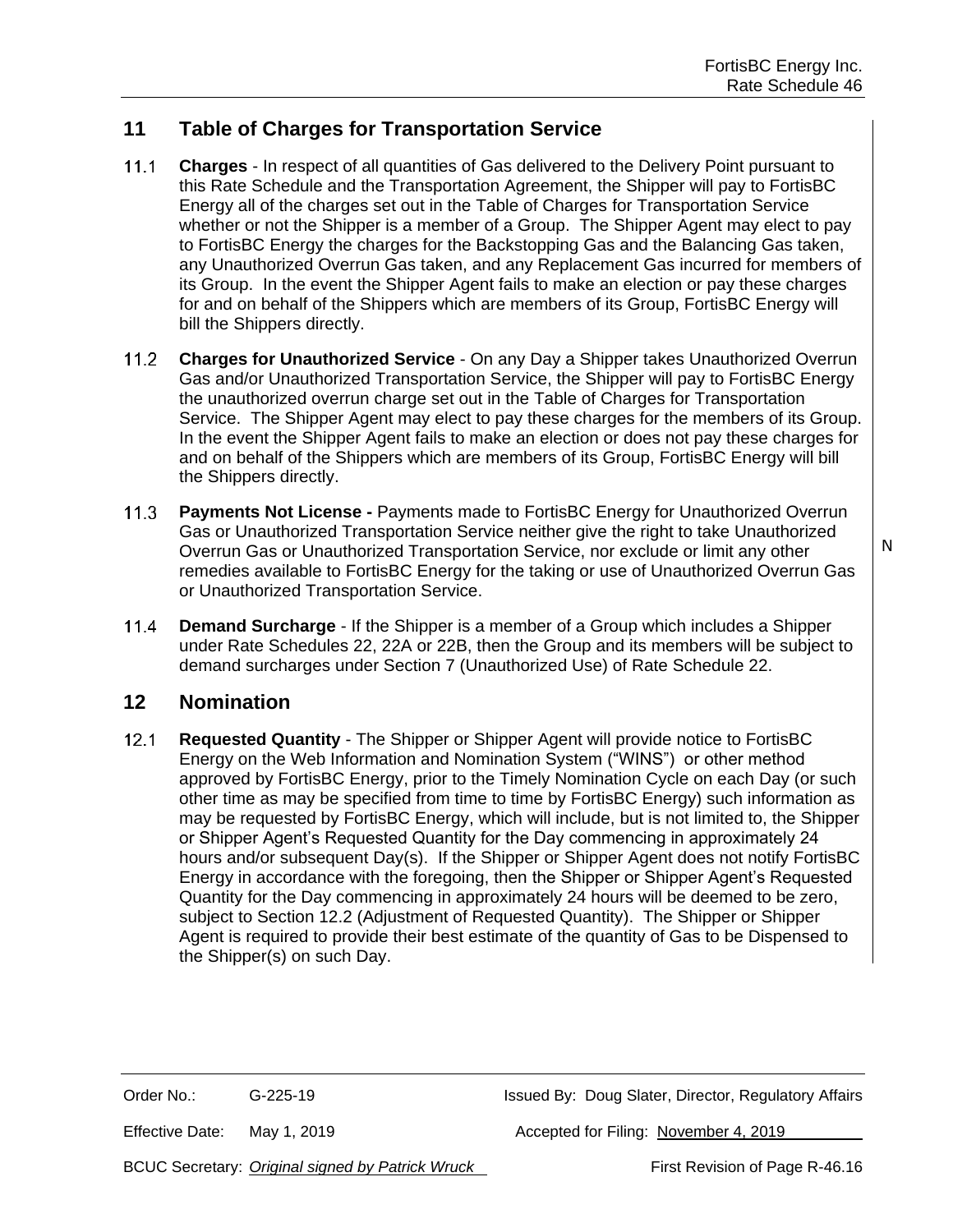- $12.2$ **Adjustment of Requested Quantity** - The Shipper or Shipper Agent will provide notice to FortisBC Energy on the WINS, or other method approved by FortisBC Energy, of adjustments to the Requested Quantity for the Day commencing in approximately 24 hours. Adjustments to the Requested Quantity must adhere to the elapsed pro-rata practices of the applicable Transporter(s). FortisBC Energy may adjust, in consultation with the Shipper, the Shipper's Requested Quantity, described in Section 12.1 (Requested Quantity), when in the reasonable opinion of FortisBC Energy such modification is required in order to limit the build-up of inventory account quantities.
- $12.3$ **Request to Transporter** - FortisBC Energy will provide to the Transporter the Shipper's Requested Quantity adjusted as set out in Section 12.2 (Adjustment of Requested Quantity).
- $12.4$ **Delivery to Interconnection Point** - The Shipper will cause to be delivered to the Interconnection Point on each Day a quantity of Gas at least equal to the Shipper's Requested Quantity, adjusted as set out in Section 12.2 (Adjustment of Requested Quantity).
- $12.5$ **Failure to Deliver to Interconnection Point** - If on any Day the Authorized Quantity from the Transporter is less than the quantity requested from the Transporter pursuant to Section 12.3 (Request to Transporter), then in addition to curtailments permitted under Section 10 (Transportation Service) FortisBC Energy may, in its discretion, interrupt or curtail Service hereunder to the lesser of such Authorized Quantity or the Firm DTQ. Alternatively, FortisBC Energy may deliver additional Gas to the Shipper at the Interconnection Point and charge the Shipper Backstopping Gas as set out in the Table of Charges for Transportation Service.
- $12.6$ **Authorized Quantity** - FortisBC Energy will notify the Shipper or the Shipper Agent on WINS or other method approved by FortisBC Energy if the Authorized Quantity is less than the Requested Quantity.
- $12.7$ **Determination of DTQ** - Subject to Section 4 (Conditions of Transportation Service) and 16.2 (Automatic Renewal), the Shipper will provide to FortisBC Energy by fax or other method approved by FortisBC Energy 30 Days prior to the Commencement Day of each Contract Year the Shipper's Firm DTQ for the following Contract Year. If the Shipper does not provide FortisBC Energy notice in accordance with this Section 12.7 (Determination of DTQ), then the Shipper's Firm DTQ for the following Contract Year will be deemed to be the same as the current Contract Year. If a Shipper appoints a Shipper Agent to act on its behalf, the Shipper authorizes the Shipper Agent to determine the DTQ set out in the Transportation Agreement, for each Contract Year. This authorization will remain in effect for the term of the Transportation Agreement or for so long as the Shipper Agent acts as agent for the Shipper, whichever period is shorter.

Order No.: G-225-19 G-225-19 Issued By: Doug Slater, Director, Regulatory Affairs

Effective Date: May 1, 2019 **Accepted for Filing: November 4, 2019** Accepted for Filing: November 4, 2019

BCUC Secretary: *Original signed by Patrick Wruck* First Revision of Page R-46.17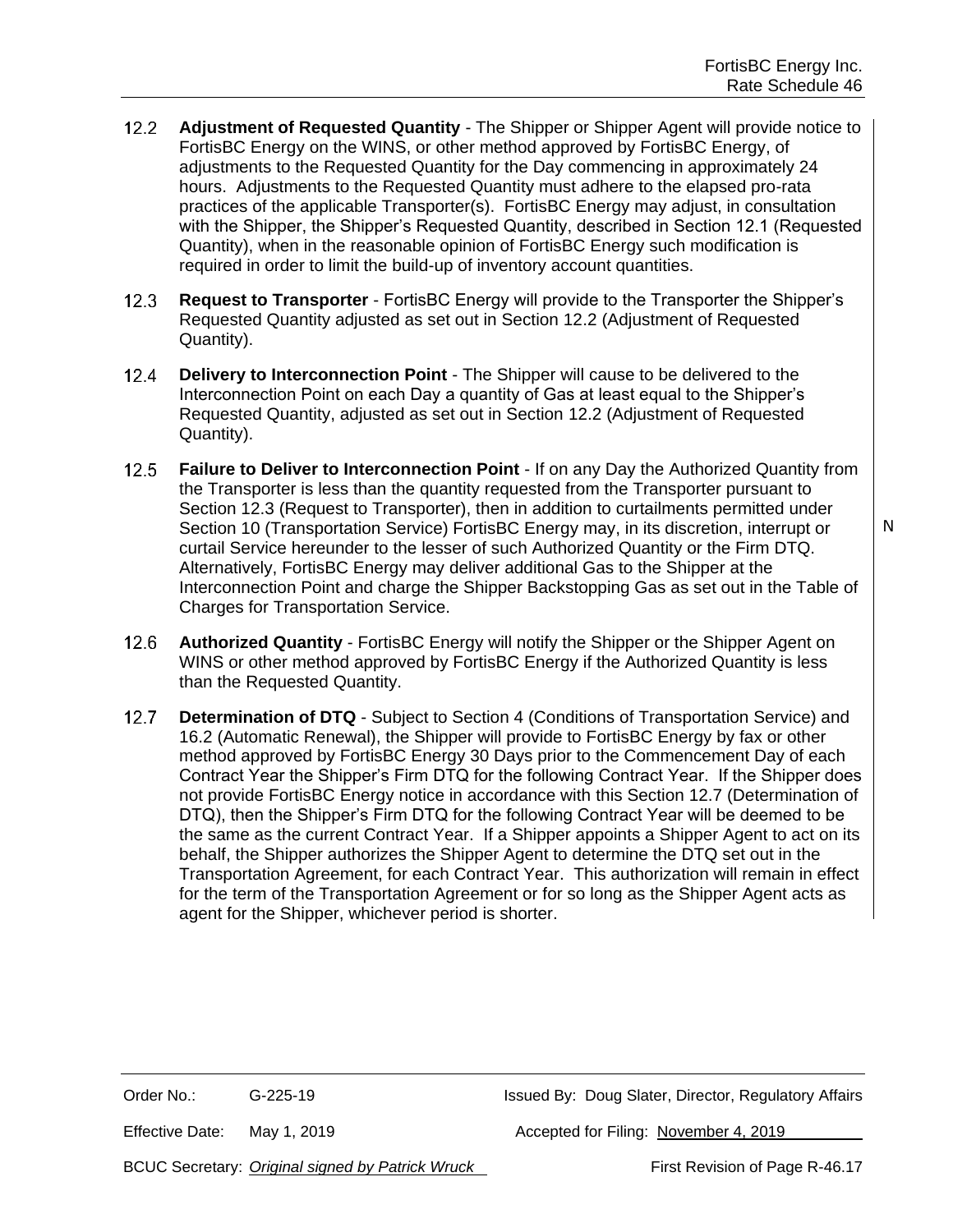## **13 Gas Balancing**

- $13.1$ **Gas Balancing** - Gas balancing hereunder is intended for matching day to day imbalances that cannot be reasonably forecast by the Shipper. Subject to all the terms of this Rate Schedule, FortisBC Energy will on each Day balance for the Shipper at the Interconnection Point the difference between the Shipper's Authorized Quantity under the Transportation Agreement and its actual dispensing of LNG.
- $13.2$ **Provision of Gas Balancing** - When on any Day the Shipper requires Gas for balancing, FortisBC Energy will:
	- (a) allow the Shipper to use up to the amount available in the Shipper's inventory account pursuant to Section 13.4 (Adjustments to Inventory);
	- (b) for quantities of Gas above the amount available in the Shipper's inventory, sell to the Shipper at the commodity charge set out in the Table of Charges for Transportation Service; and
	- (c) for quantities of Gas needed to balance actual dispensing of LNG that exceeds the greater of 100 Gigajoules or 10 percent of the Shipper's Authorized Quantity, charge the Shipper for Balancing Gas at the applicable rate(s) as set out in the Table of Charges for Transportation Service.
- $13.3$ **Curtailment of Gas Balancing** - FortisBC Energy may for any reason and for any length of time, interrupt or curtail Gas balancing under this Rate Schedule.
- $13.4$ **Adjustments to Inventory** - When on any Day the Shipper delivers more Gas to the Interconnection Point than the amount of LNG Dispensed to the Shipper, except for Gas purchased by FortisBC Energy under Section 27.8 (Shipper's Gas), FortisBC Energy will maintain an inventory account for the Shipper and will increase the balance in the account by the excess amount received. FortisBC Energy reserves the right to limit Gas quantities maintained in the Shipper's inventory account and will from time to time, at its discretion and in consultation with the Shipper, return excess inventory at no charge to the Shipper; this will not relieve the Shipper from its obligation to provide accurate nominations pursuant to Section 12.1 (Requested Quantity).
- $13.5 -$ **Balance of Peaking Gas** - Balancing of Peaking Gas is described in Section 15.6 (Return of Peaking Gas Quantity).
- $13.6$ **Imbalance Following Termination** - If FortisBC Energy has received a quantity of Gas in excess of the quantity delivered to the Shipper during the term of a Transportation Agreement, then the Shipper may request the excess quantity be returned within 90 Days following termination of the Transportation Agreement.

Effective Date: May 1, 2019 **Accepted for Filing: November 4, 2019** Accepted for Filing: November 4, 2019

BCUC Secretary: *Original signed by Patrick Wruck* First Revision of Page R-46.18

N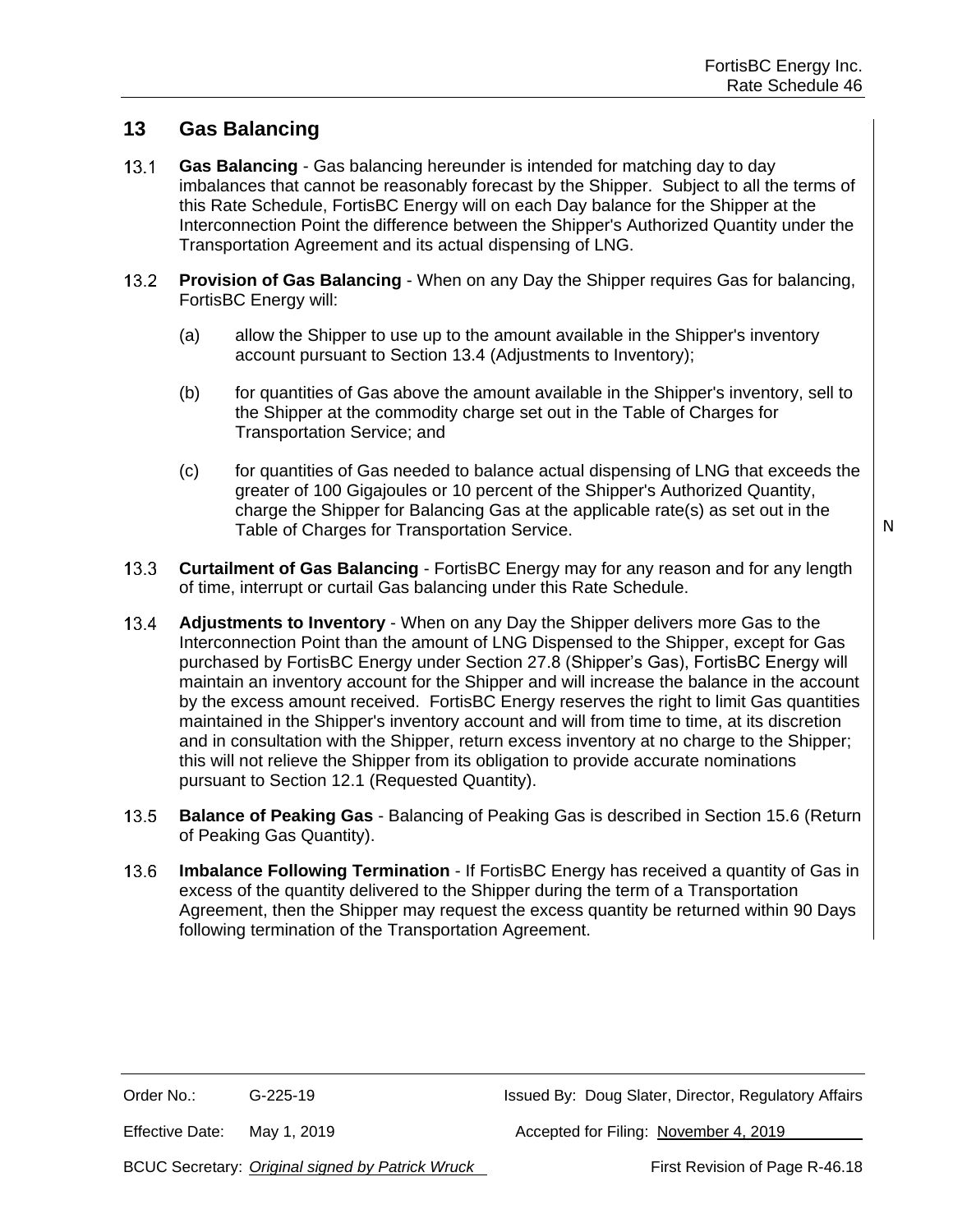## **14 Group Nominations and Balancing**

- $14.1$ **Group Nominations and Balancing** - If a Shipper appoints a Shipper Agent and becomes a member of a Group and if the Shipper and Shipper Agent have agreed to execute or have executed a Shipper Agent Agreement, and if the members of the Group are in the same Service Area of FortisBC Energy and receive Service under a transportation Rate Schedule, the Shipper Agent will nominate and balance on behalf of all members of the Group on an aggregate basis pursuant to Sections 12 (Nomination), 13 (Gas Balancing), and 15 (Peaking Gas Service) of this Rate Schedule, as modified by this Section, and the Shipper Agent will be the agent for each of the members of a Group for the purposes of any and all matters set out in Sections 12 (Nomination), and 13 (Gas Balancing), 15 (Peaking Gas Service). The Shipper Agent may also elect pursuant to the Shipper Agent Agreement, to pay some or all of the charges specified in Sections 11.1 (Charges) and 11.2 (Charges for Unauthorized Service) for and on behalf of the Shippers in its Group. The Shipper acknowledges and agrees that FortisBC Energy may rely, for the purpose of payment allocations, on written notification from the Shipper Agent of such election as a basis for the Shipper Agent's authority to act on behalf of the Shipper. Where the Shipper Agent fails to execute a Shipper Agent Agreement, the Shipper will be deemed to be and treated by FortisBC Energy as an individual Group of one Shipper, except for the purposes of Sections 14.4 (Notices To and From Shipper Agents) and 19.1 (Statements to be Provided) hereunder, and will be deemed to have agreed to purchase Gas from FortisBC Energy pursuant to the applicable transportation Rate Schedule and will accordingly be responsible for the payment of all charges thereunder, including any and all Balancing Gas and Unauthorized Overrun Gas charges attributable to that Shipper.
- $14.2$ **Determination of Charges** - The charges for Backstopping Gas, Balancing Gas, Unauthorized Overrun Gas and Replacement Gas set out in the Table of Charges for Transportation Service, and demand surcharges as set out in the Rate Schedule 22 Table of Charges, will be determined based on the quantities transported on behalf of all members of the Group on an aggregate basis.
- $14.3$ **Security** - FortisBC Energy may require the Shipper Agent to provide security, as set out in Section 4.2 (Security), with necessary changes, for the performance of the Shipper Agent's obligations under the Shipper Agent Agreement.
- $14.4$ **Notices To and From Shipper Agents** - If the Shipper is a member of a Group then:
	- (a) communications regarding curtailments or interruptions arising from Gas supply constraints and limitations, quantities of Gas requested and quantities of Gas authorized will be between the Shipper Agent for the Group and FortisBC Energy; and

Order No.: G-225-19 G-225-19 Issued By: Doug Slater, Director, Regulatory Affairs

Effective Date: May 1, 2019 **Accepted for Filing:** November 4, 2019

BCUC Secretary: *Original signed by Patrick Wruck* First Revision of Page R-46.19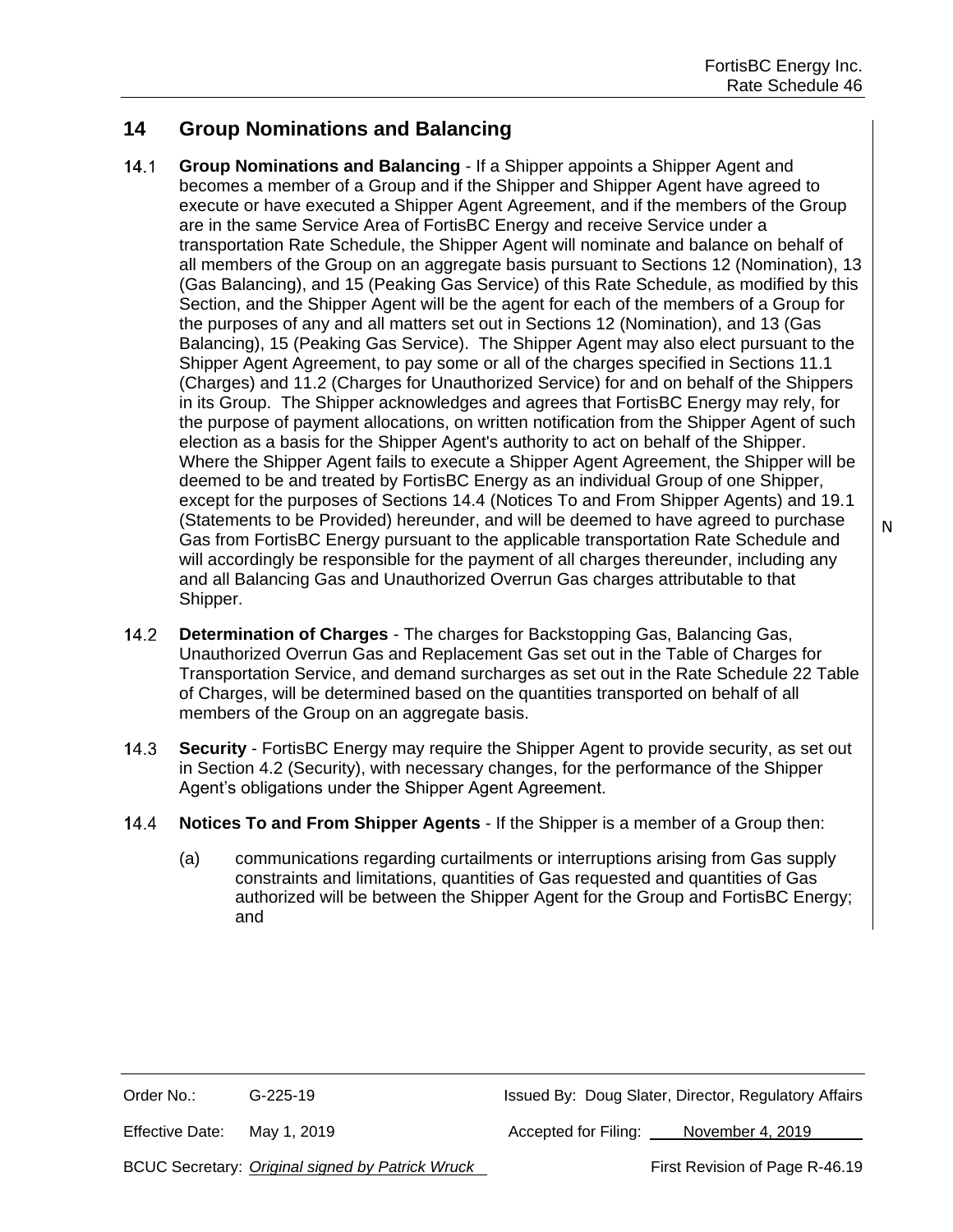(b) notices from FortisBC Energy with respect to interruption or curtailment pursuant to Section 6.3 (Notice of Curtailment of LNG Service) arising from Gas supply constraints or limitations will be to the Shipper Agent for the Group and will specify the quantity of Gas to which the Group is curtailed and the time at which such curtailment is to be made; it will be the responsibility of the Shipper Agent to notify Shippers which are members of the Group of interruptions or curtailments.

## **15 Peaking Gas Service**

- $15.1$ **Applicability** - In each Contract Year, Peaking Gas Service is available only to firm Non-Bypass Shippers and Rate Schedule 46 Shippers for Gas which is delivered to a Delivery Point in the Mainland and Vancouver Island Service Area and for which the Transportation Agreement was in effect on the 1st Day of November of the subject Contract Year.
- $15.2$ **15-Day Maximum** - A Non-Bypass Shipper or Rate Schedule 46 Shipper may request Peaking Gas for a maximum of 15 Days during each Contract Year. Any Day for which any portion of the Shipper's Peaking Gas Quantity is requested and authorized will be considered one of the 15 Days of Peaking Gas entitlement even if the quantity of authorized Peaking Gas is not used or is only partially used.
- $15.3$ **Peak Day Demand** - For the purposes of determining the Peaking Gas Quantity available to a Non-Bypass Shipper or Rate Schedule 46 Shipper on a Day, the Peak Day Demand of a Rate Schedule 46 Shipper is the DTQ set out in the Shipper's Transportation Agreement.
- $15.4 -$ **Peaking Gas Quantity** - The quantity of Peaking Gas available on a Day to a Non-Bypass Shipper or Rate Schedule 46 Shipper ("Peaking Gas Quantity") will be a percentage of that Shipper's Peak Day Demand. The Peaking Gas Quantity available to firm Non-Bypass Shippers or Rate Schedule 46 Shippers for the next Contract Year will be determined by FortisBC Energy, and FortisBC Energy will in writing notify each Non-Bypass Shipper or Rate Schedule 46 Shipper of that Shipper's Peaking Gas Quantity, at least 30 Days prior to the commencement of each Contract Year. The Peaking Gas Quantity available to a Non-Bypass Shipper or Rate Schedule 46 Shipper in a Contract Year will be:
	- (a) Total Non-Bypass and Rate Schedule 46 Shipper Transport Demand = Peaking Gas Factor Forecast Sales Demand + Non-Bypass Transport Demand and Rate Schedule 46 Transport Demand
	- (b) Peaking Gas Factor \* Southern Crossing Pipeline ("SCP") Peaking Gas = Non-Bypass Transport Volume and Rate Schedule 46 Transport Volume
	- (c) Non-Bypass and Rate Schedule 46 Transport Volume **EXECUTE FRACE CONSTRUCTED TO A TRANSPORT VEGALIST CONSTRUCTED** = Peaking Gas Percentage
	- (d) Peaking Gas Percentage \* a Non-Bypass or Rate Schedule 46 Shipper's Peak Day Demand = Peaking Gas Quantity

Order No.: G-225-19 G-225-19 Issued By: Doug Slater, Director, Regulatory Affairs

Effective Date: May 1, 2019 **Accepted for Filing:** November 4, 2019

BCUC Secretary: *Original signed by Patrick Wruck* Twelfth Revision of Page R-46.20

N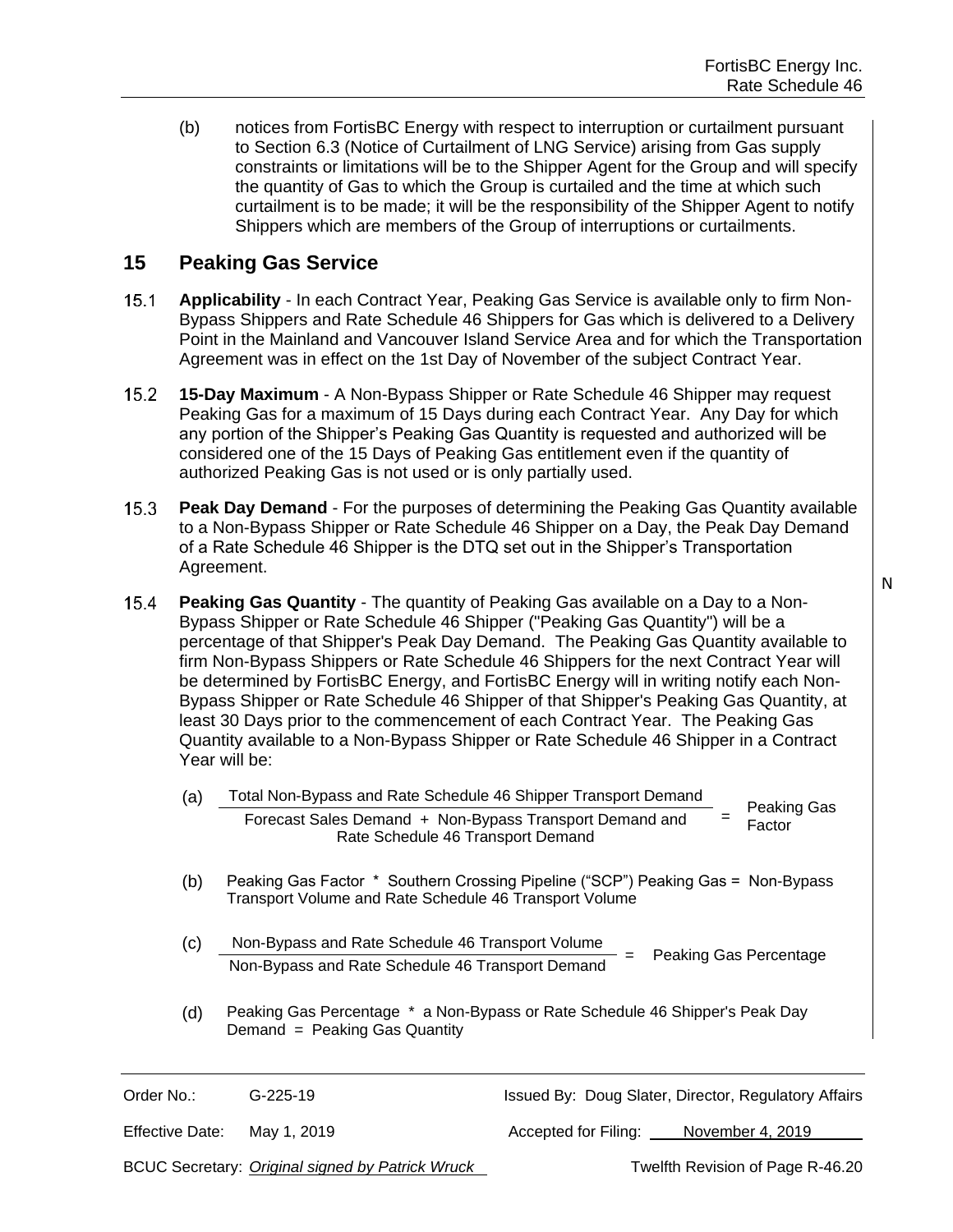#### Where:

"Non-Bypass and Rate Schedule 46 ShipperTransport Demand" is the aggregate Peak Day Demand of all Non-Bypass and Rate Schedule Shippers for the Contract Year commencing the next November 1st; "Forecast Sales Demand" is the FortisBC Energy forecast of the aggregate peak day demand for the Year commencing the next November 1st for all Gas sales Customers of FortisBC Energy excluding those in the Fort Nelson Service Area; and "SCP Peaking Gas" is the quantity of Peaking Gas available to FortisBC Energy in the Year commencing the next Contract Year.

- $15.5$ **Requested Peaking Gas Quantity** - A Shipper will notify FortisBC Energy of its Requested Peaking Gas Quantity pursuant to nomination procedures described in Section 12.1 (Requested Quantity) of this Rate Schedule except as otherwise described in Sections 15.5(a) and 15.5(b) below. The Requested Peaking Gas Quantity must be explicitly stated on the nomination and may be less than but may not exceed the Shipper's Peaking Gas Quantity described in Section 15.4 (Peaking Gas Quantity).
	- (a) **Prior Day Notices of Curtailment** On a Day when FortisBC Energy has given notice of curtailment for the next or subsequent Day, a Shipper may nominate the Requested Peaking Gas Quantity in WINS for the next Day prior to the evening nomination cycle on the Day preceding the Day for which notice of curtailment has been given.
	- (b) **Same Day Notices of Curtailment** On a Day when FortisBC Energy has given notice of curtailment to be effective during that Day, a Shipper may nominate the Requested Peaking Gas Quantity in WINS up until one Hour after the notice of curtailment has been given by FortisBC Energy; provided that FortisBC Energy has usable nomination cycles available during that Day with the Transporter(s). Requests for Requested Peaking Gas Quantity received after the time when FortisBC Energy has usable nomination cycles available during that Day will be authorized only on an as available basis. If notice of Requested Peaking Gas Quantity is given to FortisBC Energy during the Day for which Peaking Gas is being requested then the Peaking Gas Quantity available to Shipper on that Day will be reduced consistent with the elapsed pro-rata practices of the applicable Transporter(s).
	- (c) **Non-Curtailment Days** On Days for which FortisBC Energy has not given notice of curtailment, requests for Peaking Gas Quantity will be made in accordance with the provisions described in Section 12.1 (Requested Quantity).

Effective Date: May 1, 2019 **Accepted for Filing:** November 4, 2019

BCUC Secretary: *Original signed by Patrick Wruck* The Mass Twelfth Revision of Page R-46.21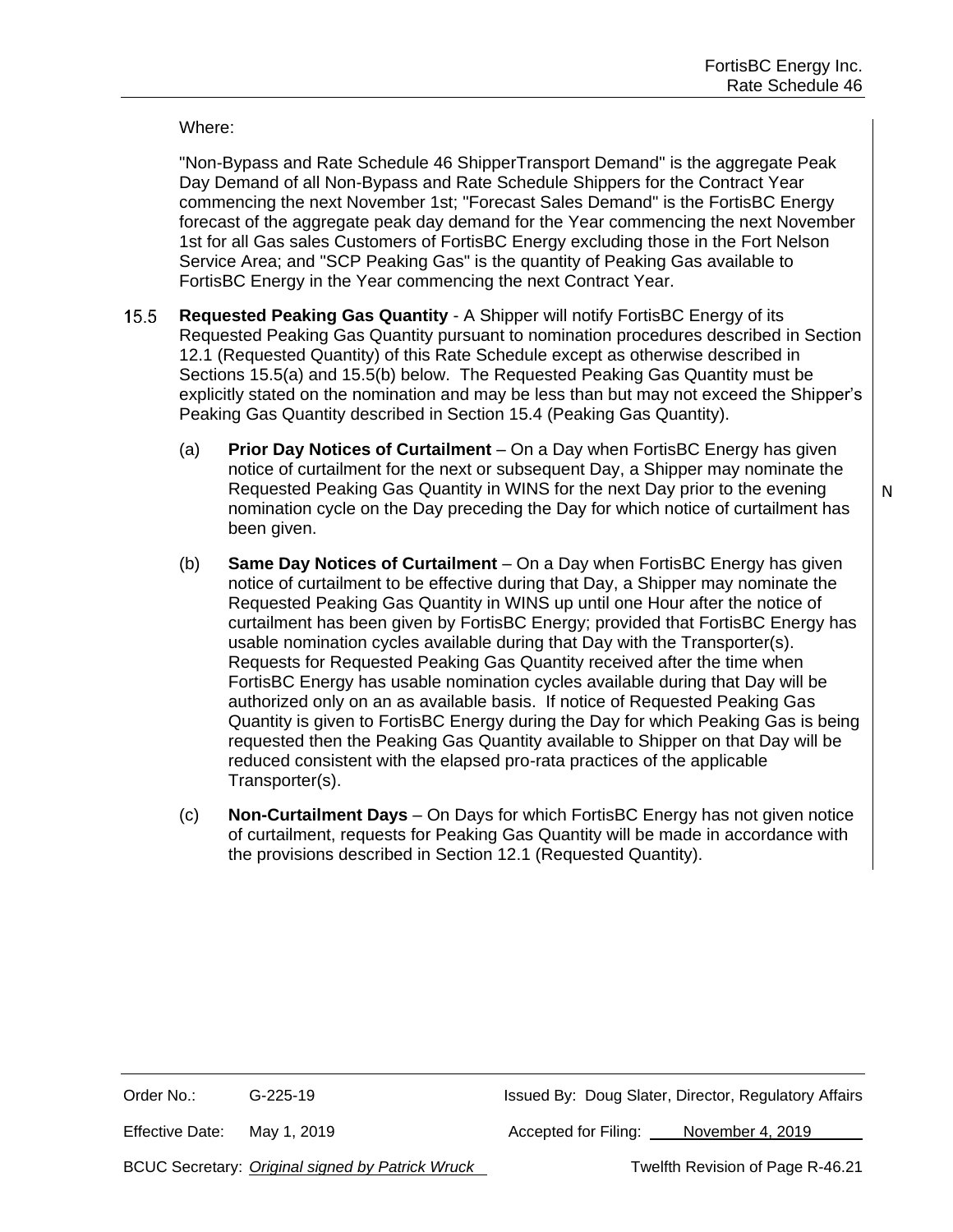- $15.6 -$ **Return of Peaking Gas Quantity** - A Shipper may view its Peaking Gas Quantity authorized, returned, and not yet returned via an inventory report in the WINS. Peaking Gas must be returned to FortisBC Energy within 6 Business Days of the Day in respect of which it was authorized. The Shipper must nominate the returned Peaking Gas Quantity in the WINS described in Section 12.1 (Requested Quantity). Peaking Gas returned will be applied against the earliest Peaking Gas Quantity authorized and not yet returned. The Shipper has the option to elect to return Peaking Gas from the Peaking Gas inventory which is kept for this purpose. If Peaking Gas is not returned to FortisBC Energy within 6 Business Days of the Day in respect of which it was authorized, FortisBC Energy will provide the Shipper with an equivalent quantity of Replacement Gas. The charge for Replacement Gas will be as set out in the Table of Charges for Transportation Service.
- **Last Gas Ordered** Peaking Gas Quantity will be considered the last Gas ordered and  $15.7$ taken during the Day.
- $15.8$ **Transport of Peaking Gas Quantity** - Peaking Gas Quantity will be deemed to be provided to the Shipper at the Interconnection Point, and the volumes Dispensed by the Shipper will be included in the Shipper's daily transport volume at the Interconnection Point for the purposes of calculating applicable transport charges.

#### **16 Term of Transportation Agreement**

 $16.1$ **Term** - The initial term of the Transportation Agreement will begin on the Commencement Date and will expire at 7:00 a.m. Pacific Standard Time on the next November 1<sup>st</sup> ,provided that if the foregoing results in an initial term of less than one Year, then the initial term will instead expire at the end of one further Contract Year.

- $16.2$ **Automatic Renewal** - Except as specified in the Transportation Agreement, the term of the Transportation Agreement will continue from Year to Year after the expiry of the initial term unless cancelled by either FortisBC Energy or the Shipper, upon not less than 2 months notice prior to the end of the Contract Year then in effect.
- $16.3$ **Early Termination** - The term of the Transportation Agreement is subject to early termination in accordance with Section 24 (Default or Bankruptcy).
- **Survival of Covenants** Upon the termination of the Transportation Agreement, whether  $16.4$ pursuant to Section 24 (Default or Bankruptcy) or otherwise:
	- (a) all claims, causes of action or other outstanding obligations remaining or being unfulfilled as at the date of termination; and
	- (b) all of the provisions in this Rate Schedule and in the Transportation Agreement relating to the obligation of any of the parties to account to or indemnify the other and to pay to the other any monies owing as at the date of termination in connection with the Transportation Agreement,

will survive such termination.

Order No.: G-225-19 G-225-19 Issued By: Doug Slater, Director, Regulatory Affairs

Effective Date: May 1, 2019 **Accepted for Filing:** November 4, 2019

BCUC Secretary: *Original signed by Patrick Wruck* Twelfth Revision of Page R-46.22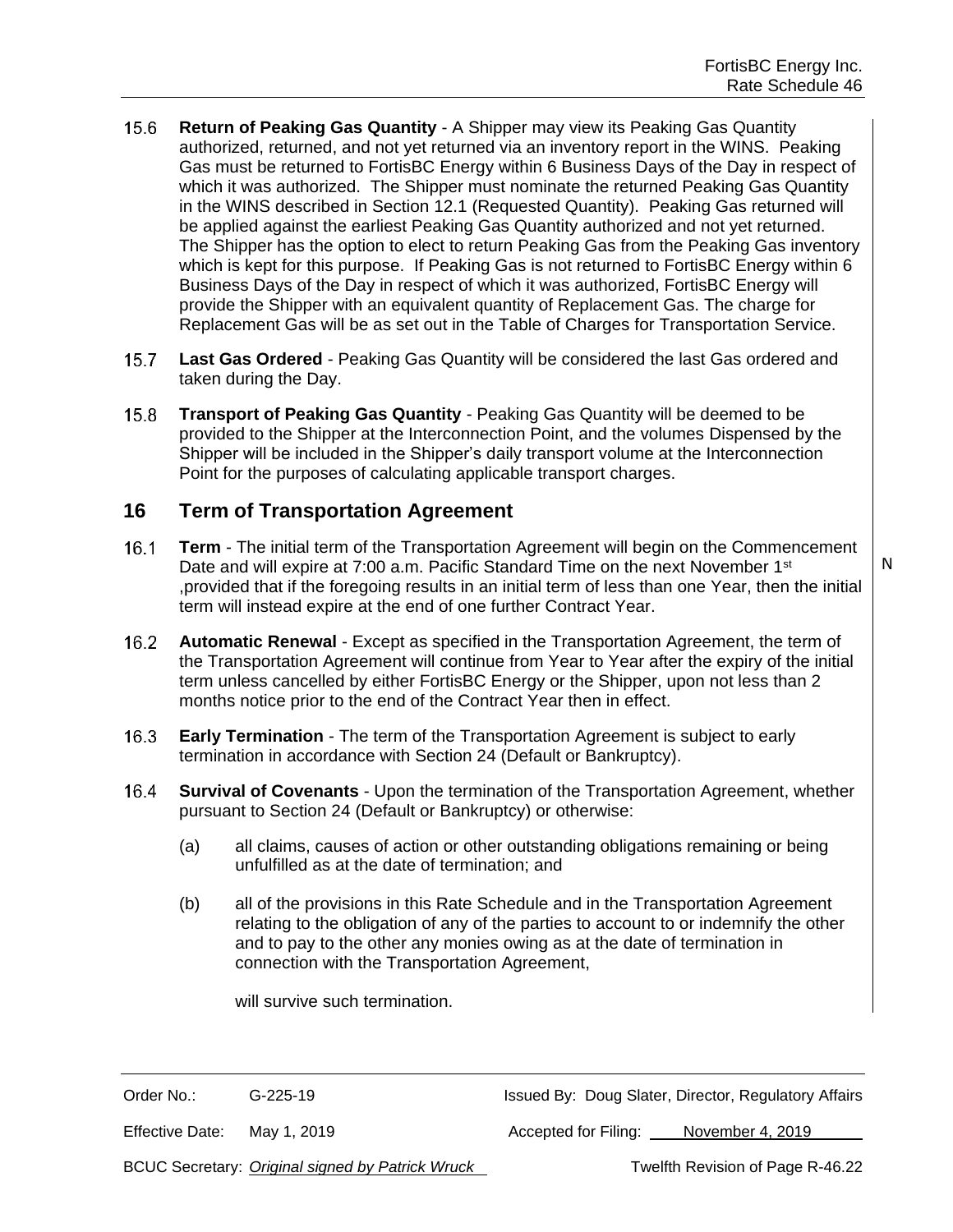C

C

## **17 Daily Loading and Scheduling**

- $17.1$ **Requested Quantity and Loading Schedule** – At least 48 hours in advance of the Day of the Customer's desired loading time, the Customer or its agent will provide FortisBC Energy by fax or email such information as may be requested by FortisBC Energy, which will include, but is not limited to, the Customer's requested quantity of LNG for the given Day.
	- (a) FortisBC Energy may charge a fee for loading LNG of \$150 per hour when loading takes in excess of two hours; and
	- (b) If the Customer cancels a scheduled loading time with less than 12 hours notice, FortisBC Energy may charge a fee of \$500.
- $17.2$ **Adjustment of Loading Schedule** - FortisBC Energy may adjust, in consultation with the Customer or its agents, the Customer's loading schedule when in the reasonable determination of FortisBC Energy such modification is necessary in order to:
	- (a) minimize the costs to FortisBC Energy of Dispensing LNG;
	- (b) accommodate multiple Customers; or
	- (c) if the Customer is taking LNG Transportation Service, address the non-availability of the Tanker or non-availability of third parties for hauling the Tanker.

#### **18 Term of LNG Agreement**

- $18.1$ **Renewal** - There is no right of renewal of a LNG Agreement. A Customer seeking LNG Service beyond the Contract Term must enter into a new LNG Agreement.
- $18.2$ **Early Termination by FortisBC Energy** - The term of the LNG Agreement is subject to early termination by FortisBC Energy in accordance with Section 24 (Default or Bankruptcy).
- **Survival of Covenants** Upon termination of the LNG Agreement, whether pursuant to  $18.3$ Section 24 (Default or Bankruptcy) of this LNG Rate Schedule or otherwise,
	- (a) all claims, causes of action or other outstanding obligations remaining or being unfulfilled as at the date of termination, and
	- (b) all of the provisions in the LNG Agreement and this Rate Schedule relating to the obligations of any of the parties to account to or indemnify the other and to pay to the other any monies owing as at the date of termination in connection with this Rate Schedule,

will survive such termination.

Order No.: G-225-19 G-225-19 Issued By: Doug Slater, Director, Regulatory Affairs

Effective Date: May 1, 2019 **Accepted for Filing:** November 4, 2019

BCUC Secretary: *Original signed by Patrick Wruck* Ninth Revision of Page R-46.23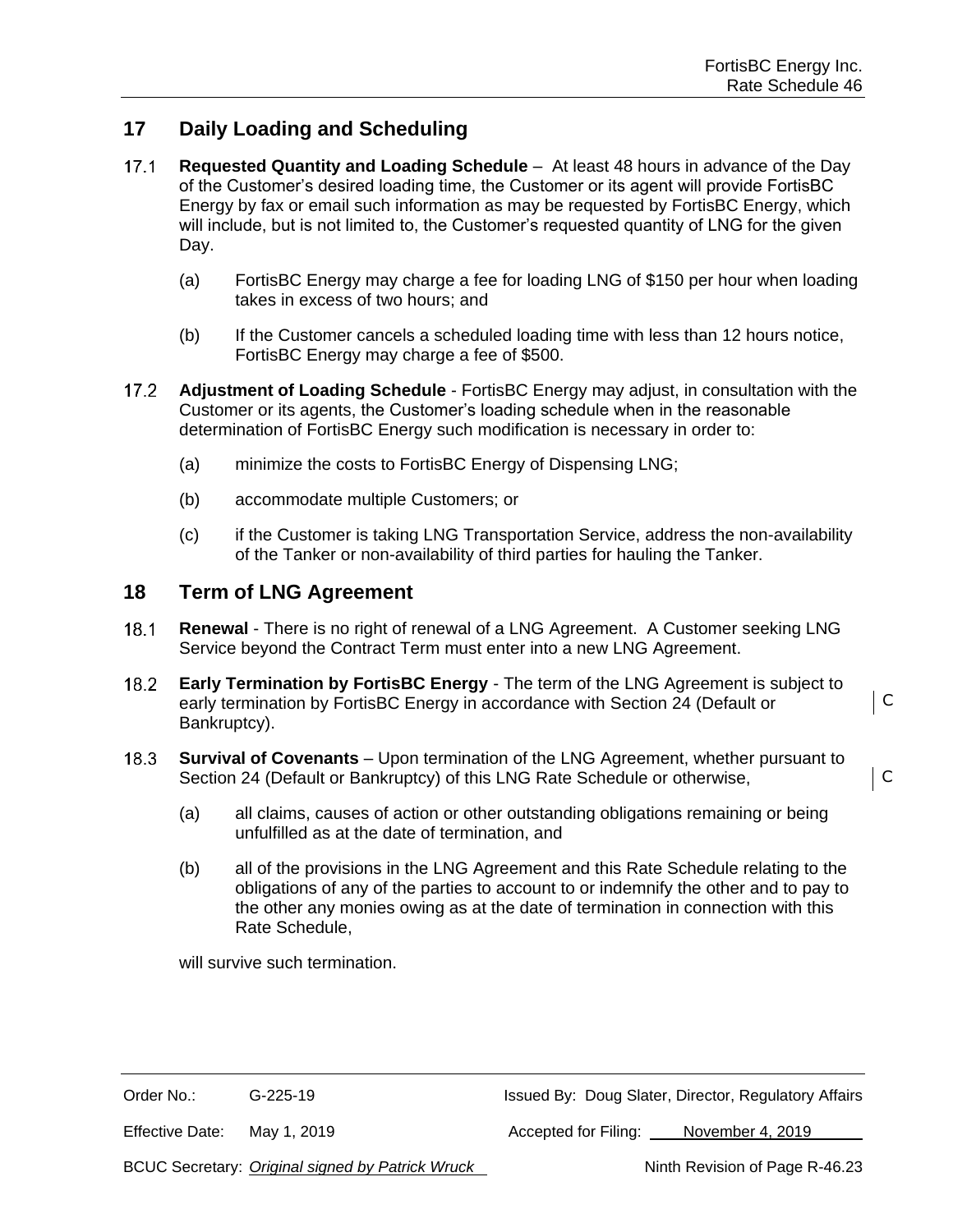C

### **19 Statements and Payments**

- $19.1$ **Statements to be Provided** - FortisBC Energy will, on or about the 15<sup>th</sup> Day of each Month, deliver to the Customer, a statement for the preceding Month showing all services provided to the Customer or its agents and the amount due. If the Customer has signed a Transportation Agreement and the Shipper is a member of a Group, then the statement and the calculation of the amount due from the Shipper will be based on information supplied by the Shipper Agent, or based on other information available to FortisBC Energy, as set out in the Shipper Agent Agreement; FortisBC Energy will, on or about the 45th day after the end of a Contract Year, deliver to the Shipper a separate statement for the preceding Contract Year showing the amount required from the Shipper in respect of any indemnity due under this Rate Schedule or a Transportation Agreement. Any errors in any statement will be promptly reported to the other party as provided hereunder, and statements will be final and binding unless questioned within one year after the date of the statement.
- $19.2<sub>1</sub>$ **Payment and Late Payment Charge** - Payment for the full amount of the statement, including all taxes imposed by any federal, provincial, municipal, territorial, local or any agency or political subdivision thereon, will be made to FortisBC Energy at its office in Surrey, British Columbia, or at such other place in Canada as FortisBC Energy will designate, on or before the 1<sup>st</sup> business Day after the 30<sup>th</sup> calendar Day following the billing date. If the Customer or the Shipper fails or neglects to make any payment N required under this Rate Schedule, or any portion thereof, to FortisBC Energy when due, FortisBC Energy will include in the next bill to the Customer or the Shipper a late payment N charge specified in the Standard Fees and Charges Schedule of the General Terms and Conditions.
- **Form of Payments** All payments required to be made under statements and invoices  $19.3$ rendered pursuant to this Rate Schedule will be made by wire transfer to, or cheque or bank cashier's cheque drawn on a Canadian chartered bank or trust company, payable in lawful money of Canada at par in immediately available funds in Vancouver, British Columbia.
- $19.4$ **Examination of Records** - Each of FortisBC Energy and the Customer or the Shipper will N have the right to examine at reasonable times the books, records and charts of the other to the extent necessary to verify the accuracy of any statement, charge, computation or demand made pursuant to any provisions of this Rate Schedule.
- $19.5$ **Security -** In order to secure the prompt and orderly payment of the charges to be paid by the Customer or its assignees as specified in Section 30.3 (Remedies Cumulative) of this Rate Schedule to FortisBC Energy under this Rate Schedule, FortisBC Energy may require the Customer or its assignees to provide, and at all times maintain, an irrevocable letter of credit in favour of FortisBC Energy issued by a financial institution acceptable to FortisBC Energy in an amount equal to the estimated maximum amount payable by the Customer under this Rate Schedule for a period of 90 Days and in a form satisfactory to FortisBC Energy. If the Customer or its assignees is able to provide alternative security acceptable to FortisBC Energy, FortisBC Energy may in its sole discretion accept such security in lieu of a letter of credit.

Order No.: G-225-19 G-225-19 Issued By: Doug Slater, Director, Regulatory Affairs

Effective Date: May 1, 2019 **Accepted for Filing:** November 4, 2019

BCUC Secretary: *Original signed by Patrick Wruck* **Change Communist Communist Page R-46.24**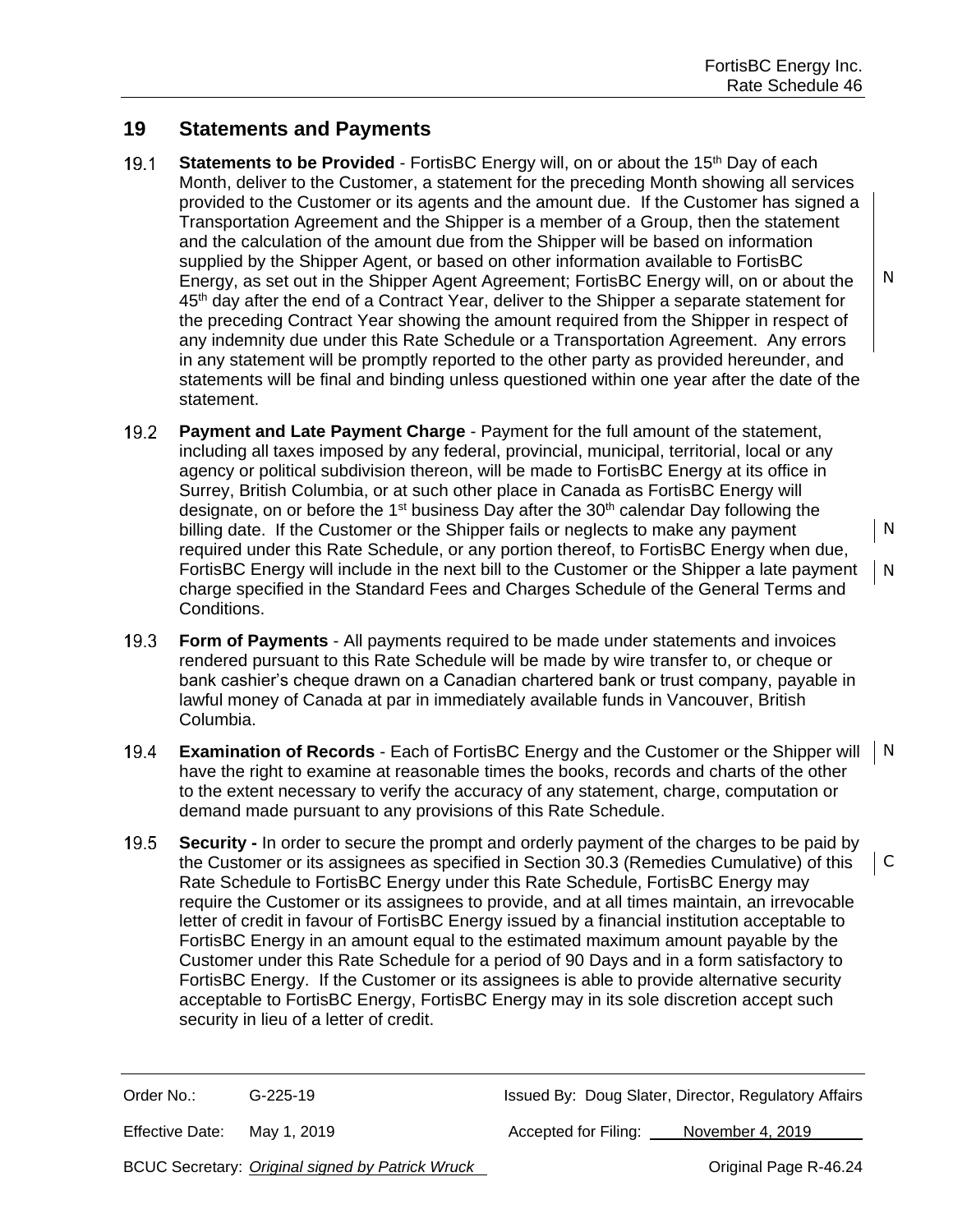## **20 Quality**

 $20.1$ **Minimum Standards** - All Gas delivered to the Interconnection Point by or on behalf of the Shipper will conform to the quality specifications set out in the Transporter's Service Terms.

#### **21 Transportation Service Representations, Warranties and Covenants**

- $21.1$ **Title** - The Shipper represents and warrants to FortisBC Energy that the Shipper will have good title to all Gas to be delivered to FortisBC Energy at the Interconnection Point on behalf of the Shipper from Suppliers other than FortisBC Energy, free and clear of all liens, encumbrances and claims.
- $21.2$ **Title Not That of FortisBC Energy** - FortisBC Energy agrees that title to all Gas transported pursuant to the Transportation Agreement remains with the Shipper.
- $21.3$ **Acknowledgement** - The Shipper acknowledges that the Gas transported under the Transportation Agreement will be commingled with Gas within the FortisBC Energy System.

N

#### **22 Measurement of Gas**

- $22.1$ **Unit of Volume** - The unit of volume of Gas for all purposes hereunder will be 1 cubic metre at a temperature of 15° Celsius and an absolute pressure of 101.325 kilopascals.
- $22.2$ **Determination of Volume** - Gas delivered hereunder will be metered using metering apparatus approved by Measurement Canada and the determination of standard volumes delivered hereunder will be in accordance with terms and conditions pursuant to the *Electricity and Gas Inspection Act* of Canada.
- **Conversion to Energy Units** In accordance with the *Electricity and Gas Inspection Act*  $22.3$ of Canada, volumes of Gas delivered each Day will be converted to energy units by multiplying the standard volume by the Heat Content of each unit of Gas. Volumes will be specified in 10 $3$ m $3$  rounded to two decimal places and energy will be specified in Gigajoules rounded to the nearest Gigajoule.

#### **23 Measurement of LNG**

- $23.1$ **Unit of Measurement** - The unit of measurement of LNG for all purposes hereunder will be kilograms or pounds.
- 23.2 **Determination of Quantity** - The quantity of LNG Dispensed pursuant to this Rate Schedule shall be measured at the scale at the LNG Facilities or an alternate scale that is approved and certified by Measurement Canada. The Tanker or other cryogenic receptacle into which the LNG is Dispensed will be weighed at the scale before and after Dispensing. The measurement of the amount of LNG Dispensed shall be based on the difference, expressed in kilograms or pounds, of these two weights. In the event that the cryogenic receptacle cannot be weighed by the scale, then the quantity of LNG Dispensed

Order No.: G-225-19 G-225-19 Issued By: Doug Slater, Director, Regulatory Affairs

Effective Date: May 1, 2019 **Accepted for Filing:** November 4, 2019

BCUC Secretary: *Original signed by Patrick Wruck* **Change Communist Communist Page R-46.25**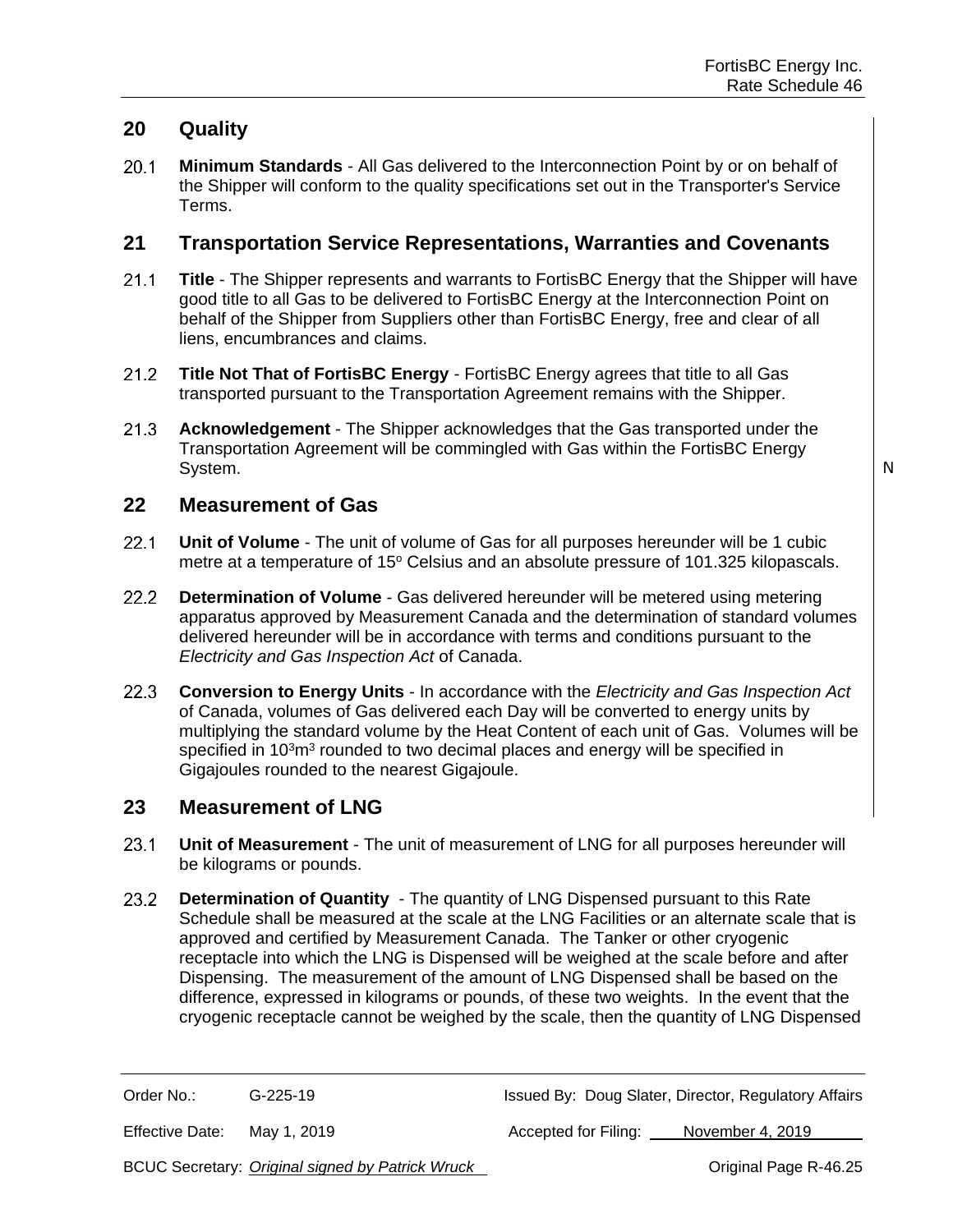shall be measured through the use of other industry standard measuring methods and measuring equipment.

 $23.3$ **Conversion to Energy Units** - In accordance with the *Electricity and Gas Inspection Act* of Canada, volumes of LNG Dispensed each Day will be converted to energy units by multiplying the standard volume by the Heat Content of each unit of LNG. Volumes will be specified in kilograms or pounds rounded to the nearest unit and energy will be specified in Gigajoules rounded to one decimal place. FortisBC Energy will use the following formula to convert kilograms or pounds of LNG to GJ of LNG:

#### **Converting Weight of LNG to Gigajoules**

Gross Weight after LNG Dispensing (kilograms or pounds)

- minus Gross Weight prior to Dispensing (kilograms or pounds)
- equals Net Weight of the Delivered LNG (kilograms or pounds)

Net Weight of the Delivered LNG (kilograms or pounds)

multiplied by The energy density as determined by FortisBC Energy through analysis of vaporized LNG on a periodic basis. For greater certainty, unless otherwise determined by FortisBC Energy, the energy density shall be 0.055 gigajoule/kilogram or 0.025 gigajoule/pound equals Delivered LNG C/N/O(Gigajoule).

#### **24 Default or Bankruptcy**

- $24.1$ **Default by the Customer or the Shipper** - If the Customer or the Shipper at any time fails or neglects
	- (a) to make any payment due to FortisBC Energy or as designated under this Rate Schedule within 30 calendar Days after payment is due, or
	- (b) to correct any default of any of the other terms, covenants, agreements, conditions or obligations imposed upon it under this Rate Schedule, within 30 calendar Days after FortisBC Energy gives to the Customer or Shipper notice of such default, or
	- (c) in the case of a default that cannot with due diligence be corrected within a period of 30 Days, the Customer or Shipper fails to proceed promptly after the giving of such notice to correct the same and thereafter to prosecute the correcting of such default with all due diligence,

then FortisBC Energy may in addition to any other remedy that it has, including the rights of FortisBC Energy set out in Sections 10.3 (Default Regarding Curtailment), 11.2 (Charges for Unauthorized Service), 11.3 (Payments Not License), and 11.4 (Demand Surcharge), at its option and without liability therefor:

| Order No.:                                        | G-46-20     | Issued By: Doug Slater, Director, Regulatory Affairs                                                               |
|---------------------------------------------------|-------------|--------------------------------------------------------------------------------------------------------------------|
| $\Gamma H_{\text{2}}$ and a $\Gamma$ and $\Gamma$ | $1 - 1 - 1$ | $\Lambda$ and another of $f$ and $\Gamma$ if $f$ and $\Gamma$<br>$M = 1$ $\sim$ $\sim$ $\sim$ $\sim$ $\sim$ $\sim$ |

Effective Date: January 1, 2020 Accepted for Filing: March 20, 2020

BCUC Secretary: *Original signed by Patrick Wruck* First Revision of Page R-46.26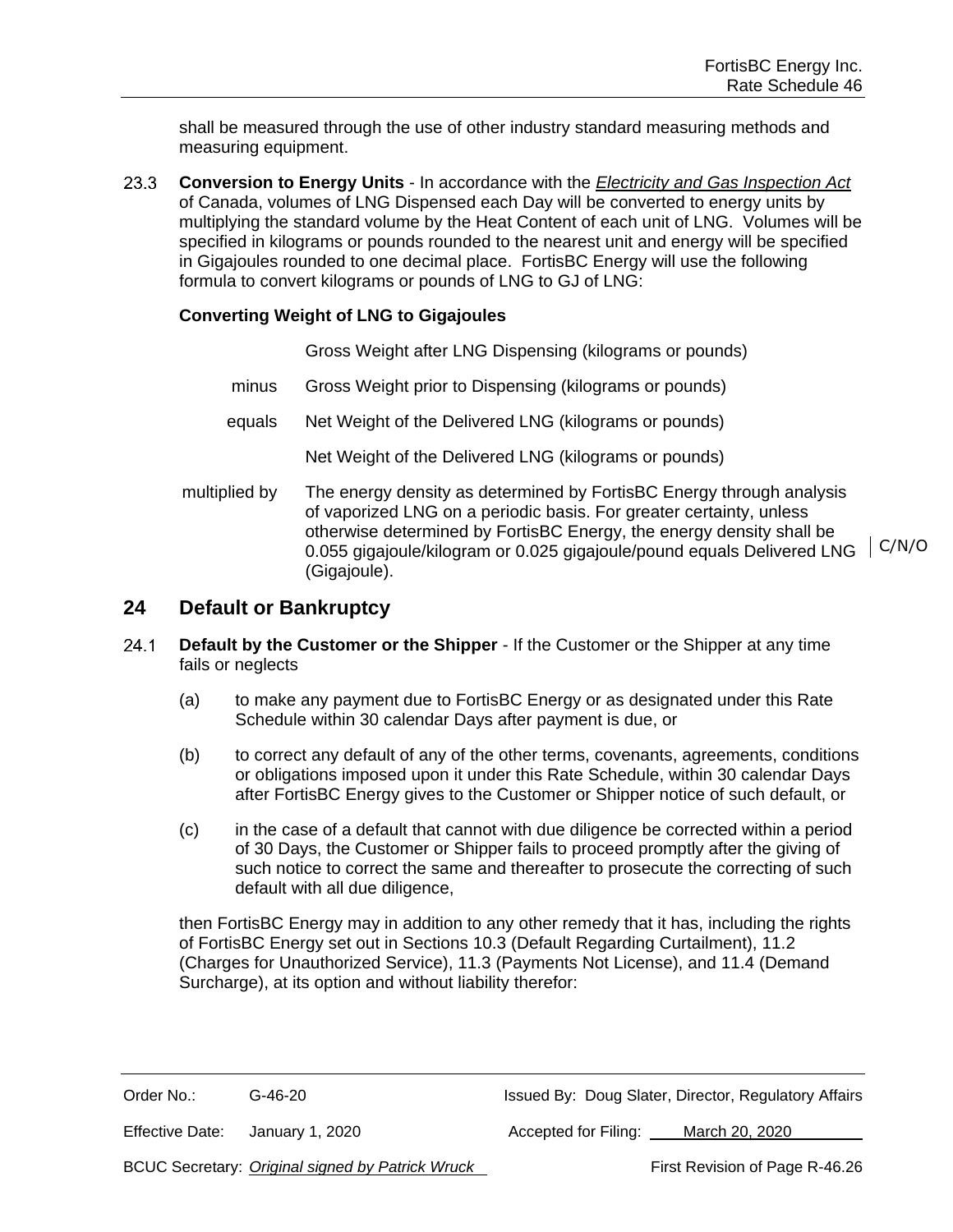C/N

- (d) suspend further LNG Service or Transportation Service to the Customer or the Shipper and may refuse to deliver Gas to the Shipper until the default has been fully remedied, and no such suspension or refusal will relieve the Customer or the Shipper from any obligation under this Rate Schedule, or
- (e) suspend further LNG Service to the Customer and terminate the Customer's LNG Agreement, or
- (f) suspend further Transportation Service to the Shipper and may refuse to deliver Gas to the Shipper until the default has been fully remedied, and no such suspension or refusal will relieve the Shipper from any obligation under this Rate Schedule; or
- (g) terminate the Transportation Agreement, and no such termination of the Transportation Agreement pursuant hereto will exclude the right of FortisBC Energy to collect any amount due to it from the Shipper for what would otherwise have been the remainder of the term of the Transportation Agreement.
- $24.2^{\circ}$ **Bankruptcy or Insolvency of the Customer or the Shipper** - If the Customer or the Shipper becomes bankrupt or insolvent or commits or suffers an act of bankruptcy or insolvency or a receiver is appointed pursuant to a statute or under a debt instrument or the Customer or the Shipper seeks protection from the demands of its creditors pursuant to any legislation enacted for that purpose or commences proceedings under the *Companies' Creditors Arrangement Act* of Canada, FortisBC Energy will have the right, at its sole discretion, to terminate the supply of LNG, the LNG Agreement or the Transportation Agreement, by giving notice in writing to the Customer or the Shipper and thereupon FortisBC Energy may cease further supply or delivery of LNG or Gas to the Customer or the Shipper and the amount then outstanding for Gas provided under the Transportation Agreement will immediately be due and payable by the Shipper.
- $24.3$ **Obligations of Customer Upon Suspension or Termination -** In the event of a suspension of LNG Service, or termination of a LNG Agreement or the Transportation Agreement, any amount then outstanding for service provided under this Rate Schedule will immediately be due and payable by the Customer. The Contract Demand shall not be reduced during the period of any suspension. In the event of early termination of a LNG Agreement, an amount equal to the Minimum Monthly Charge that would have otherwise been payable for the remainder of the Contract Term will become immediately due and payable by the Customer.

Effective Date: May 1, 2019 **Accepted for Filing:** November 4, 2019

BCUC Secretary: *Original signed by Patrick Wruck* **Change Communist Communist Page R-46.27**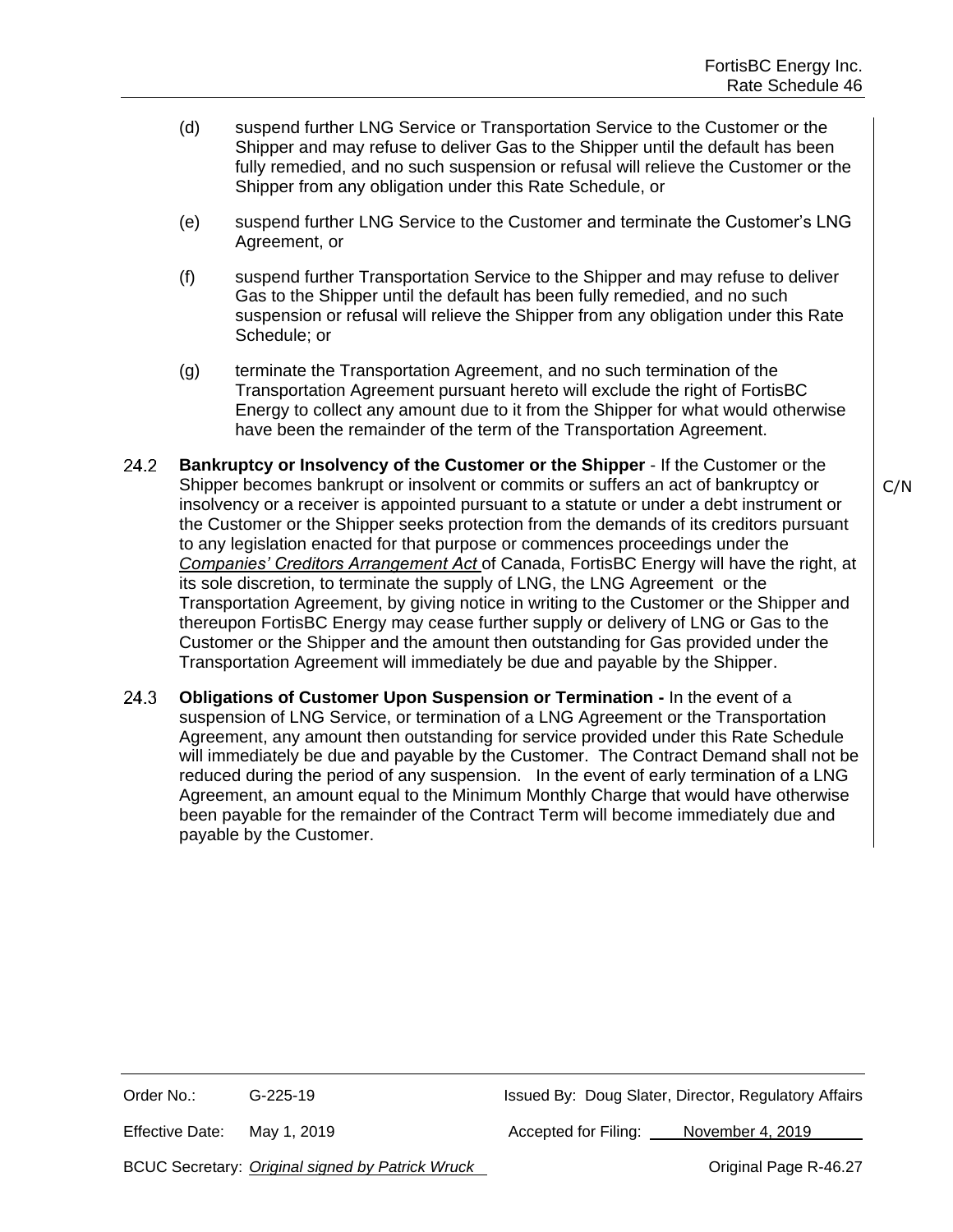#### **25 Notice**

 $25.1$ **Notice** - Any notice, request, statement or bill that is required to be given or that may be given under this Rate Schedule will be in writing and will be considered as fully delivered when mailed, personally delivered or sent by fax to the other in accordance with the following:

| If to FortisBC Energy       |                                                        | <b>FORTISBC ENERGY INC.</b>                                                                                          |
|-----------------------------|--------------------------------------------------------|----------------------------------------------------------------------------------------------------------------------|
| <b>MAILING ADDRESS:</b>     | 16705 Fraser Highway<br>Surrey, B.C.<br><b>V4N 0E8</b> |                                                                                                                      |
| <b>BILLING AND PAYMENT:</b> | Email                                                  | Attention: Industrial Billing<br>Telephone: 1-855-873-8773<br>Fax: 1-888-224-2720<br>Industrial.billing@fortisbc.com |
| <b>CUSTOMER RELATIONS:</b>  | Attention:<br>Email:                                   | Natural Gas for Transportation and<br><b>Regional LNG</b><br>Telephone: (604) 576-7000<br>LNG@fortisbc.com           |
| <b>LEGAL AND OTHER:</b>     | Attention:<br>Fax:                                     | Director, Legal and Governance<br><b>Services</b><br>Telephone: (604) 443-6512<br>(604) 443-6540                     |

If to the Customer or Shipper, then as set out in the Customer's LNG Service Agreement and, if applicable, LNG Transportation Service Agreement or Transportation Agreement or both.

If to the Shipper Agent, then as set out in the Shipper Agent Agreement.

#### $25.2$ **Specific Notices** –

- (a) Notwithstanding Section 25.1 (Notice) and Sections 6.3 (Notice of Curtailment of LNG Service) and 10.2 (Curtailment of Transportation Service), notices with respect to suspension of LNG Service or Transportation Service (if applicable) by FortisBC Energy for reasons of Force Majeure will be sufficient if given by FortisBC Energy in accordance with Section 13.3 (Notice) of the General Terms and Conditions, or in writing by fax or other electronic means, or orally in person, or by telephone (to be confirmed in writing) to the person or persons designated from time to time by the Customer or Shipper as authorized to receive such notices; or
- (b) Notwithstanding Section 25.1 (Notice), notices with respect to Force Majeure will be sufficient if given by the Shipper by telephone (to be confirmed in writing) in the following manner:

Order No.: G-225-19 G-225-19 Issued By: Doug Slater, Director, Regulatory Affairs

Effective Date: May 1, 2019 **Accepted for Filing:** November 4, 2019

C/N/O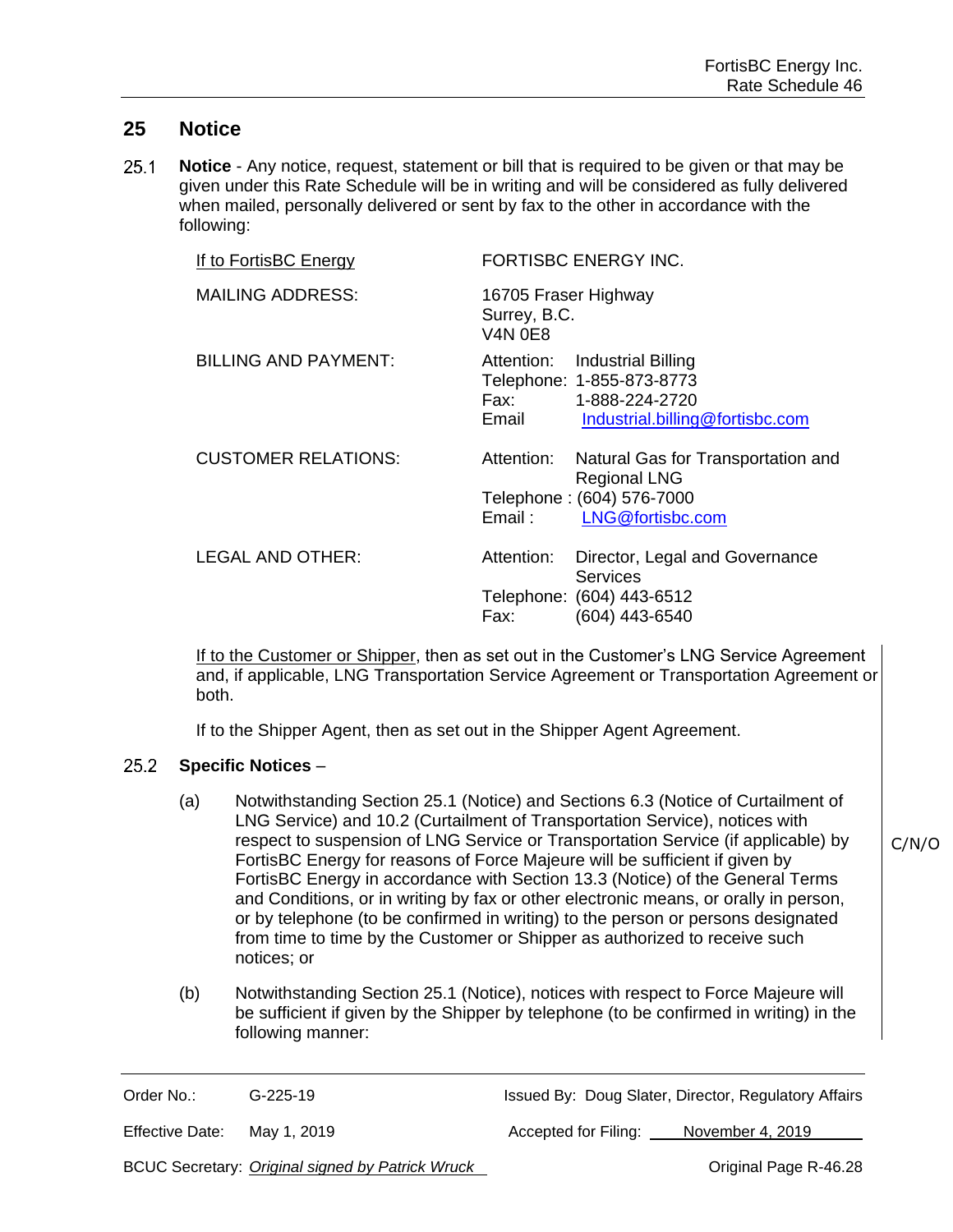To claim Force Majeure…"Please be advised that (name of company and location of plant) has (reason for claiming Force Majeure as provided in Section 27 (Force Majeure)) and hereby claims suspension by reason of Force Majeure in accordance with the terms of Rate Schedule 46 effective 7:00 a.m. Pacific Standard Time (date of Force Majeure suspension to become effective, but not to be retroactive)."

To terminate Force Majeure…"Please be advised that (name of company and location of plant) requests a return to normal natural gas service in accordance with Rate Schedule 46 and the Transportation Agreement effective 7:00 a.m. Pacific Standard Time (date of Force Majeure suspension to end, but not to be retroactive) whereby the suspension by reason of Force Majeure currently in force will be terminated."

### **26 Indemnity and Limitation on Liability**

- $26.1$ **Limitation on Liability** - FortisBC Energy, its employees, contractors or agents are not responsible or liable for any loss, damage, costs or injury (including death) incurred by the Customer or any person claiming by or through the Customer caused by or resulting from, directly or indirectly, any discontinuance, suspension, interruption or curtailment of, or failure or defect in, or refusal to provide LNG Service or Transportation Service permitted under the General Terms and Conditions of FortisBC Energy or this Rate Schedule, unless the loss, damage, costs or injury (including death) is directly attributable to the gross negligence or willful misconduct of FortisBC Energy, its employees, contractors or agents provided, however that FortisBC Energy, its employees, contractors and agents are not responsible or liable for any loss of profit, loss of revenues, or other economic loss even if the loss is directly attributable to the gross negligence or willful misconduct of FortisBC Energy, its employees, contractors or agents.
- $26.2$ N **Customer Indemnity** - The Customer or the Shipper will indemnify and hold harmless FortisBC Energy, its employees, contractors and agents from all claims, losses, suits, actions, judgments, demands, debts, accounts, damages, costs, penalties and expenses (including all legal fees and disbursements) arising from or out of
	- (a) the negligence or willful misconduct of the Customer, employees, contractors or agents; O
	- (b) the breach by the Customer or the Shipper of any of the provisions contained in this Rate Schedule, including those related to the payment by the Customer or the Shipper of all federal, provincial, and municipal taxes (or payments made in lieu thereof); C/N/O
	- (c) any defect in title to any Gas delivered to FortisBC Energy at the Interconnection Point on behalf of the Shipper from Suppliers other than FortisBC Energy, or arising from any charges that are applicable to the Gas delivered to FortisBC Energy;

Order No.: G-225-19 G-225-19 Issued By: Doug Slater, Director, Regulatory Affairs

Effective Date: May 1, 2019 **Accepted for Filing:** November 4, 2019

BCUC Secretary: *Original signed by Patrick Wruck* **Change Communist Communist Page R-46.29** 

N

C/N

N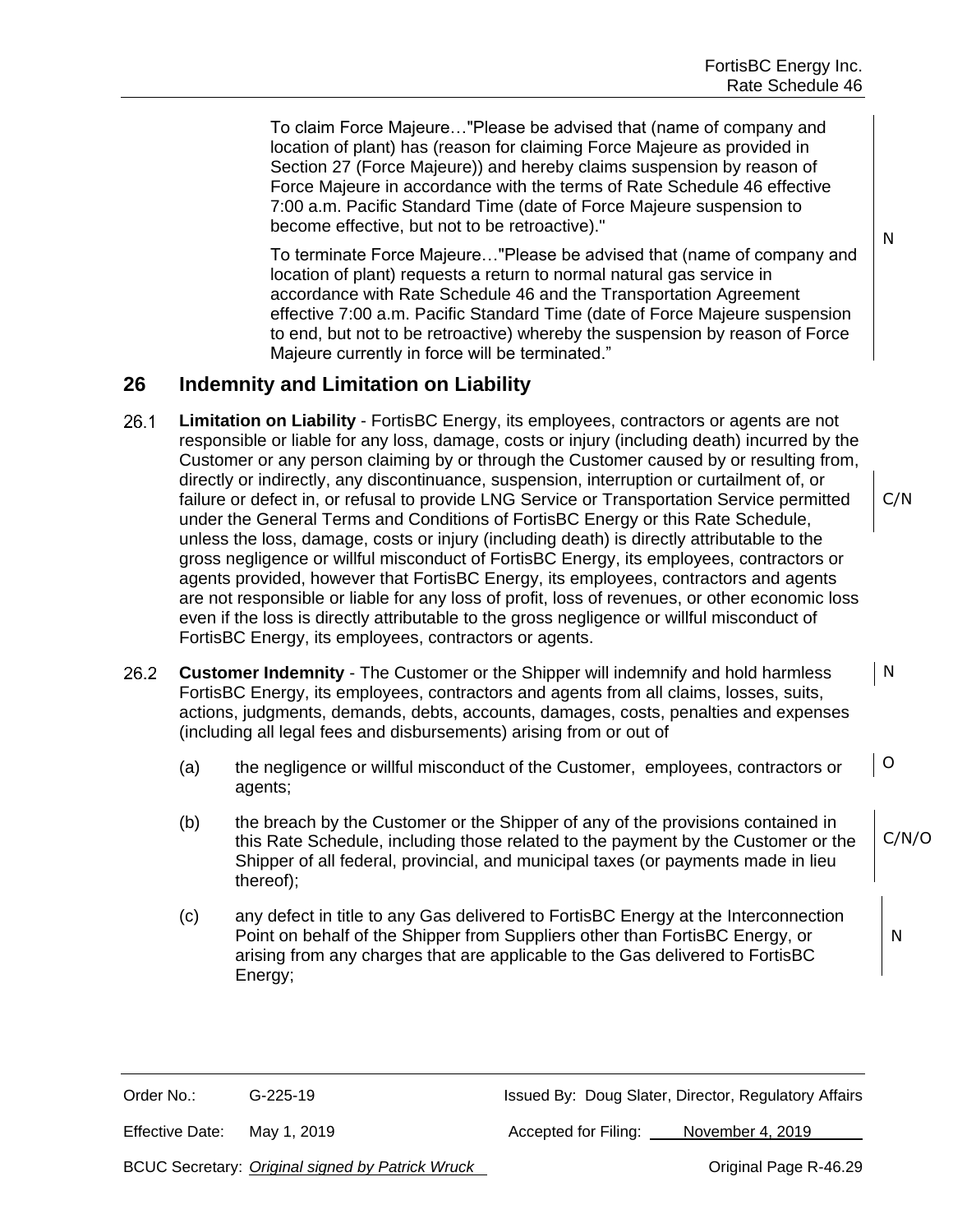- (d) nominations made in accordance with Section 12 (Nomination) of this Rate Schedule by FortisBC Energy to the Transporter with respect to the Shipper's transportation volumes, whether or not the Shipper is a member of a Group;
- (e) Gas delivered by the Transporter or the Shipper to FortisBC Energy failing to meet the quality specifications set out in Section 20.1 (Minimum Standards) of this Rate Schedule; and
- (f) all federal, provincial, municipal taxes (or payments made in lieu thereof) and royalties, whether payable on the delivery of Gas to FortisBC Energy by the Shipper or on the delivery of Gas to the Shipper by FortisBC Energy, or on any other Service provided by FortisBC Energy to the Shipper.
- 26.3 **Customer Indemnity for LNG Transportation -** Notwithstanding Section 26.2 (Customer C Indemnity), the Customer will indemnify and hold harmless FortisBC Energy, its employees, contractors and agents from all claims, losses, suits, actions, judgments, demands, debts, accounts, damages, costs, penalties and expenses (including all legal fees and disbursements) arising from or out of the conduct of the Customer, its employees, contractors and agents where the Customer is responsible for providing a Tanker and movement of the Tanker from the LNG Facilities.
- 26.4 **Principal Obligant** - If the Shipper is a member of a Group, the obligations of each of the Shipper Agent (acting for and on behalf of the Shippers that are members of the Group) and the Shipper (in the event of the failure of the Shipper Agent to make such payments and limited to the charges related to that Shipper) to pay to, or to the order of, FortisBC Energy the charges for Backstopping Gas, Balancing Gas, Replacement Gas, Unauthorized Overrun Gas charges set out in the Table of Charges for Transportation Service, are those of principal obligant and not of surety and are independent of the respective obligations of the Shipper Agent and the Shipper towards each other pursuant to the Shipper Agent Agreement.

## **27 Force Majeure**

- $27.1$ **Force Majeure -** Subject to the other provisions of this Section 27 (Force Majeure), if either party is unable or fails by reason of Force Majeure to perform in whole or in part any obligation or covenant set out in this Rate Schedule, the obligations of both FortisBC Energy and the Customer will be suspended to the extent necessary for the period of the Force Majeure condition.
- $27.2$ **Curtailment Notice -** If FortisBC Energy claims suspension pursuant to this Section 27 (Force Majeure), FortisBC Energy will be deemed to have issued to the Customer and the Shipper Agent a notice of curtailment.
- $27.3$ **Exceptions** - Neither party will be entitled to the benefit of the provisions of Section 26.1 (Limitation on Liability) under any of the following circumstances:
	- (a) to the extent that the failure was caused by the negligence or contributory negligence of the party claiming suspension,

Order No.: G-225-19 G-225-19 Issued By: Doug Slater, Director, Regulatory Affairs

Effective Date: May 1, 2019 **Accepted for Filing:** November 4, 2019

BCUC Secretary: *Original signed by Patrick Wruck* **Change Communist Communist Page R-46.30** 

C/N/O

N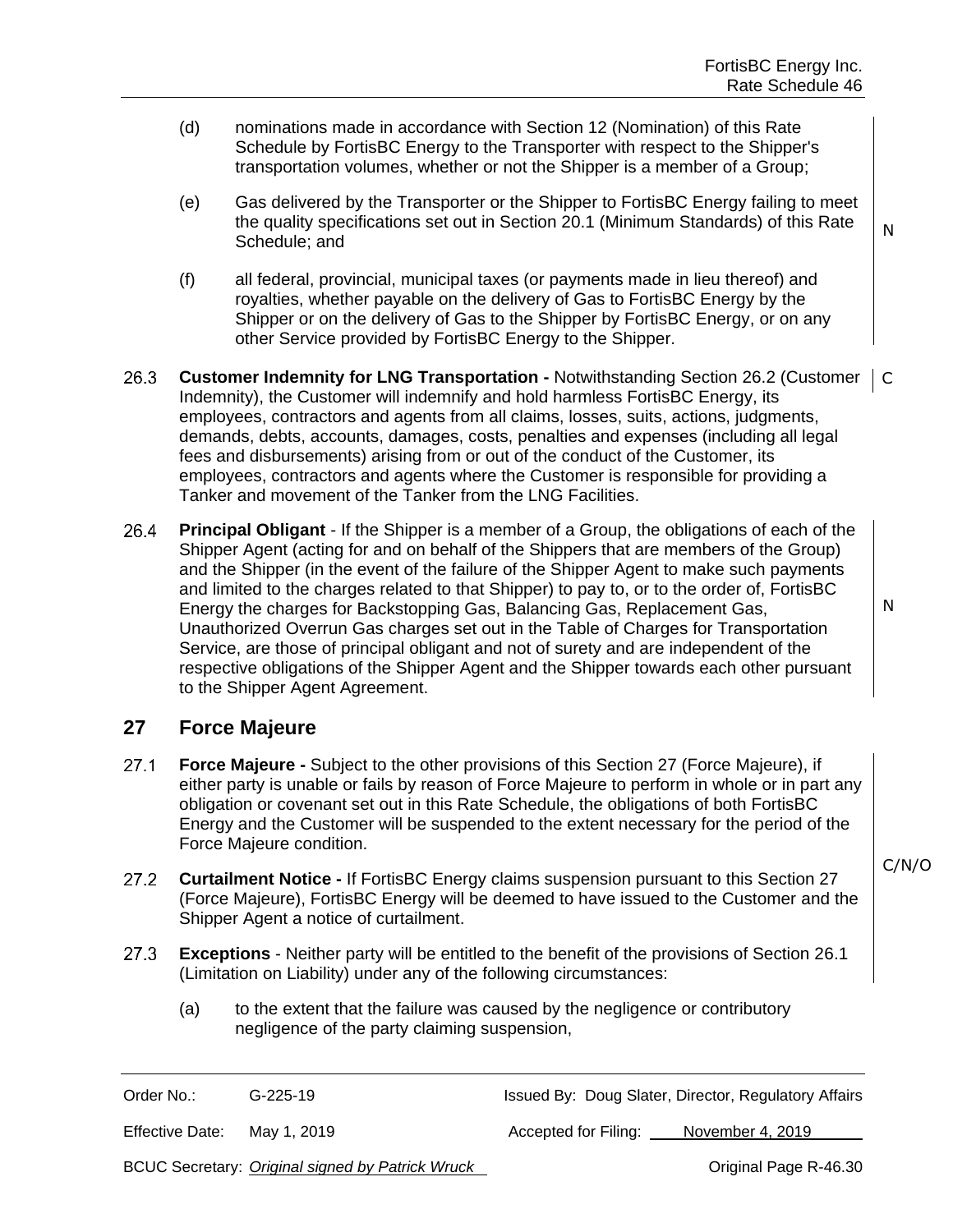C

C/N

C/N

C

- (b) subject to Section 27.6 (No Exemption for Payments) to the extent that the failure was caused by the party claiming suspension having failed to diligently attempt to remedy the condition and to resume the performance of the covenants or obligations with reasonable dispatch, or C/N
- (c) unless as soon as possible after the happening of the occurrence relied on or as soon as possible after determining that the occurrence was in the nature of Force Majeure and would affect the claiming party's ability to observe or perform any of its covenants or obligations under this Rate Schedule, the party claiming suspension will have given to the other party notice to the effect that the party is unable by reason of Force Majeure (the nature of which will be specified) to perform the particular covenants or obligations.
- $27.4$ **Notice to Resume** - The party claiming suspension will likewise give notice, as soon as possible after the Force Majeure condition has ceased, to the effect that it has ceased and that the party has resumed, or is then in a position to resume, the performance of the covenants or obligations.
- $27.5$ **Settlement of Labour Disputes** - Notwithstanding any of the provisions of this Section 27, the timing and terms and conditions of the settlement of strikes, labour disputes or industrial disturbances will be entirely within the discretion of the particular party involved and the party may make settlement of it at the time and on terms and conditions as it may deem to be advisable and no delay in making settlement will deprive the party of the benefit of Section 27 (Force Majeure).
- **No Exemption for Payments** Notwithstanding any of the provisions of this Section 27,  $27.6$ Force Majeure will not relieve or release either party from its obligations to make payments to the other party under a LNG Agreement or LNG Transportation Service Agreement. In the event of any Force Majeure event affecting FortisBC Energy that results in a curtailment in excess of 72 hours per Month, then the Minimum Monthly Charge as specified in Section 9.1 (LNG Service Charges) of this Rate Schedule will be C prorated accordingly. Should an event of Force Majeure affecting the Customer prevent the Customer from taking LNG Service, the Minimum Monthly Charge will not be reduced.
- $27.7$ **Periodic Repair by FortisBC Energy** - FortisBC Energy may temporarily suspend Dispensing of LNG from the LNG Facilities or shut off the delivery of Gas for the purpose of repairing or replacing a portion of the FortisBC Energy System or its equipment and FortisBC Energy will make reasonable efforts to give the Customer as much notice as possible with respect to such suspension or interruption, not to be less than 24 hours prior notice except when prevented by Force Majeure. FortisBC Energy will make reasonable efforts to schedule repairs or replacement to minimize suspension, interruption or, curtailment of LNG Service or Transportation Service to the Customer, and to restore Service as quickly as possible.

Order No.: G-225-19 G-225-19 Issued By: Doug Slater, Director, Regulatory Affairs

Effective Date: May 1, 2019 **Accepted for Filing:** November 4, 2019

BCUC Secretary: *Original signed by Patrick Wruck* Number 2014 2015 07 Original Page R-46.31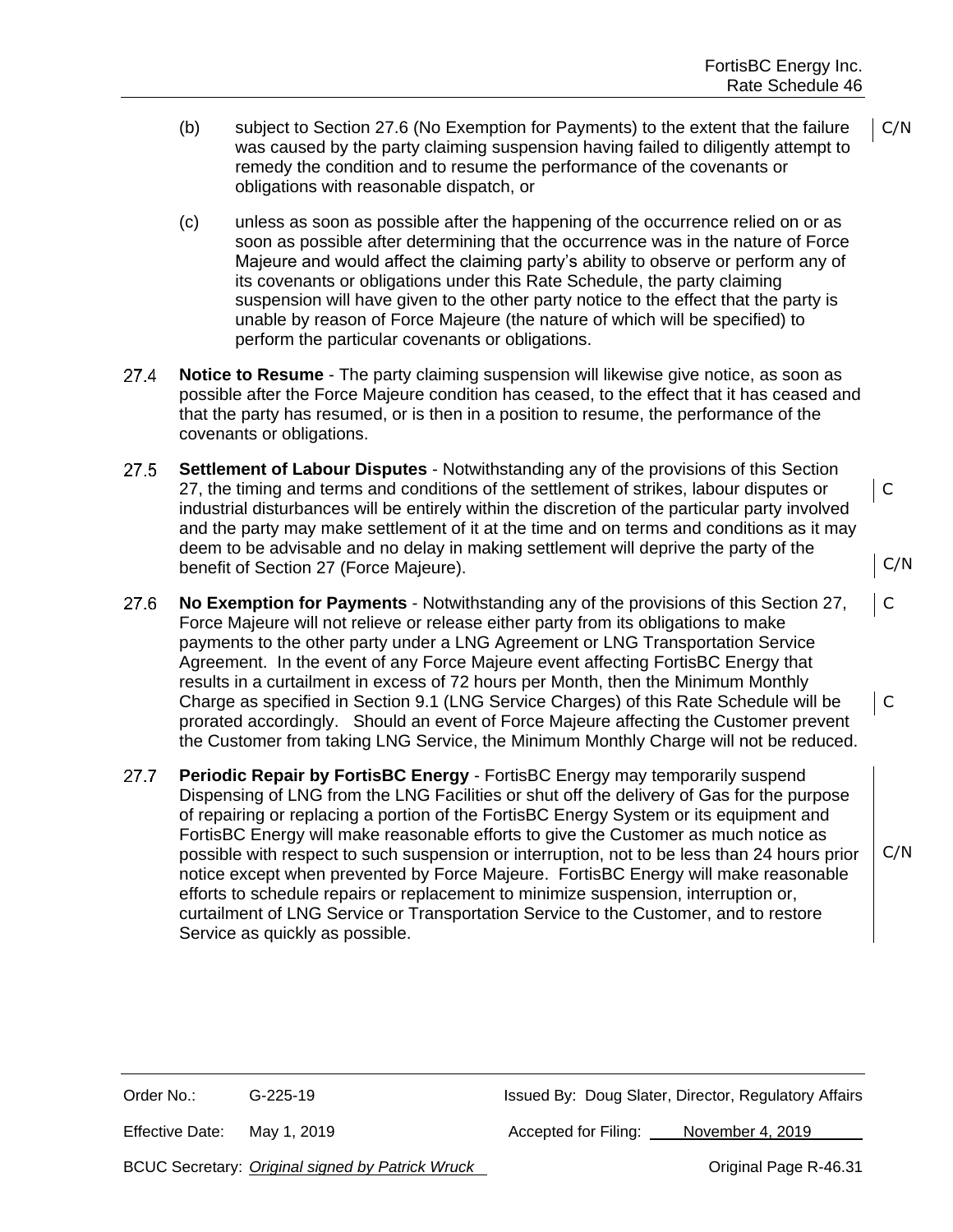- $27.8$ **Shipper's Gas** - If FortisBC Energy curtails or interrupts transportation of Gas by reason of Force Majeure the Shipper will make its supply of Gas available to FortisBC Energy, to the extent required by FortisBC Energy, to maintain Service priority to those customers or classes of customers which FortisBC Energy determines should be served. FortisBC Energy, in its sole discretion, will either increase the balance in the Shipper's inventory account by the amount taken by FortisBC Energy and return an equivalent quantity of Gas to the Shipper as soon as reasonable, or pay the Shipper an amount equal to either FortisBC Energy's average Gas cost, or the Shipper's average Gas cost, for the Day(s) during which such Gas was taken, whichever Gas cost the Shipper, in its sole discretion, elects.
- 27.9 **Alteration of Facilities** - The Shipper will pay to FortisBC Energy all reasonable costs associated with the alteration of facilities made at the discretion of FortisBC Energy to measure quantities reduced by reason of Force Majeure claimed by the Shipper and to restore such facilities after the Force Majeure condition ends.

#### **28 Disputes**

- $28.1$ **Mediation** - Where any dispute arises out of or in connection with the LNG Service, LNG Transportation Service, or Transportation Service, FortisBC Energy and the Customer or the Shipper agree to try to resolve the dispute by participating in a structured mediation conference with a mediator under the National Mediation Rules of the ADR Institute of Canada, Inc.. The mediation will take place in Vancouver, BC.
- $28.2$ **Arbitration** - If FortisBC Energy and the Customer or the Shipper fail to resolve the dispute through mediation within 30 days of a party giving written notice of a dispute, then either party may refer the dispute to binding arbitration for final resolution. The place of arbitration will be Vancouver, BC, and the substantive law governing the dispute will be the law of British Columbia. Unless otherwise agreed by the parties in writing, the arbitration will be conducted by a single arbitrator in accordance with the National Mediation Rules of the ADR Institute of Canada, Inc.
- $28.3$ **Award** - The arbitrator shall have the authority to award:
	- (a) money damages, to the extent provided in the Rate Schedule;
	- (b) interest on unpaid amounts from the date due;
	- (c) specific performance; and
	- (d) permanent relief.
- 28.4 **Obligations Continue** - The parties will continue to fulfill their respective obligations C/N/O pursuant to this Rate Schedule during the resolution of any dispute in accordance with this Section 28 (Disputes).

Order No.: G-225-19 G-225-19 Issued By: Doug Slater, Director, Regulatory Affairs

Effective Date: May 1, 2019 **Accepted for Filing:** November 4, 2019

BCUC Secretary: *Original signed by Patrick Wruck* **CHUC CORP And Access Page R-46.32** 

C/N/O

N

N

C/N/O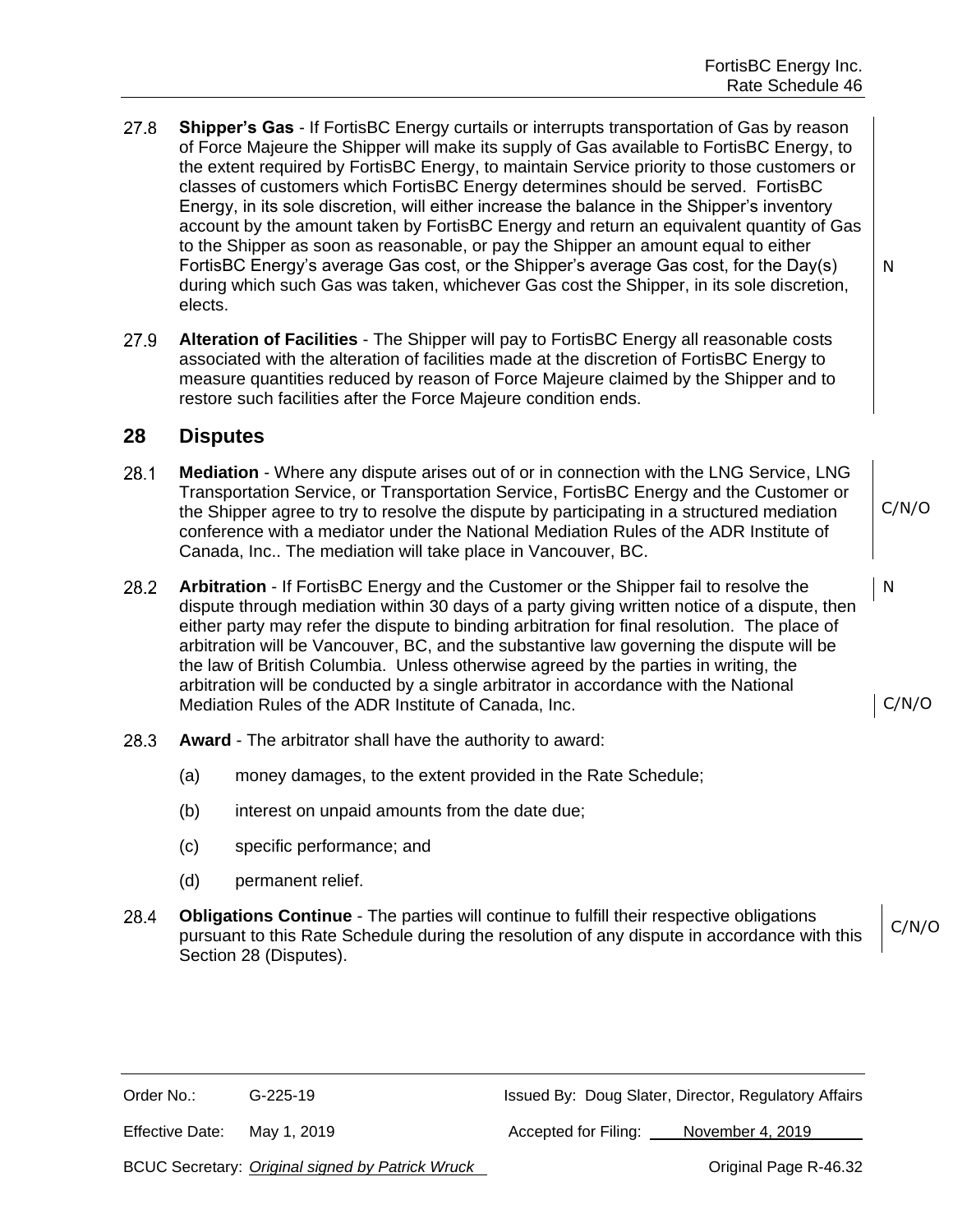O

O

#### **29 Interpretation**

- $29.1$ **Interpretation** - Except where the context requires otherwise or except as otherwise expressly provided, in this Rate Schedule:
	- (a) all references to a designated section are to the designated section of this Rate Schedule unless otherwise specifically stated;
	- (b) the singular of any term includes the plural, and vice versa, and the use of any term is equally applicable to any gender and, where applicable, body corporate;
	- (c) any reference to a corporate entity includes and is also a reference to any corporate entity that is a successor by merger, amalgamation, consolidation or otherwise to such entity;
	- (d) all words, phrases and expressions used in this Rate Schedule that have a common usage in the gas industry and that are not defined in this Rate Schedule or in the General Terms and Conditions of FortisBC Energy, have the meanings commonly ascribed thereto in the gas industry; and N
	- (e) the headings of the sections set out in this Rate Schedule are for convenience of reference only and will not be considered in any interpretation of this Rate Schedule.

#### **30 Miscellaneous**

- $30.1$ **No joint venture or partnership** - Nothing contained in this Rate Schedule, shall be construed to place the parties in the role of partners or joint venturers or agents and no party shall have the power to obligate or bind any other party in any manner whatsoever.
- $30.2$ **Waiver** - No waiver by either FortisBC Energy or the Customer or the Shipper of any N default by the other in the performance of any of the provisions of this Rate Schedule will operate or be construed as a waiver of any other or future default or defaults, whether of a like or different character.
- $30.3$ **Remedies Cumulative** - All rights and remedies of each party under this Rate Schedule are cumulative and may be exercised at any time and from time to time, independently and in combination.
- $30.4$ **Enurement** - This Rate Schedule will enure to the benefit of and be binding upon the O parties and their respective successors and permitted assigns, including without limitation, successors by merger, amalgamation or consolidation.
- O  $30.5$ **Assignment** - The Customer may not assign its rights under this Rate Schedule in whole or in part without the prior written consent of FortisBC Energy, provided, however, that Customer may assign without the consent of FortisBC Energy if:

Order No.: G-225-19 G-225-19 Issued By: Doug Slater, Director, Regulatory Affairs

Effective Date: May 1, 2019 **Accepted for Filing:** November 4, 2019

BCUC Secretary: *Original signed by Patrick Wruck* Number 2014 2015 07 Original Page R-46.33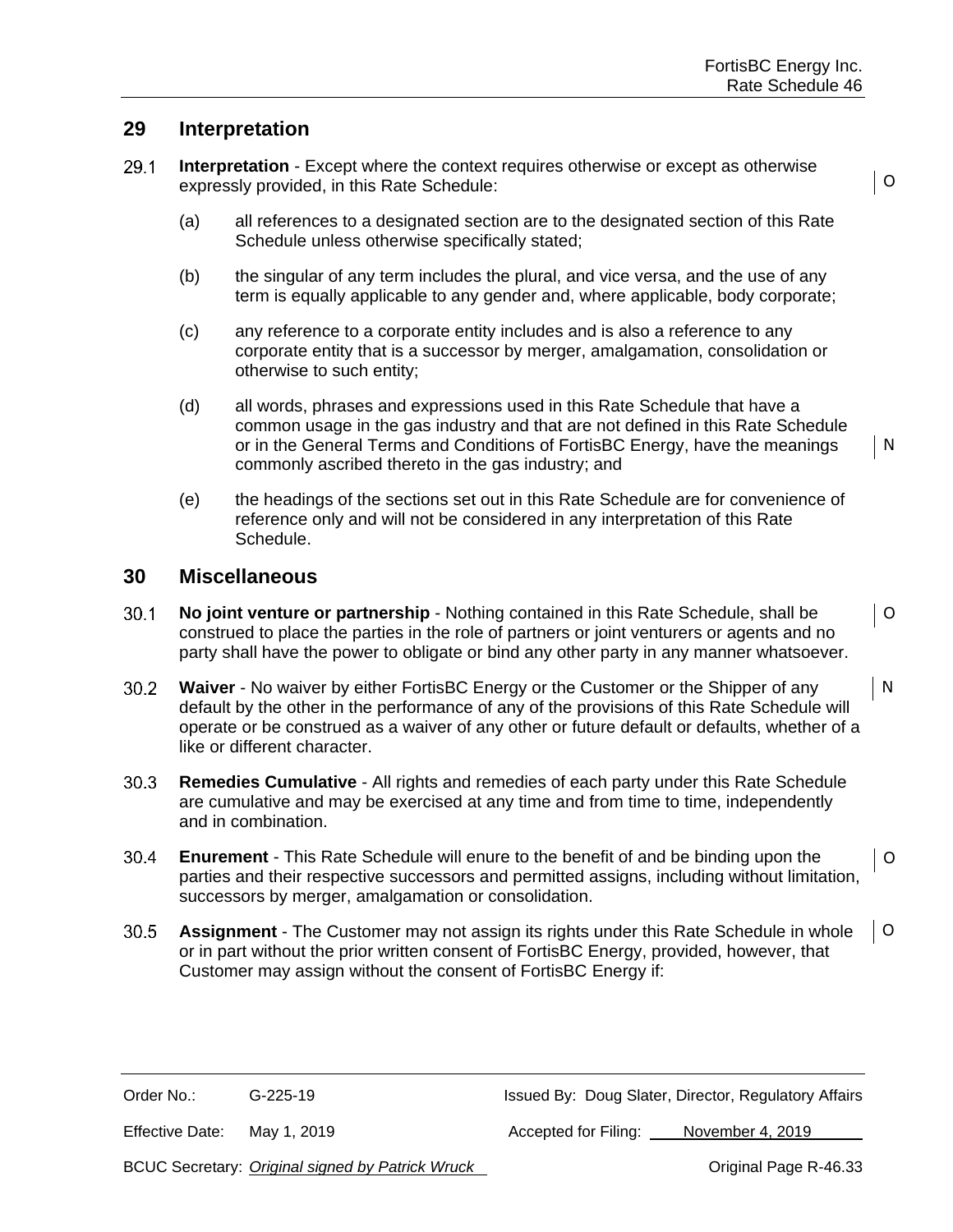- (a) such assignment is made pursuant to the assignment of all of the Customer's rights and obligations hereunder to a partnership, limited liability company, corporation, trust or other organization in whatever form succeeds to all or substantially all of the Customer's assets and business;
- (b) the assignee assumes such obligations by contract, operation of law, or otherwise; and
- (c) at least five (5) days prior to the assignee taking service under this Rate Schedule, the Customer provides notice in writing to FortisBC Energy of the assignment of its rights and obligations as Customer under this Rate Schedule, and the assignee provides confirmation in writing to FortisBC Energy of its assumption of rights and obligations as Customer under this Rate Schedule.

Upon such assumption of obligations, and if required, the receipt of the prior written consent of FortisBC Energy, which consent shall not be unreasonably delayed or withheld, the Customer shall be relieved of and fully discharged from all obligations hereunder. This provision applies to every proposed assignment by the Customer.

- $30.6<sub>1</sub>$ **Assignment of the Transportation Agreement** - The Shipper will not assign the Transportation Agreement or any of its rights and obligations thereunder without the prior written consent of FortisBC Energy which consent will not be unreasonably withheld or delayed. No assignment will release the Shipper from its obligations under this Rate Schedule or under the Transportation Agreement that existed prior to the date on which the assignment takes effect. This provision applies to every proposed assignment by the Shipper.
- $30.7$ **Amendments to be in Writing** - Except as set out in this Rate Schedule, no amendment or variation of the Transportation Agreement will be effective or binding upon the parties unless such amendment or variation is set out in writing and duly executed by the parties.
- $30.8$ **Law** - This Rate Schedule will be construed and interpreted in accordance with the applicable laws of the Province of British Columbia and the laws of Canada.
- **Time is of Essence** Time is of the essence of this Rate Schedule and of the terms and  $30.9<sub>1</sub>$ conditions thereof.
- **Subject to Legislation** Notwithstanding any other provision hereof, this Rate Schedule and the rights and obligations of FortisBC Energy and the Customer or the Shipper under this Rate Schedule are subject to all present and future laws, rules, regulations and orders of any legislative body, governmental agency or duly constituted authority now or hereafter having jurisdiction over FortisBC Energy or the Customer or the Shipper. N N
- **Further Assurances** Each of FortisBC Energy and the Customer or the Shipper will, on demand by the other, execute and deliver or cause to be executed and delivered all such further documents and instruments and do all such further acts and things as the other may reasonably require to evidence, carry out and give full effect to the terms, conditions, intent and meaning of this Rate Schedule, and to assure the completion of the transactions contemplated hereby.

C/N/O

N

Order No.: G-225-19 G-225-19 Issued By: Doug Slater, Director, Regulatory Affairs

Effective Date: May 1, 2019 **Accepted for Filing:** November 4, 2019

BCUC Secretary: *Original signed by Patrick Wruck* **Change Communist Communist Page R-46.34**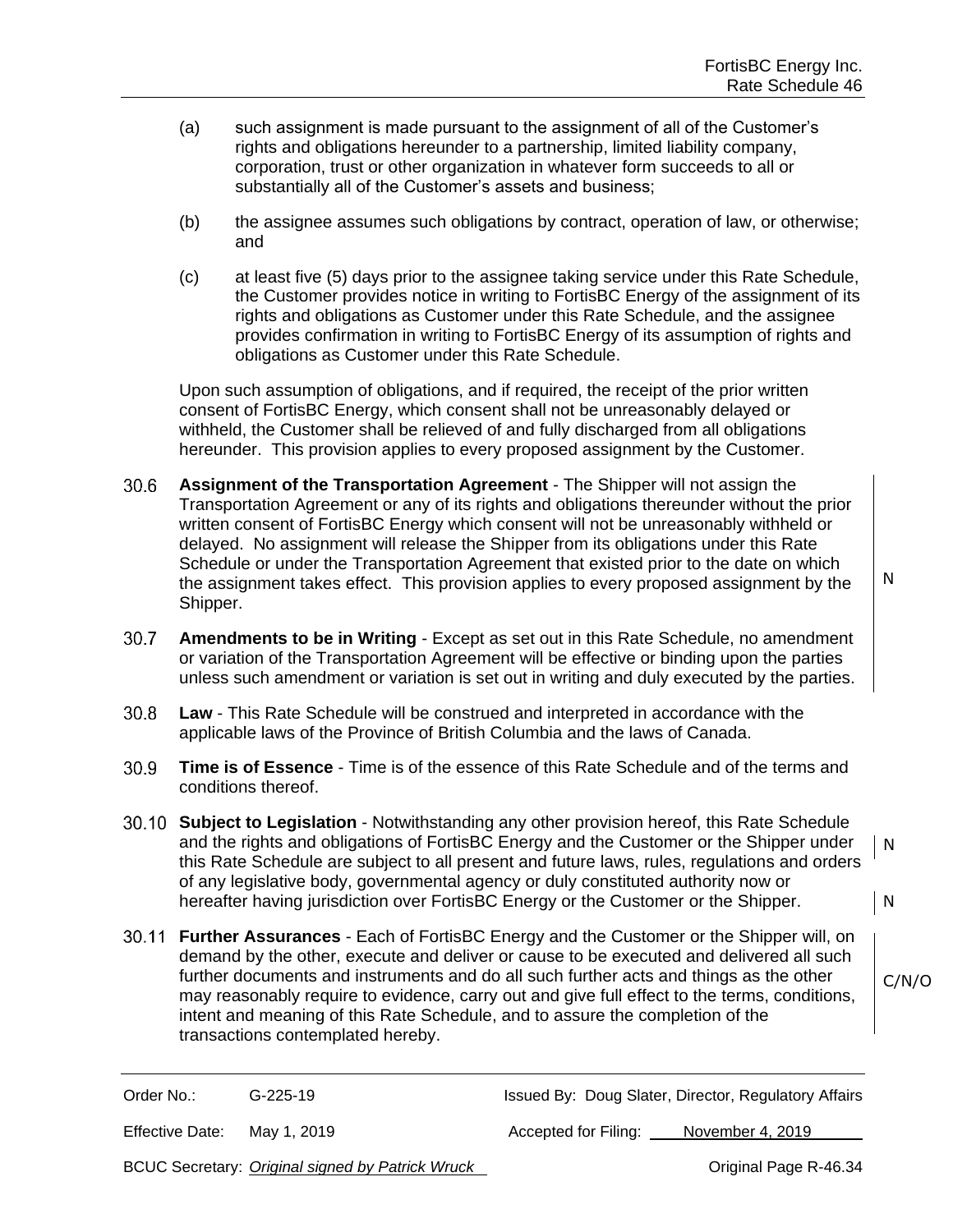# **Table of Charges for LNG Transportation Service**

All sales and service taxes, carbon tax and any future new taxes, are extra and shall be applied as applicable.

| LNG Tanker Charges per Day or Partial Day | <b>Standard Tanker</b>                                 | \$302.00 | $\overline{A}$ |
|-------------------------------------------|--------------------------------------------------------|----------|----------------|
|                                           | Tridem Tanker                                          | \$361.00 | $\overline{A}$ |
|                                           | Marine Equipped Tridem Tanker                          | \$509.00 | $\overline{A}$ |
| <b>LNG Tanker Hauling Charge</b>          | FortisBC Energy cost plus 15% Administration<br>Charge |          |                |

#### **Notes:**

- 1. The LNG Tanker Charges will be escalated annually at the greater of 2% or the British Columbia Consumer Price Index.
- 2. For the purpose of calculating LNG Tanker Charges per Day or Partial Day:
	- (a) Standard Tanker means a Tanker with a capacity of approximately 11,000 US gallons;
	- (b) Tridem Tanker means a Tanker with a capacity of approximately 16,000 US gallons; and
	- (c) Marine Equipped Tridem Tanker means a Tridem Tanker equipped with apparatus specific to marine fueling requirements.
- 3. The charges set out in this Table of Charges for LNG Transportation Service are not applicable if the Tanker is used as both Dispensing equipment for LNG Service and as equipment for LNG Transportation Service.

| Order No.:      | G-367-21        | Issued By: Diane Roy, Vice President, Regulatory Affairs |
|-----------------|-----------------|----------------------------------------------------------|
| Effective Date: | January 1, 2022 | Accepted for Filing:<br>December 20, 2021                |

BCUC Secretary: *Original signed by Patrick Wruck* Sixth Revision of Page R-46.35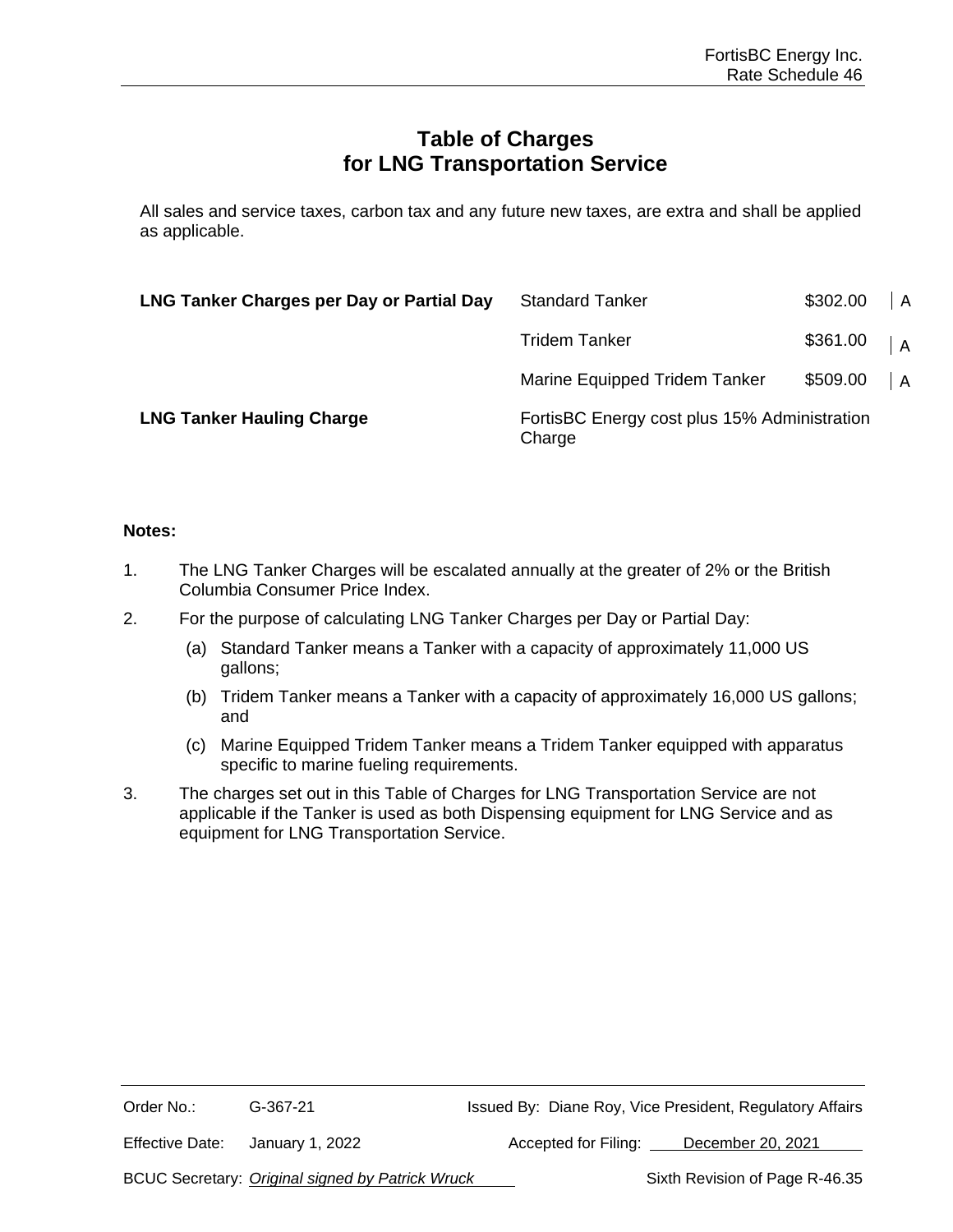A

# **Table of Charges for LNG Service**

All sales and service taxes, carbon tax and any future new taxes, are extra and shall be applied as applicable.

| <b>LNG Facility Charge</b>                                                        | \$4.21/GJ     |
|-----------------------------------------------------------------------------------|---------------|
| <b>Electricity Surcharge</b>                                                      | \$1.04/GJ     |
| <b>Commodity Related Charges per Gigajoule</b>                                    |               |
| <b>Storage and Transport Charge</b>                                               | \$ 0.912/GJ   |
| Rider <sub>6</sub>                                                                | \$ (0.094)/GJ |
| Subtotal of Storage and Transport Related<br>Charges                              | \$0.818/GJ    |
| Cost of Gas <sup>1</sup> (Commodity Cost Recovery<br>Charge)                      | \$5.907/GJ    |
| <b>Cost of Biomethane (Biomethane Energy)</b><br>Recovery Charge) <sup>2, 3</sup> | \$13.808/GJ   |
| <b>LNG Spot Charge</b>                                                            | \$5.50/GJ     |

#### **Storage and Transport Related Riders**

**Rider 6 Midstream Cost Reconciliation Account** - Applicable to Mainland and Vancouver Island Service Area Customers for the Year ending December 31, 2022.

| Order No.:      | G-154-22     | Issued By: Diane Roy, Vice President, Regulatory Affairs |               |
|-----------------|--------------|----------------------------------------------------------|---------------|
| Effective Date: | July 1, 2022 | Accepted for Filing:                                     | June 29, 2022 |

BCUC Secretary: *Original signed by Patrick Wruck* Tenth Revision of Page R-46.36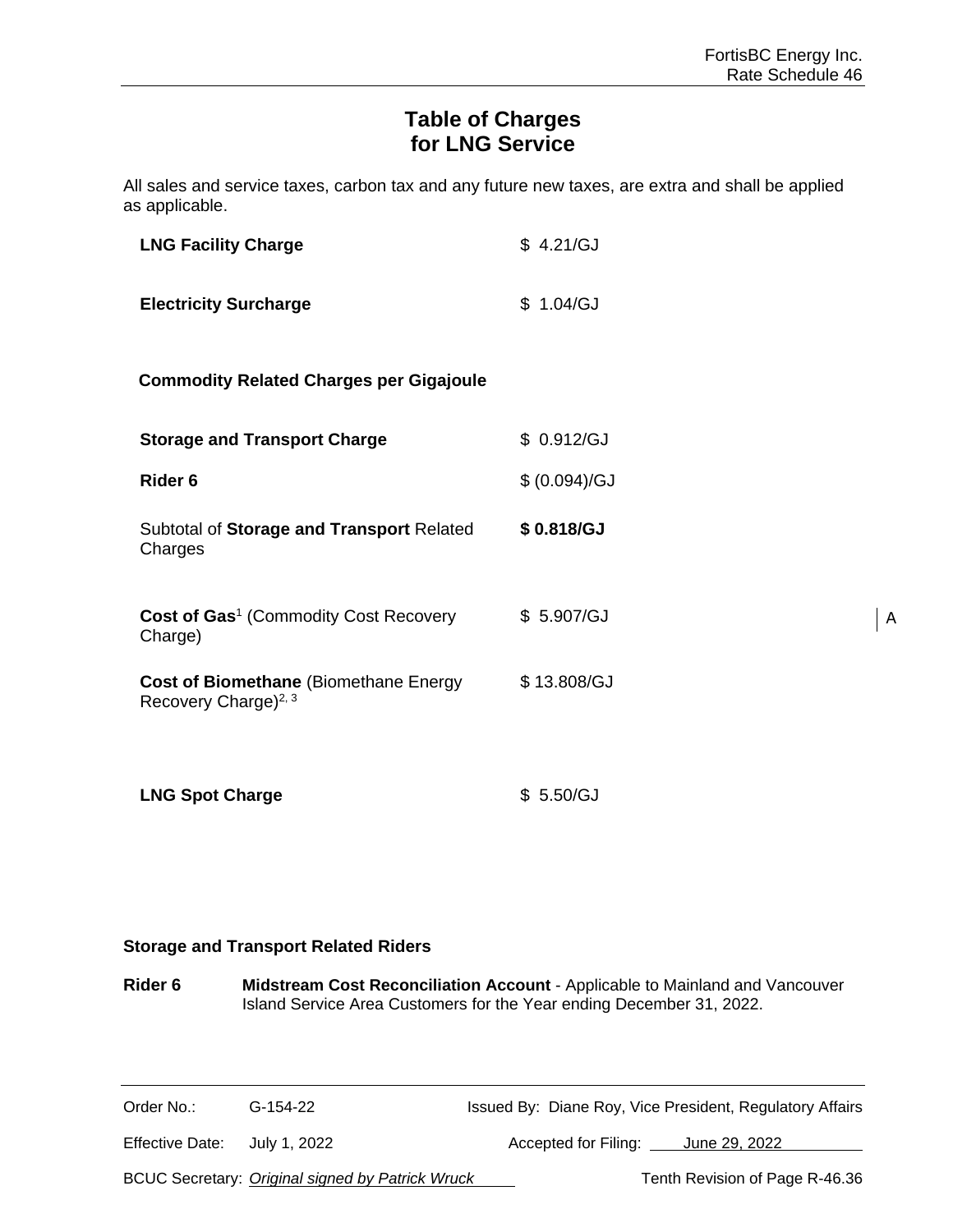C

#### **Notes:**

**1.** The Cost of Gas is based on the calculation of 100% of a Customer's consumption in Gigajoules, minus the percentage of a Customer's selection of Biomethane measured in Gigajoules, multiplied by the Cost of Gas (Commodity Cost Recovery Charge) per Gigajoule. For example, if a Customer selects 30% Biomethane, the Cost of Gas will be calculated on 70% (100% - 30%) of a Customer's consumption.

The percentage of Biomethane of a Customer's Gas usage available to Customers is set by FortisBC Energy and includes a range between 5% of Biomethane and 100% of Biomethane, increasing by increments of 5%.

- **2.** The Cost of Biomethane is based on the calculation of a Customer's selection of the percentage of Biomethane measured in Gigajoules, multiplied by the Cost of Biomethane (Biomethane Energy Recovery Charge) per Gigajoule.
- **3.** The Cost of Biomethane (Biomethane Energy Recovery Charge) per Gigajoule has been determined in accordance with Section 28.4 (Price Determination) in the General Terms and Conditions of FortisBC Energy). The Cost of Biomethane effective January 1, 2022 equals the sum of:

| (v)   | <b>Total Cost of Biomethane per Gigajoule</b>                                                                  | S | 13.808 | A            |
|-------|----------------------------------------------------------------------------------------------------------------|---|--------|--------------|
| (iv)  | A premium of \$7.00 per Gigajoule                                                                              | S | 7.000  |              |
| (iii) | Other taxes applicable to conventional natural gas sales per<br>Gigajoule                                      | S | 0.000  |              |
| (ii)  | The current British Columbia carbon tax applicable to<br>conventional natural gas Customers per Gigajoule      |   | 2.305  | $\mathsf{A}$ |
| (i)   | The British Columbia Utilities Commission approved January<br>1st Commodity Cost Recovery Charge per Gigajoule | S | 4.503  | $\mathsf{A}$ |

- **4.** The LNG Facility Charge, Electricity Surcharge, and LNG Spot Charge will be adjusted annually in accordance with (a), (b) and (c) below:
	- (a) The LNG Facility Charge shall be escalated annually at the greater of 2% or the British Columbia Consumer Price Index.

| Order No.:      | G-354-21/G-367-21                                | Issued By: Diane Roy, Vice President, Regulatory Affairs |
|-----------------|--------------------------------------------------|----------------------------------------------------------|
| Effective Date: | January 1, 2022                                  | December 20, 2021<br>Accepted for Filing:                |
|                 | BCUC Secretary: Original signed by Patrick Wruck | Fifth Revision of Page R-46.37                           |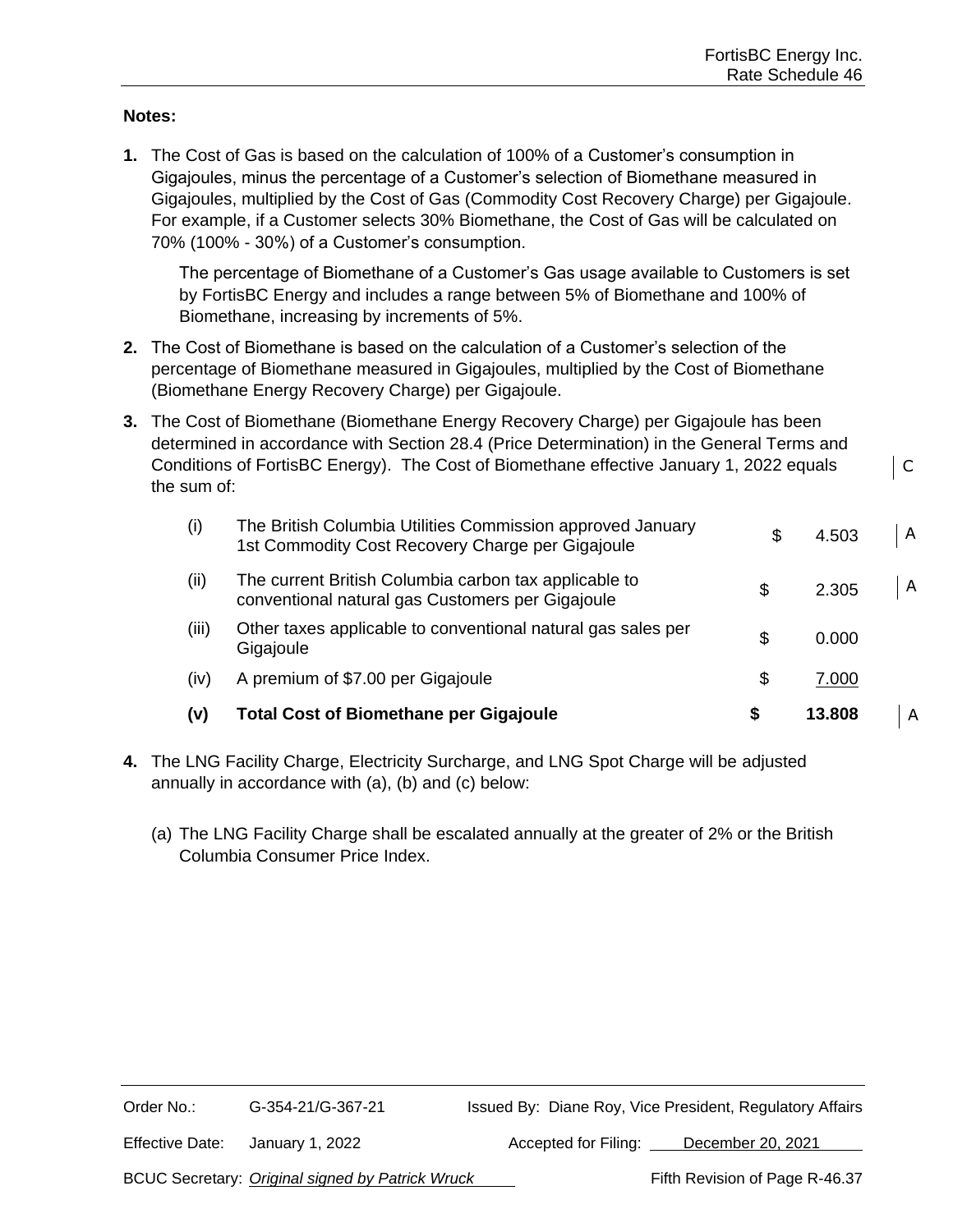- (b) The Electricity Surcharge shall be adjusted by a 2% increase in 2015 and each subsequent year until and including the next annual rate update for this Rate Schedule after the Available LNG Capacity exceeds 20,000 Gigajoules per Day, but thereafter shall be adjusted based upon the estimated prior year electricity use per Gigajoule of LNG output of the LNG Facilities and approved interim or permanent BC Hydro rate increases incurred at the LNG Facilities.
- (c) The LNG Spot Charge is \$0.25/GJ greater than the sum of the LNG Facility Charge and adjusted Electricity Surcharge, as adjusted under (a) and (b) above.
- **5.** The charges for transporting natural gas from the Interconnection Point to the LNG Facilities, defined as "firm demand toll" and as set out in Table of Charges in FortisBC Energy Rate Schedule 50, are embedded in the LNG Facility Charge in this Rate Schedule.
- **6.** Process Fuel Gas is applied as set out in Section 9.1 (i) (B).

Order No.: G-113-21 G-113-21 Issued By: Diane Roy, Vice President, Regulatory Affairs

Effective Date: January 1, 2021 Accepted for Filing: April 16, 2021

BCUC Secretary: *Original signed by Patrick Wruck* First Revision of Page R-46.38

l C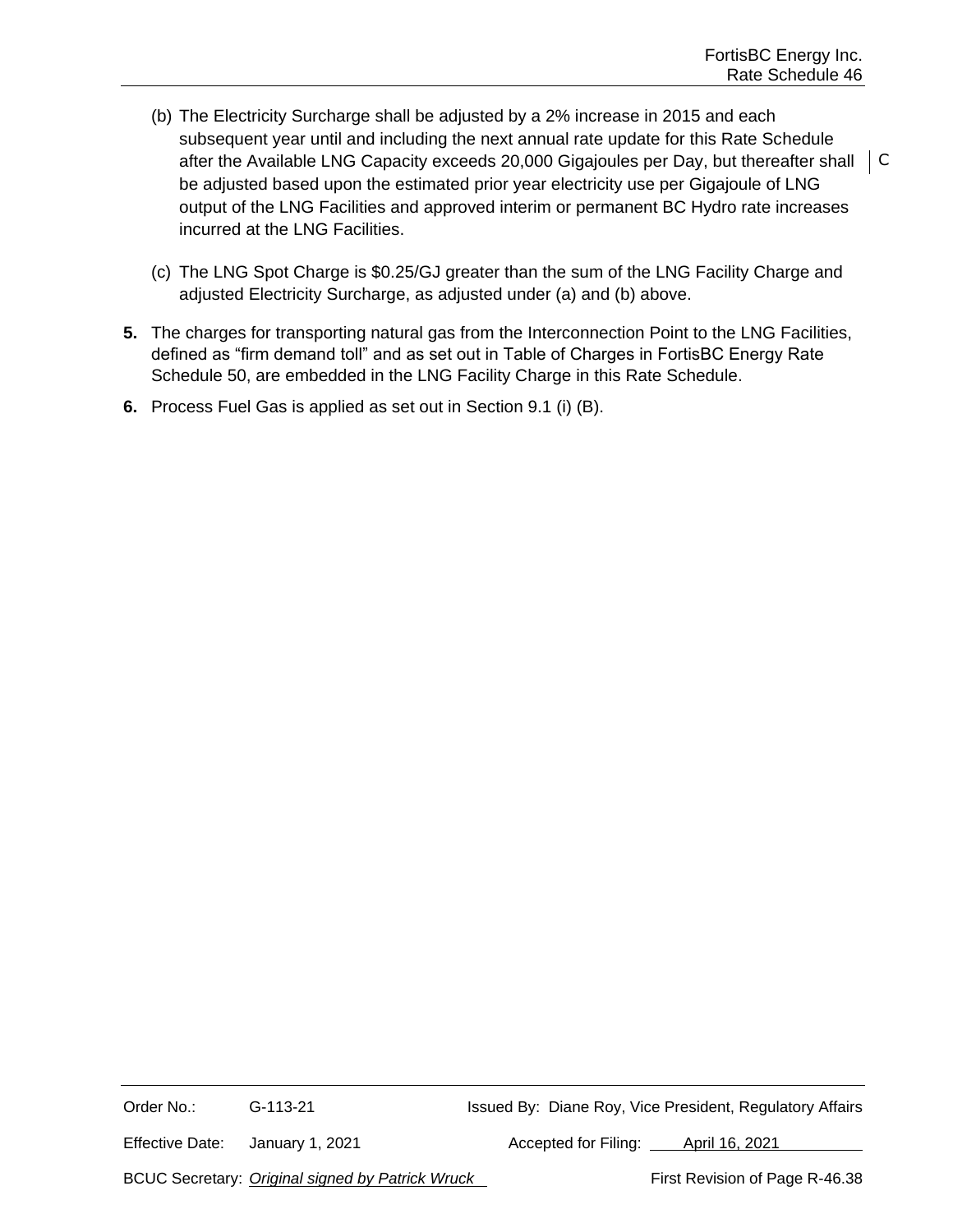# **Table of Charges**

# **for Transportation Service**

All sales and service taxes and any future new taxes, are extra and shall be applied as applicable.

|    | <b>Dispensing Service Charges</b>                                                                                                                           |                                                                             |      |
|----|-------------------------------------------------------------------------------------------------------------------------------------------------------------|-----------------------------------------------------------------------------|------|
|    | 1. LNG Facility Charge                                                                                                                                      | \$4.21/GJ                                                                   | A    |
|    | 2. Electricity Surcharge                                                                                                                                    | \$1.04/GJ                                                                   | A    |
|    | 3. LNG Spot Charge                                                                                                                                          | \$5.50/GJ                                                                   | A    |
|    |                                                                                                                                                             |                                                                             |      |
|    |                                                                                                                                                             |                                                                             |      |
|    | <b>Transportation Charges</b>                                                                                                                               |                                                                             |      |
|    | 4. Administrative Charge per Month                                                                                                                          | 39.00<br>\$                                                                 |      |
| 5. | <b>Unauthorized Overrun Gas Charges</b>                                                                                                                     |                                                                             |      |
|    | (a) Per Gigajoule on first 5 percent of specified quantity                                                                                                  | Sumas Daily Price <sup>2</sup>                                              |      |
|    | (b) Per Gigajoule on all Gas over 5 percent of specified quantity                                                                                           | The greater of<br>\$20.00/GJ or 1.5 x the<br>Sumas Daily Price <sup>3</sup> |      |
| 6. | <b>Charge per Gigajoule of Balancing Service provided</b>                                                                                                   |                                                                             |      |
|    | (a) Quantities of Gas less than 10% of the Rate Schedule 46<br><b>Authorized Quantity</b>                                                                   |                                                                             |      |
|    | between and including April 1 and October 31<br>(i)                                                                                                         | No charge                                                                   |      |
|    | (ii) between and including November 1 and March 31                                                                                                          | No charge                                                                   |      |
|    | (b) Quantities of Gas over the greater of 100 Gigajoules or equal<br>to or in excess of 10% or less than 20% of the Rate Schedule<br>46 Authorized Quantity |                                                                             |      |
|    | (i) between and including April 1 and October 31                                                                                                            | \$                                                                          | 0.25 |
|    | (ii) between and including November 1 and March 31                                                                                                          | \$                                                                          | 0.25 |
|    | (c) Quantities of Gas over the greater of 100 Gigajoules or equal<br>to or in excess of 20% of the Rate Schedule 46 Authorized<br>Quantity                  |                                                                             |      |
|    | between and including April 1 and October 31<br>(i)                                                                                                         | \$                                                                          | 0.30 |
|    |                                                                                                                                                             |                                                                             |      |

Order No.: G-354-21/G-367-21 Issued By: Diane Roy, Vice President, Regulatory Affairs

Effective Date: January 1, 2022 Accepted for Filing: December 20, 2021

BCUC Secretary: *Original signed by Patrick Wruck* Sixth Revision of Page R-46.39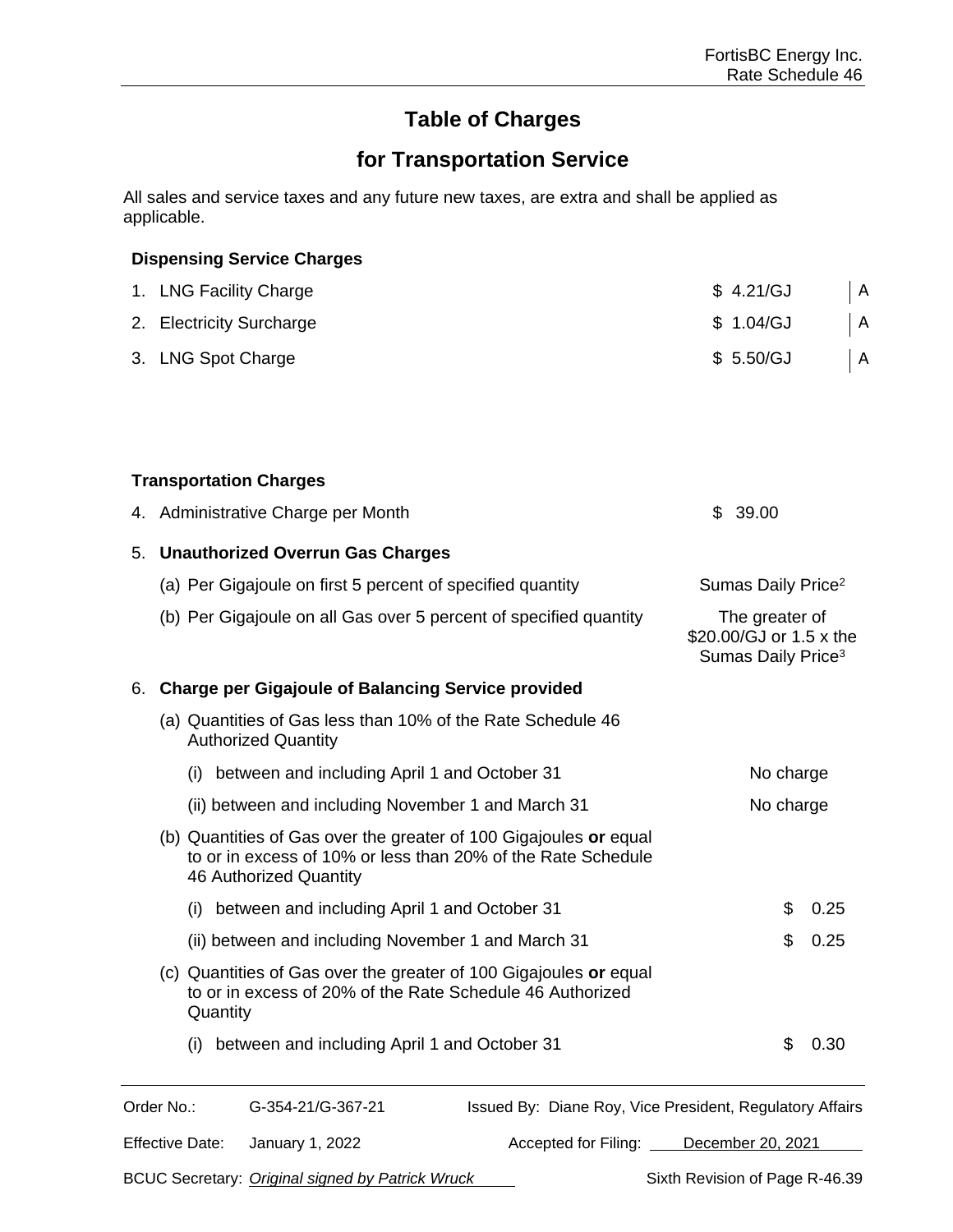(ii) between and including November 1 and March 31  $\qquad \qquad$  1.10

#### 7. **Charge per Gigajoule of Balancing and Backstopping Gas** Sumas Daily Price<sup>2</sup>

8. **Replacement Gas**<sup>3</sup> Sumas Daily Price<sup>2</sup> plus 20 Percent

#### **Notes:**

- **1.** The LNG Facility Charge, Electricity Surcharge, and LNG Spot Charge will be adjusted annually in accordance with (a), (b) and (c) below:
	- (a) The LNG Facility Charge will be escalated annually at the greater of 2% or the British Columbia Consumer Price Index.
	- (b) The Electricity Surcharge shall be adjusted by a 2% increase in 2015 and each subsequent year until and including the next annual rate update for this Rate Schedule after the Available LNG Capacity exceeds 20,000 Gigajoules per Day, but thereafter shall be adjusted based upon the estimated prior year electricity use per Gigajoule of LNG output of the LNG Facilities and approved interim or permanent BC Hydro rate increases incurred at the LNG Facilities.
	- (c) The LNG Spot Charge is \$0.25/GJ greater than the sum of the LNG Facility Charge and adjusted Electricity Surcharge, as adjusted under (a) and (b) above.
- **2.** As defined under Section 1.1, the Sumas Daily Price quoted each Day will apply to Gas Dispensed on that gas day.
- **3.** The Sumas Daily Price for the sixth Business Day following the Day for which the Peaking Gas was authorized plus 20 percent.

Order No.: G-113-21 Issued By: Diane Roy, Vice President, Regulatory Affairs Effective Date: January 1, 2021 Accepted for Filing: April 16, 2021

BCUC Secretary: *Original signed by Patrick Wruck* Fourth Revision of Page R-46.40

C/N/O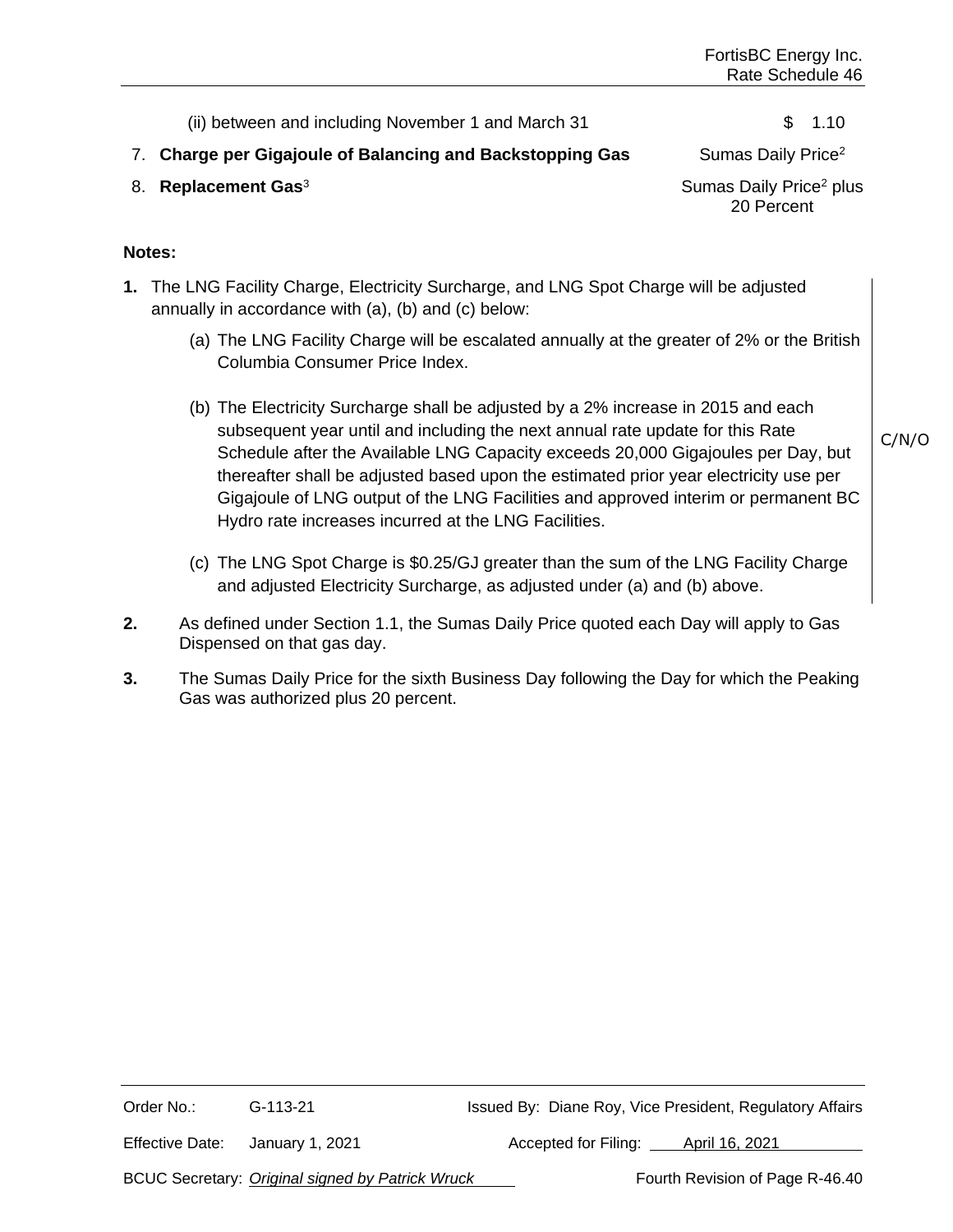# **LIQUEFIED NATURAL GAS SALES AND DISPENSING SERVICE AGREEMENT**

|       | This Agreement (LNG Natural Gas Sales and Dispensing Agreement or LNG Agreement) is |
|-------|-------------------------------------------------------------------------------------|
| dated | (Effective Date) between FortisBC Energy Inc. (FortisBC Energy)                     |
| and   | (Customer).                                                                         |

#### **WHEREAS:**

- A. FortisBC Energy owns and operates the FortisBC Energy System in British Columbia.
- B. The Customer has requested that FortisBC Energy provide services for liquefaction of natural Gas and Dispensing of LNG from the LNG Facilities.

**NOW THEREFORE THIS LNG AGREEMENT WITNESSES THAT** in consideration of the terms, conditions and limitations contained herein, the parties agree as follows:

# **1. Specific Information**

| Applicable Rate Schedule:                         |                                                  | 46                                    |                                                      |
|---------------------------------------------------|--------------------------------------------------|---------------------------------------|------------------------------------------------------|
| Type of Service:                                  |                                                  | Long Term Short Term Spot             |                                                      |
| <b>Dispensing Point</b><br>Preferred by Customer: |                                                  | Tilbury Mt. Hayes Other               |                                                      |
| <b>Contract Demand:</b>                           |                                                  | Gigajoules per Year                   |                                                      |
| <b>Contract Demand Allocation</b>                 |                                                  | <b>Monthly</b><br>Daily               | Annually                                             |
|                                                   | <b>Biomethane Percentage Selection:</b>          |                                       |                                                      |
| <b>Commencement Date:</b>                         |                                                  |                                       |                                                      |
| <b>Expiry Date:</b>                               |                                                  |                                       |                                                      |
| Service Address:                                  |                                                  |                                       |                                                      |
| <b>Account Number:</b>                            |                                                  |                                       |                                                      |
| Order No.:                                        | G-225-19                                         |                                       | Issued By: Doug Slater, Director, Regulatory Affairs |
| <b>Effective Date:</b>                            | May 1, 2019                                      | Accepted for Filing: November 4, 2019 |                                                      |
|                                                   | BCUC Secretary: Original signed by Patrick Wruck |                                       | Second Revision of Page SA-46.1                      |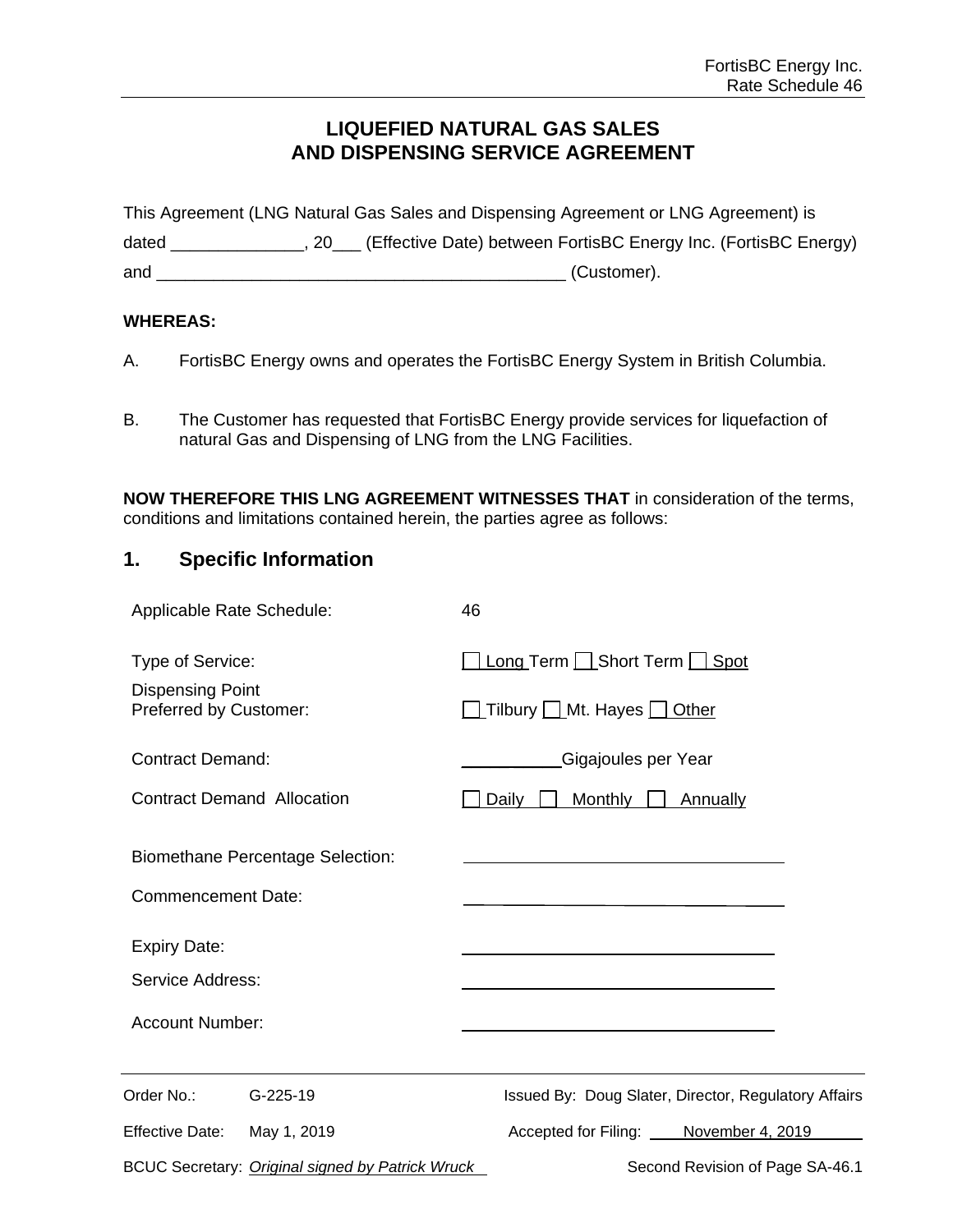C

## **2. Incorporation of Rate Schedule**

- 2.1 **Additional Terms** All rates, terms and conditions and definitions set out in the LNG Sales, Dispensing and Transportation Service Rate Schedule as any of them may be amended in accordance with Section 2.2 (Amendment of Rate Schedule) of this Rate Schedule and in the General Terms and Conditions of FortisBC Energy as any of them may be amended by FortisBC Energy and approved by the British Columbia Utilities Commission, are in addition to the terms and conditions contained in this LNG Agreement and form part of this LNG Agreement and bind FortisBC Energy and the Customer as if set out in this LNG Agreement.
- 2.2 **Conflict** Where anything in this LNG Agreement conflicts with either the other terms in Rate Schedule or the General Terms and Conditions of FortisBC Energy, the provisions of this LNG Agreement govern. Where anything in the Rate Schedule conflicts with any of the rates, terms and conditions set out in the General Terms and Conditions of FortisBC Energy, the provisions of the Rate Schedule govern.

#### **3. General**

- 3.1 **Amendments to be in Writing** Except as otherwise set out in the Rate Schedule, no amendment or variation of this LNG Agreement will be effective or binding upon the parties unless such amendment or variation is set out in writing and duly executed by the parties.
- 3.2 **Notice** Any notices or other communication which may be or is required to be given or made pursuant to the Agreement shall, unless otherwise expressly provided herein, shall be in writing and shall be personally delivered to or sent by facsimile to either party at its address set forth below:

If to FortisBC Energy FORTISBC ENERGY INC.

MAILING ADDRESS: 16705 Fraser Highway Surrey, B.C. V4N 0E8

If to the Customer

Order No.: G-225-19 G-225-19 Issued By: Doug Slater, Director, Regulatory Affairs

Effective Date: May 1, 2019 **Accepted for Filing:** November 4, 2019

BCUC Secretary: *Original signed by Patrick Wruck* First Revision of Page SA-46.2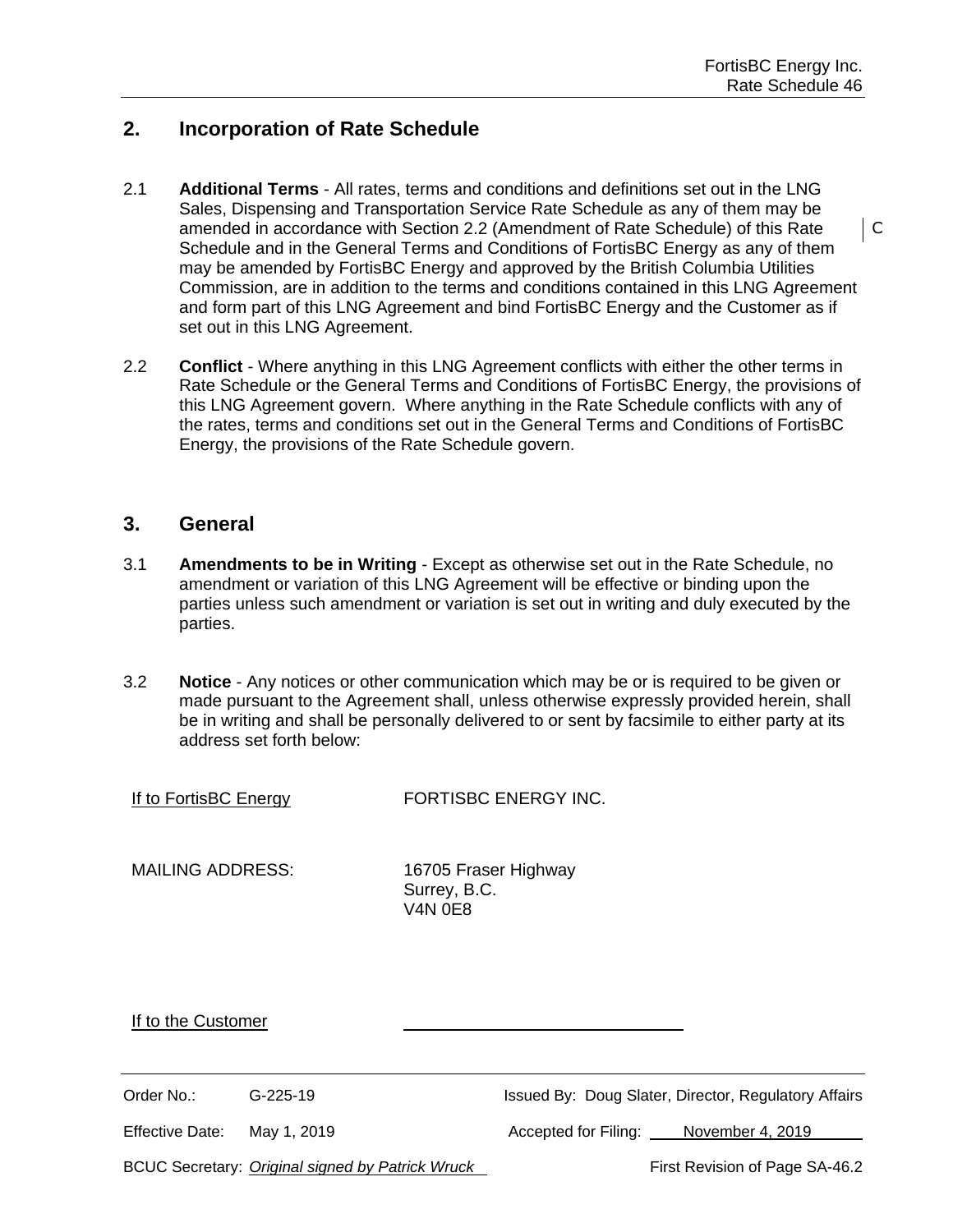| <b>MAILING ADDRESS:</b> |            |
|-------------------------|------------|
|                         |            |
|                         | Attention: |

- 3.3 **Severability** If any provision of this LNG Agreement is determined by a court of competent jurisdiction to be invalid, illegal or unenforceable in any respect, such determination does not impair or affect the validity, legality or enforceability of any other provision of this LNG Agreement.
- 3.4 **Execution** This LNG Agreement may be executed in counterparts, each of which shall be deemed as an original, but all of which shall constitute one and the same instrument. Delivery of an executed counterpart of this letter by facsimile or electronic transmission hereof shall be as effective as delivery of an originally executed counterpart hereof.

Effective Date: December 12, 2013

BCUC Secretary: *Original signed by E.M. Hamilton* **Canadian Communist Communist Page SA-46.3**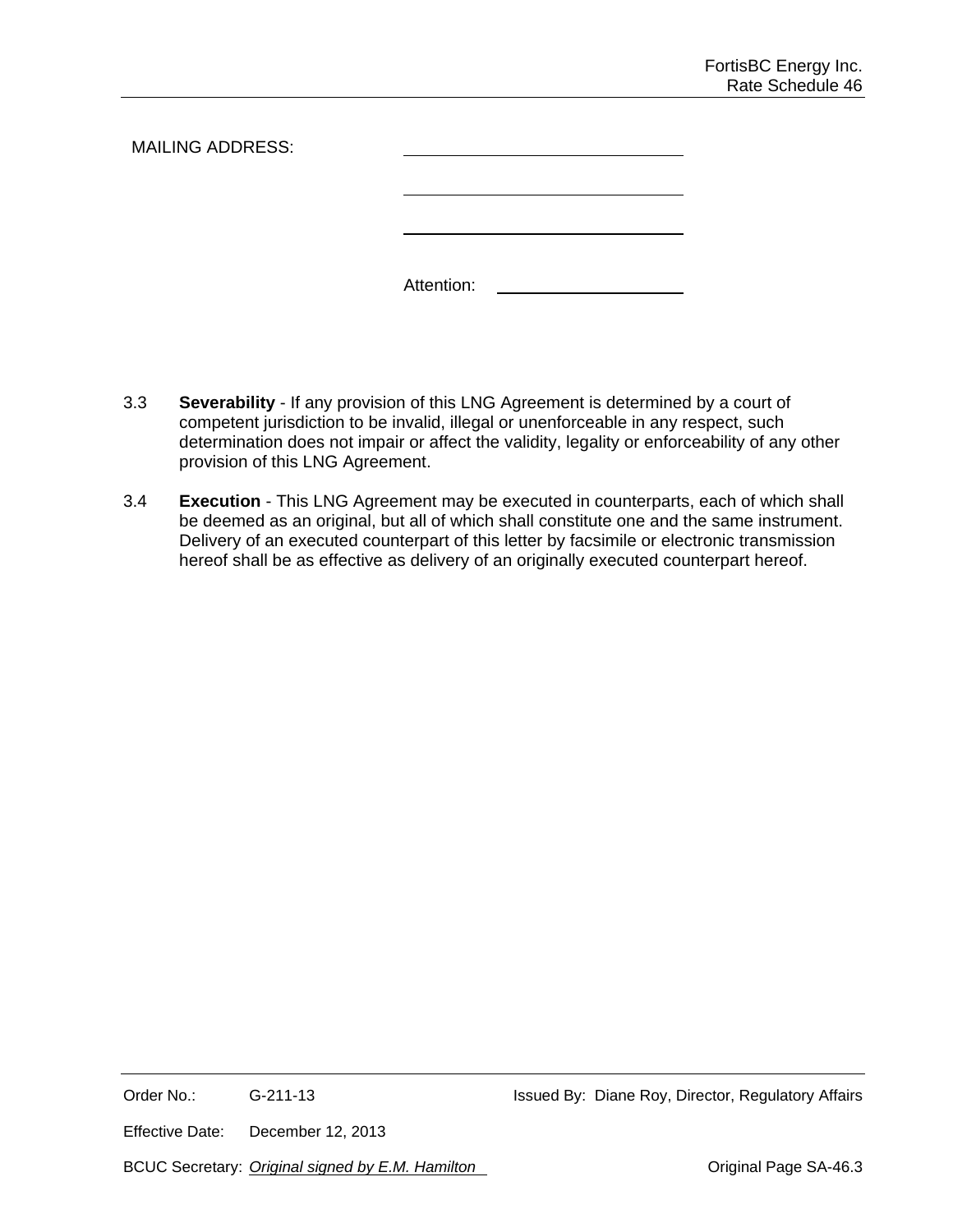**IN WITNESS WHEREOF** the parties hereto have executed this LNG Agreement.

|     | <b>FORTISBC ENERGY INC.</b> | (here insert name of Customer)   |
|-----|-----------------------------|----------------------------------|
| BY: | (Signature)                 | $BY:$ $\frac{1}{\text{(Sigma)}}$ |
|     | (Title)                     | (Title)                          |
|     | (Name - Please Print)       | (Name - Please Print)            |
|     |                             |                                  |
|     |                             | (Signature)                      |
|     |                             | (Title)                          |
|     |                             | (Name - Please Print)            |
|     |                             |                                  |

Order No.: G-211-13 G-211-13 Issued By: Diane Roy, Director, Regulatory Affairs

Effective Date: December 12, 2013

BCUC Secretary: *Original signed by E.M. Hamilton* **Canadian Access 19 and Science SA-46.4** Original Page SA-46.4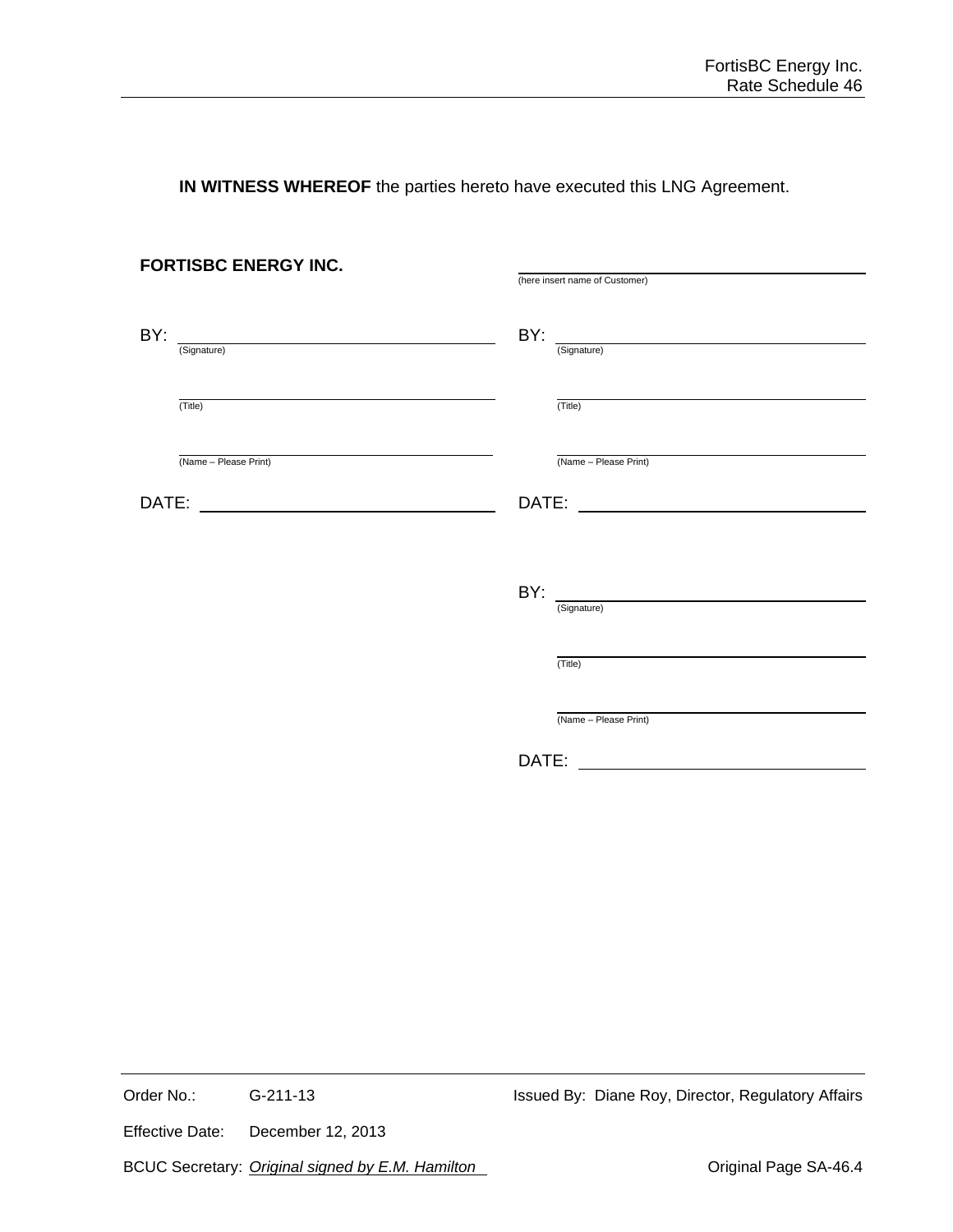# **LNG TRANSPORTATION SERVICE AGREEMENT**

**THIS AGREEMENT** (LNG Transportation Service Agreement or Agreement) is made effective as of the \_\_\_\_\_ of \_\_\_\_\_\_\_\_\_\_\_\_\_, 20\_\_ (the Effective Date) between FortisBC Energy Inc. (FortisBC Energy) and \_\_\_\_\_\_\_\_\_\_\_\_\_\_\_\_\_\_\_\_\_\_\_\_\_\_\_\_\_\_\_\_\_\_\_\_\_\_\_\_\_\_\_ (the Customer).

**NOW THEREFORE**, in consideration of the mutual promises set out herein and other good and valuable consideration (the receipt and sufficiency of which is hereby acknowledged) the parties agree as follows:

#### **1. Incorporation by Rate Schedule**

- 1.1 **Additional Terms** All rates, terms and conditions and definitions set out in the Liquefied Natural Gas Sales, Liquefied Natural Gas Dispensing and Transportation Service and Transportation Service Rate Schedule (Rate Schedule 46) as any of them may be amended in accordance with Section 2.2 (Amendment of Rate Schedule) of this Rate Schedule and in the General Terms and Conditions of FortisBC Energy as any of them may be amended by FortisBC Energy and approved by the British Columbia Utilities Commission, are in addition to the terms and conditions contained in this Agreement and form part of this Agreement and bind FortisBC Energy and the Customer as if set out in this Agreement.
- 1.2 **Conflict** Where anything in this Agreement conflicts with either the other terms in Rate Schedule 46 or the General Terms and Conditions of FortisBC Energy, the provisions of this Agreement govern. Where anything in Rate Schedule 46 conflicts with any of the rates, terms and conditions set out in the General Terms and Conditions of FortisBC Energy, the provisions of Rate Schedule 46 govern.

# **2. Additional Definitions**

2.1 **Approvals** - means those consents, permits, filings, orders or other approvals of any municipal, provincial, or federal governmental authority having jurisdiction over any aspect of the LNG Transportation Service.

#### **3. Term**

3.1 **Term** – The term of this Agreement (the Term) shall commence on the Effective Date and shall expire no later than the date the Customer's LNG Agreement expires or terminates.

Order No.: G-225-19 G-225-19 Issued By: Doug Slater, Director, Regulatory Affairs

Effective Date: May 1, 2019 Accepted for Filing: November 4, 2019

BCUC Secretary: *Original signed by Patrick Wruck* **Community Community Community Community** Original Page TSA-46.1

C/N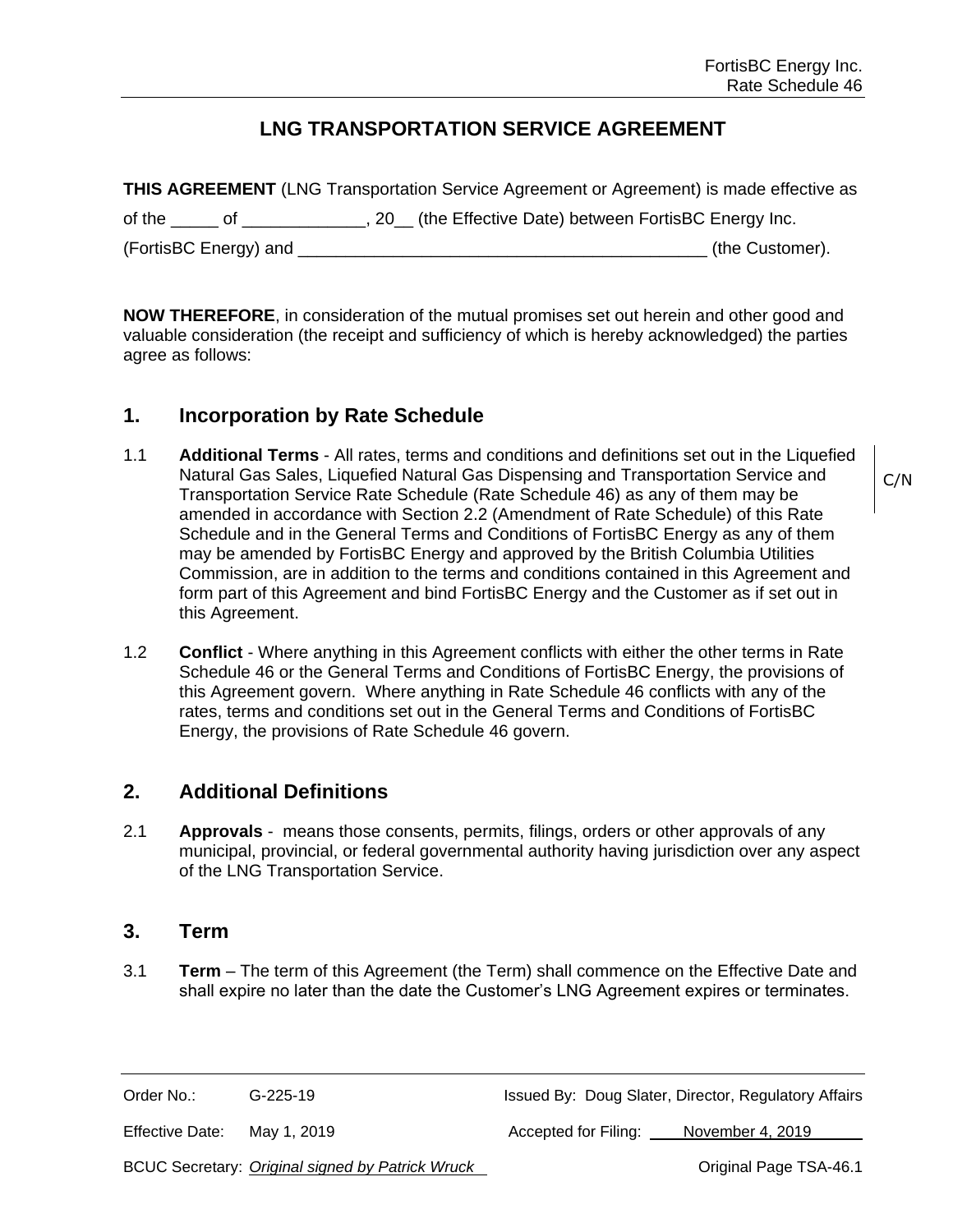C/N

# **4. LNG Transportation Service**

- 4.1 Subject to the terms and conditions of Rate Schedule 46 and Section 17 (Daily Loading and Scheduling) of this Agreement, FortisBC Energy shall perform the LNG Transportation Service:
	- (a) in accordance with good industry practices and in a good and workmanlike manner;
	- (b) in accordance with the requirements of applicable Approvals, laws, rules, regulations and orders of any legislative body, governmental agency or duly constituted authority now or hereafter, including, but not limited to, the federal *Transportation of Dangerous Goods Act*; and
	- (c) in accordance with all reasonable safety procedures required by the Customer with respect to the Customer's property or designated location.

# **5. Request for LNG Transportation Service**

5.1 Subject to Section 7.2 (Availability of LNG Transportation Service) of Rate Schedule 46, if the Customer wishes to use LNG Transportation Service, the Customer or its agents shall notify FortisBC Energy by fax or email prior to 12:00 am Pacific Standard Time (or other such time as may be specified from time to by FortisBC Energy) and provide FortisBC Energy with such information as may be requested by FortisBC Energy, which shall include, but is not limited to, the Customer's desired quantity of LNG and the desired date and time of arrival of LNG at the Customer designated location. C

# **6. Subcontracting**

6.1 FortisBC Energy may, without prior consent of the Customer, retain the services of a qualified third party to perform some or all of its obligations under this Agreement.

# **7. Ownership of the Tanker and Rental of Tanker**

- 7.1 **Ownership of the Tanker**  FortisBC Energy shall retain all right, title and interest in and to the Tanker whether or not the Tanker (or any part thereof) is affixed to the Customer's property and the Customer acknowledges and agrees that notwithstanding any rule of law or equity to the contrary, the Tanker shall not be considered a fixture. The Customer shall have no right, title or interest in the Tanker other than the right to rent and utilize the Tanker in accordance with the terms and conditions of this Agreement.
- 7.2 With respect to storage of LNG in the Tanker at the Customer designated location, to the extent that FortisBC Energy has consented to such storage, the Customer shall:

Order No.: G-225-19 Issued By: Doug Slater, Director, Regulatory Affairs

Effective Date: May 1, 2019 **Accepted for Filing:** November 4, 2019

BCUC Secretary: *Original signed by Patrick Wruck* **Community Constructs** Original Page TSA-46.2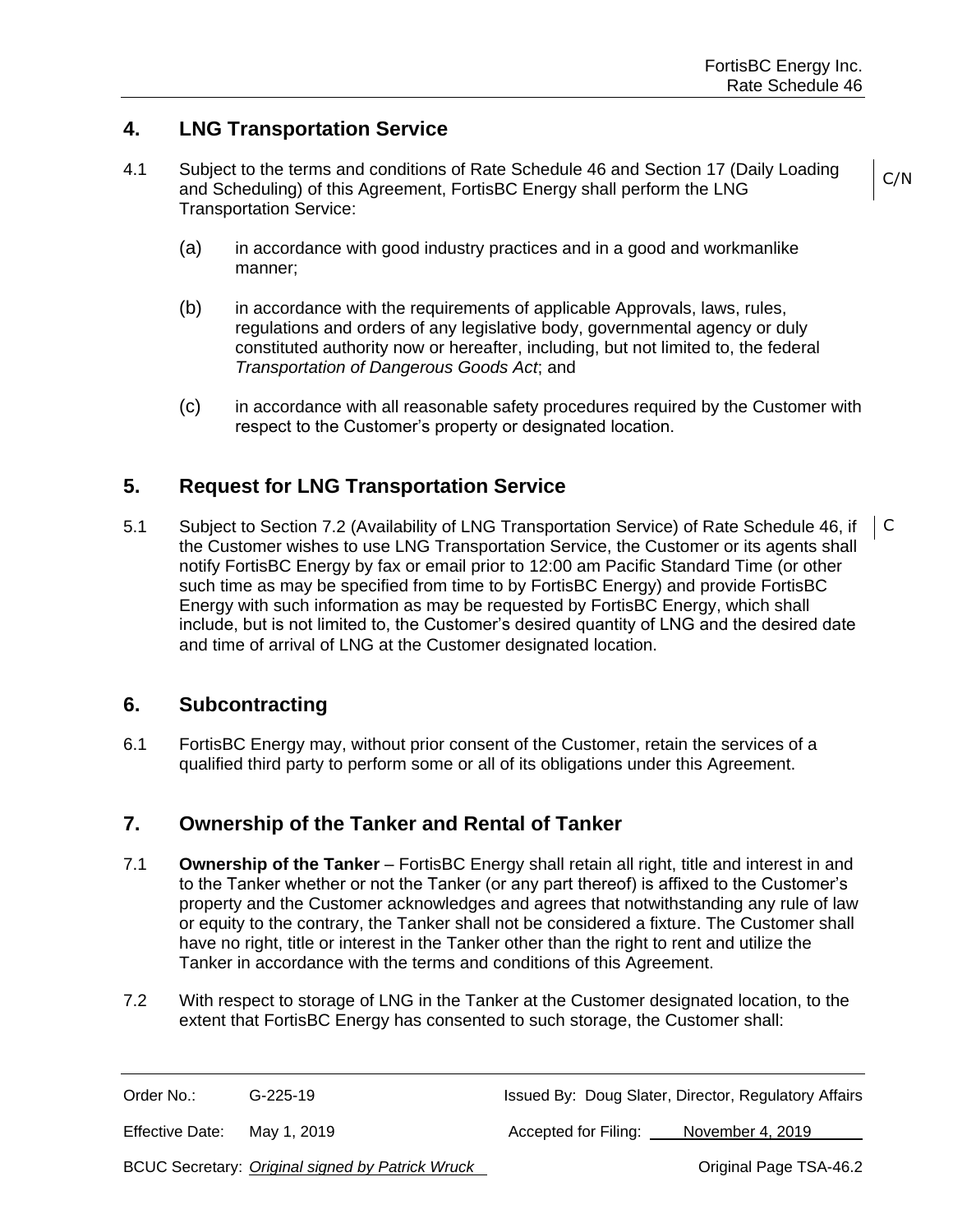- (a) comply with the requirements of any applicable Approvals, laws, rules, regulations and orders of any legislative body, governmental agency or duly constituted authority now or hereafter; be responsible for ensuring that the Tanker is provided with security satisfactory to FortisBC Energy in the form of locked fencing, video surveillance and periodic patrol outside of business hours;
- (b) be responsible for all costs and expenses incurred by FortisBC Energy to repair:
	- (i) any and all damage to the Tanker arising directly or indirectly from the acts or omissions of the Customer or its agents or other persons for whom at law the Customer is responsible; and
	- (ii) any and all damage to the Tanker arising directly or indirectly from the acts or omissions of a third party.
- 7.3 The Customer acknowledges and agrees that FortisBC Energy is not responsible for storage of LNG in the Tanker at the Customer designated location and is not obligated to consent to the Customer using the Tanker as storage at the Customer designated location.

# **8. LNG Tanker and Tanker Hauling Charges**

- 8.1 **LNG Tanker Hauling Charge**  In addition to any fees or charges related to the supply of LNG pursuant to Rate Schedule 46, in exchange for performance by FortisBC Energy of the LNG Transportation Service, the Customer agrees to pay FortisBC Energy the LNG Hauling Charge as set out in the Table of Charges for LNG Transportation Service under Rate Schedule 46, as which may be amended in accordance with Section 2.2 (Amendment of Rate Schedule) of the Rate Schedule.
- 8.2 **LNG Tanker Charges** In addition to any fees or charges related to the sale and Dispensing of LNG pursuant to Rate Schedule 46 or the LNG Transportation Service, the Customer agrees to pay FortisBC Energy the applicable LNG Tanker Charge as set out in the Table of Charges for LNG Transportation Service under Rate Schedule 46, as which may be amended in accordance with Section 2.2 (Amendment of Rate Schedule) of the Rate Schedule, for each Day or partial Day that the Tanker is in use for providing the LNG Transportation Service to the Customer, including Days or partial Days that the Tanker is used to provide storage of LNG at the Customer designated location.

# **9. Access to the Customer Location**

9.1 **Access** – The Customer shall provide cleared and graded lands at the Customer designated location satisfactory to FortisBC Energy to allow FortisBC Energy to perform the LNG Transportation Service. The Customer shall ensure that there is no traffic at the

Effective Date: May 1, 2019 **Accepted for Filing:** November 4, 2019

BCUC Secretary: *Original signed by Patrick Wruck* **Community Constructs** Original Page TSA-46.3

C/N

C/N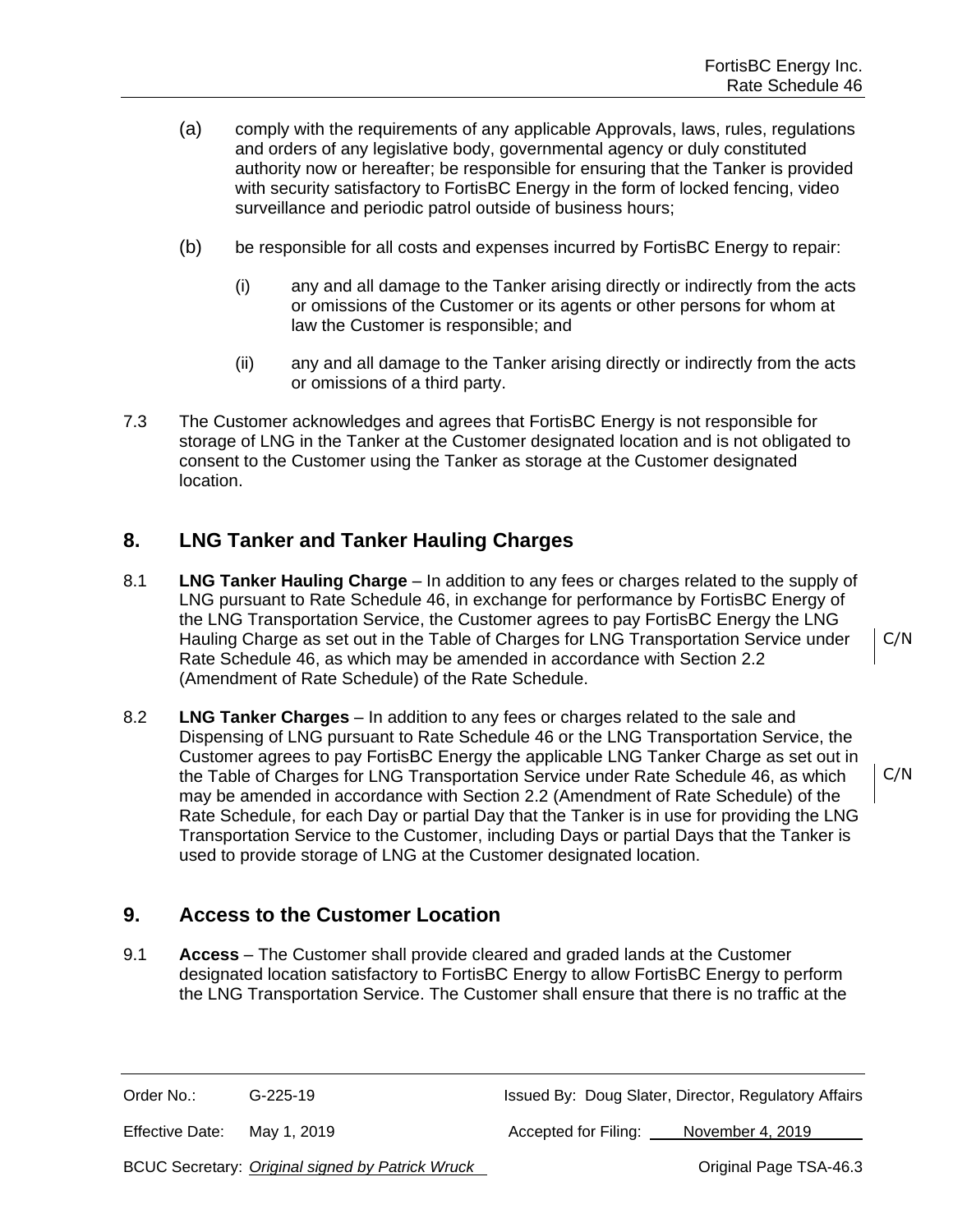Customer designated location within a 15 metre perimeter of the Tanker during any unloading of LNG.

# **10. Permits and Approvals**

- 10.1 **FortisBC Energy Approvals**  Except as otherwise specified herein, FortisBC Energy shall be responsible, at its sole cost, for obtaining and maintaining the necessary Approvals with respect to the LNG Transportation Service and maintenance of the Tanker, including the necessary approvals of the British Columbia Utilities Commission, and shall ensure such Approvals are duly transferred or provided to the Customer where appropriate. The Customer shall use its commercially reasonable efforts to assist FortisBC Energy in obtaining such Approvals where necessary.
- 10.2 **The Customer Approvals**  The Customer shall be responsible, at its sole cost, for obtaining and maintaining the necessary Approvals required for the storage of LNG in the Tanker at the Customer designated location and shall ensure such Approvals are duly transferred or provided to FortisBC Energy where appropriate. FortisBC Energy shall use its commercially reasonable efforts to assist the Customer in obtaining such Approvals where necessary.

## **11. Termination**

- 11.1 A party to this Agreement shall be in default under this Agreement if such party becomes insolvent, files any proceeding in bankruptcy or acquires the status of a bankrupt, has a receiver or receiver manager appointed with respect to any of its assets or seeks the benefit of any statute providing protection from creditors. Subject to Section 15 (Force Majeure) of this Agreement, a party to this Agreement shall also be in default under this Agreement if such party is in breach of a material term, covenant, agreement, condition or obligation imposed on it under this Agreement, including without limitation, failure to comply with applicable Approvals, laws and regulations as provided in this Agreement, provided:
	- (a) the other party provides the defaulting party with a written notice of such default and a 30-day period within which to cure such a default (the Cure Period); and
	- (b) the defaulting party fails to cure such default by the expiry of the Cure Period, or if such default is not capable of being cured within the Cure Period, fails to commence in good faith the curing of such default upon receipt of written notice from the other party and to continue to diligently pursue the curing of such default thereafter until cured.
- 11.2 If a party to this Agreement is in default of this Agreement, the other party may at its option and without liability therefore or prejudice to any other right or remedy it may have, terminate this Agreement, provided that the defaulting party pay any monies due and owing to the other party within 15 calendar Days of the other's party's written notice to terminate this Agreement.

Order No.: G-225-19 G-225-19 Issued By: Doug Slater, Director, Regulatory Affairs

Effective Date: May 1, 2019 **Accepted for Filing:** November 4, 2019

BCUC Secretary: *Original signed by Patrick Wruck* **Community Community Community Community** Original Page TSA-46.4

C/N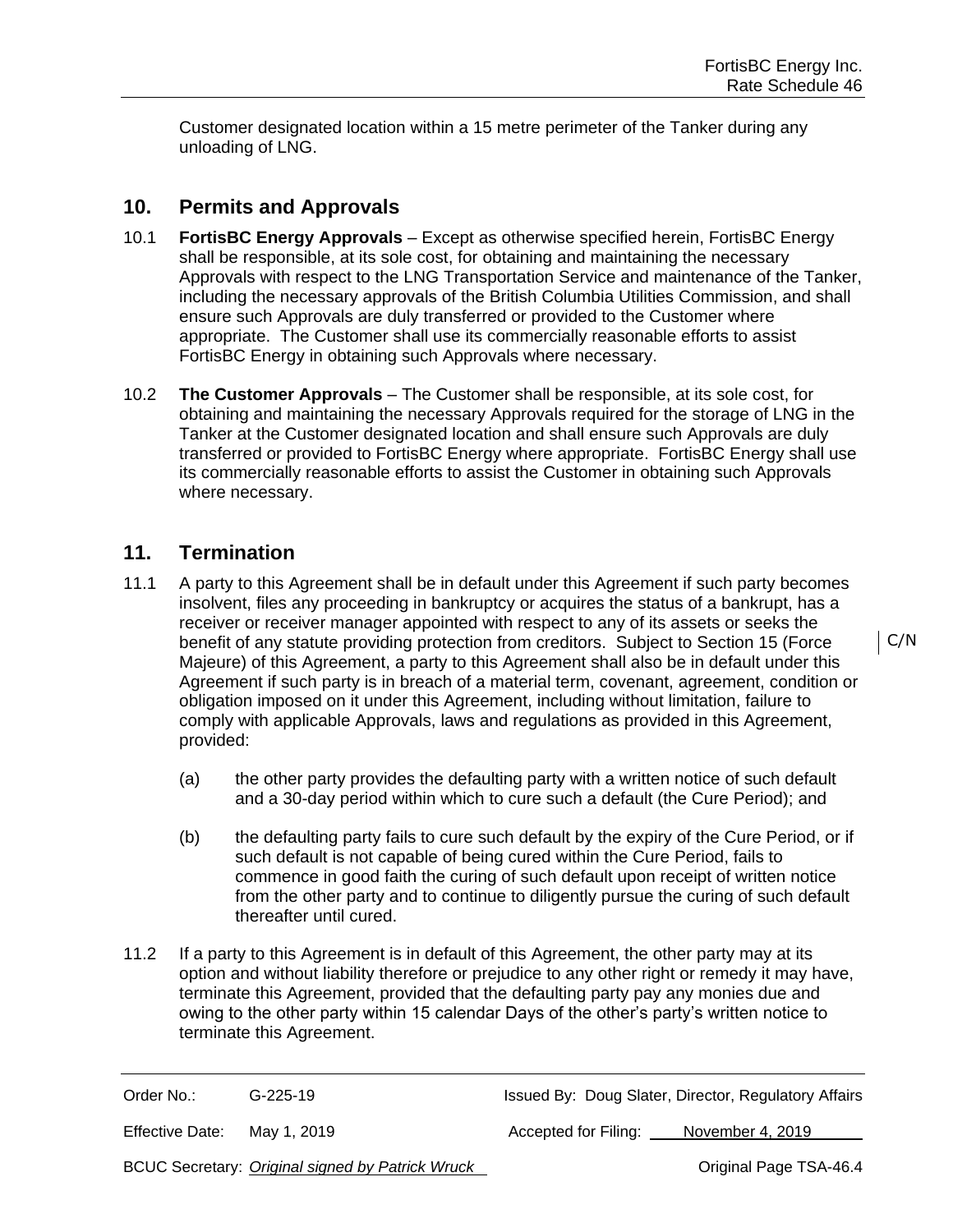## **12. Additional Insurance Requirements**

- 12.1 **Insurance Requirements of the Customer** -Without limiting Section 8.4 (Required Insurance) of Rate Schedule 46**,** the Customer shall obtain at its own expense, maintain during the Term of the Agreement and provide proof to FortisBC Energy, the following insurance coverage:
	- (a) Workers' Compensation Insurance in accordance with the statutory requirements in British Columbia for all its employees engaged in any of the work or services under this Agreement; and
	- (b) a minimum of \$5 million of automobile liability insurance and any other insurance coverage required by law.

All insurance policies required herein shall provide that the insurance with respect to this Agreement shall not be cancelled or changed without the insurer giving at least 10 calendar days written notice to FortisBC Energy and shall be purchased from insurers registered in and licensed to underwrite insurance in British Columbia. Where the Customer fails to comply with the requirements of this Section 12 (Additional Insurance Requirements), FortisBC Energy may take all necessary steps to affect and maintain the required insurance coverage at the Customer's expense.

- 12.2 **Insurance Requirements of FortisBC Energy**  FortisBC Energy shall obtain at its own expense, maintain during the Term of the LNG Transportation Service Agreement and provide proof to the Customer upon request, the following insurance coverage:
	- (a) Workers' Compensation Insurance in accordance with the statutory requirements in British Columbia for all its employees engaged in any of the work or services under this Agreement; and
	- (b) General Commercial Liability Insurance for bodily injury, death and property damage in the amount of \$5 million per occurrence naming the Customer as an additional insured with respect to this Agreement.

All insurance policies required herein shall provide that the insurance with respect to this Agreement shall not be cancelled or changed without the insurer giving at least 10 calendar days written notice to the Customer and shall be purchased from insurers registered in and licensed to underwrite insurance in British Columbia. Where FortisBC Energy fails to comply with the requirements of this section of this Agreement, the Customer may take all necessary steps to affect and maintain the required insurance coverage at FortisBC Energy's expense.

# **13. Environmental Covenant**

13.1 "Contaminants" means collectively, any contaminant, toxic substances, dangerous goods, or pollutant or any other substance which when released to the natural environment is

| Order No.:             | G-225-19                                         |                      | Issued By: Doug Slater, Director, Regulatory Affairs |
|------------------------|--------------------------------------------------|----------------------|------------------------------------------------------|
| <b>Effective Date:</b> | Mav 1. 2019                                      | Accepted for Filing: | November 4, 2019                                     |
|                        | BCUC Secretary: Original signed by Patrick Wruck |                      | Original Page TSA-46.5                               |

C/N

 $\overline{\mathsf{C}}$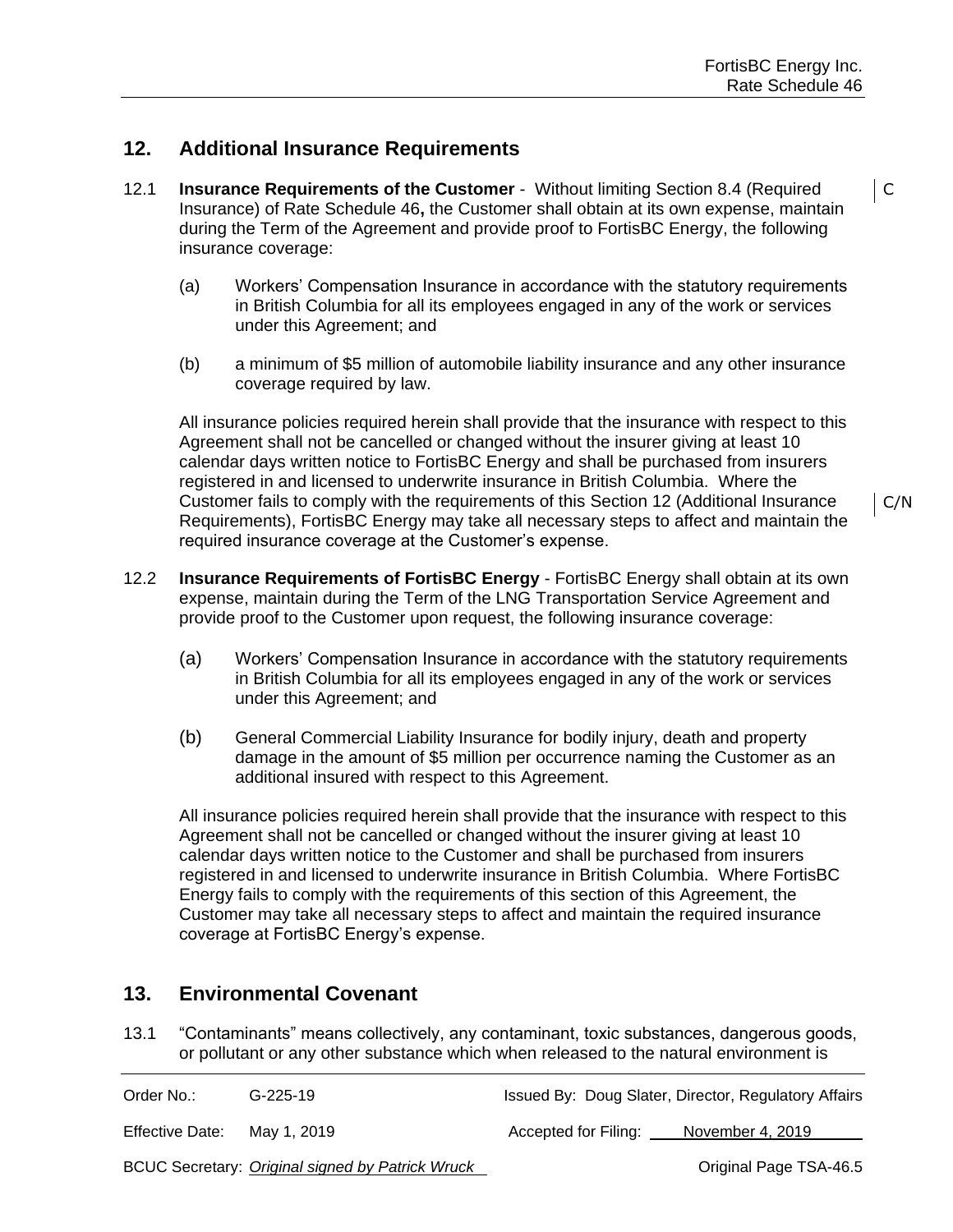likely to cause, at some immediate or future time, material harm or degradation to the natural environment or material risk to human health, and includes any radioactive materials, asbestos materials, urea formaldehyde, underground or aboveground tanks, pollutants, contaminants, deleterious substances, dangerous substances or goods, hazardous, corrosive or toxic substances, hazardous waste or waste of any kind, pesticides, defoliants, or any other solid, liquid, gas, vapour, odour or any other substance the storage, manufacture, disposal, handling, treatment, generation, use, transport, remediation or release into the environment of which is now or hereafter prohibited, controlled or regulated by law.

13.2 The Customer acknowledges and agrees that FortisBC Energy and its employees, directors and officers are not responsible and shall not be responsible for any Contaminants now present, or present in the future, in, on or under the Customer designated location, or that may or may have migrated on or off the Customer designated location except to the extent that the presence of such Contaminants is a direct result of the negligent acts or omissions of FortisBC Energy or person for whom it is in law responsible in carrying out the LNG Transportation Service.

# **14. Limitation of Liability and Indemnity**

- 14.1 The Customer acknowledges and agrees that FortisBC Energy and its employees, directors and officers are not responsible for and shall not be responsible for any claims, losses, suits, actions, judgments, demands, debts, accounts, damages, costs, penalties and expenses (including all legal fees and disbursements) incurred by the Customer or any third party except to the extent such claims, losses, suits, actions, judgments, demands, debts, accounts, damages, costs, penalties and expenses (including all legal fees and disbursements) are a direct result of FortisBC Energy's breach of this Agreement, or the negligence or willful misconduct of FortisBC Energy, its employees or contractors in performing the LNG Transportation Service.
- 14.2 The Customer shall indemnify and hold harmless FortisBC Energy and its employees, directors and officers from and against any and all claims, losses, suits, actions, judgments, demands, debts, accounts, damages, costs, penalties and expenses (including all legal fees and disbursements) except to the extent such claims, losses, suits, actions, judgments, demands, debts, accounts, damages, costs, penalties and expenses (including all legal fees and disbursements) are a direct result of FortisBC Energy's breach of this Agreement, or the negligence or willful misconduct of FortisBC Energy, its employees or contractors in performing the LNG Transportation Service.
- 14.3 FortisBC Energy shall indemnify and hold harmless the Customer and its employees, directors and officers from and against any and all claims, losses, suits, actions, judgments, demands, debts, accounts, damages, costs, penalties and expenses (including all legal fees and disbursements) arising from or out of:
	- (a) the negligence or willful misconduct of FortisBC Energy, its employees, or contractors; or
	- (b) the breach by FortisBC Energy of this Agreement.

| Order No.:             | $G-225-19$                                       | Issued By: Doug Slater, Director, Regulatory Affairs |                        |
|------------------------|--------------------------------------------------|------------------------------------------------------|------------------------|
| <b>Effective Date:</b> | May 1, 2019                                      | Accepted for Filing:                                 | November 4, 2019       |
|                        | BCUC Secretary: Original signed by Patrick Wruck |                                                      | Original Page TSA-46.6 |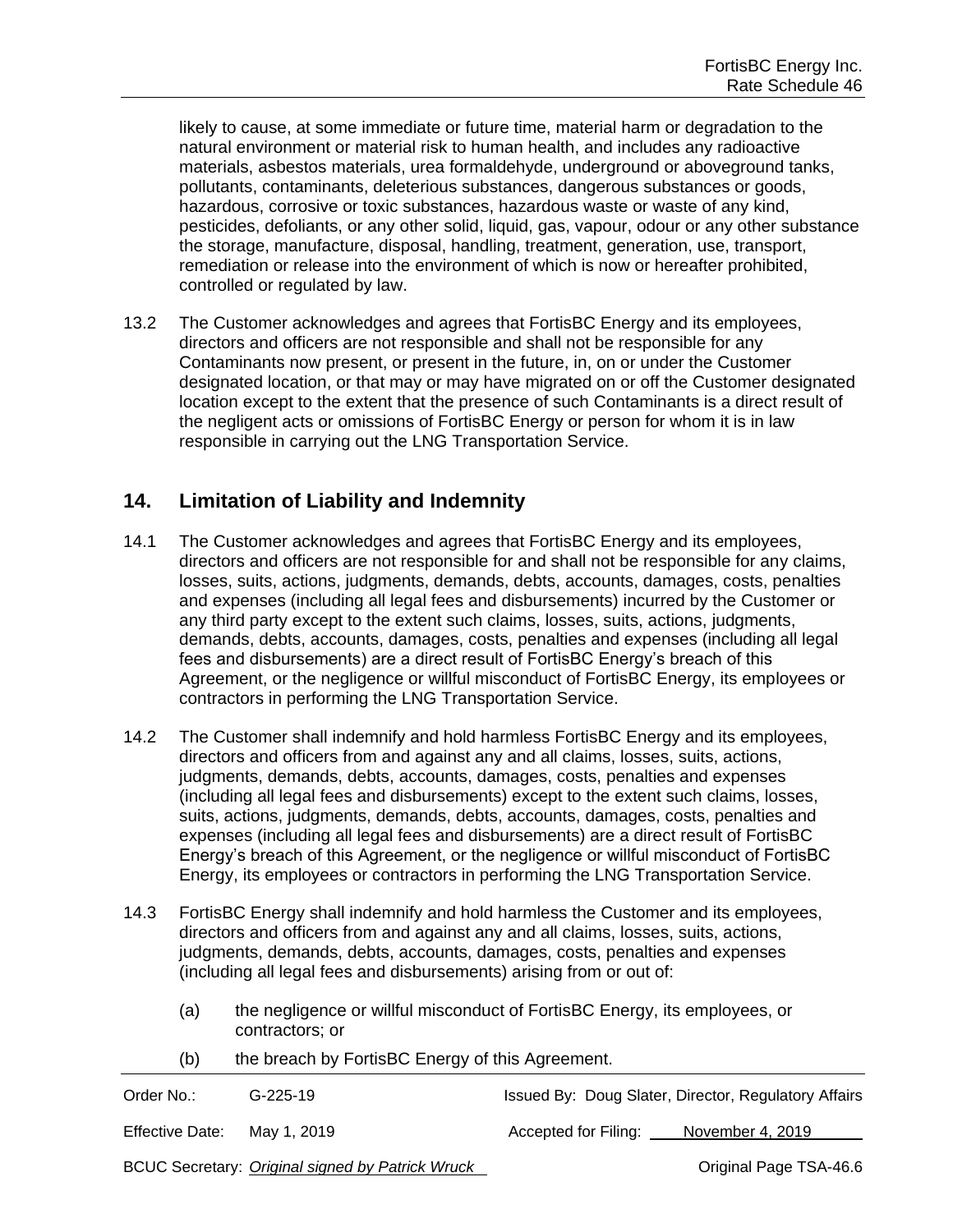- 14.4 FortisBC Energy's liability to the Customer and the Customer's liability to FortisBC Energy under Section 15 (Force Majeure) of this Agreement for damages from any cause whatsoever including but not limited to a cause in the nature of a breach of a material term, covenant, agreement, condition or obligation imposed under this Agreement regardless of the form(s) of action, whether in contract or tort, including negligence or strict liability or otherwise, shall be limited to the payment of direct damages and such damages shall in no event in the aggregate exceed \$100,000 over the Term of this Agreement. Each party has a duty to mitigate the damages that would otherwise be recoverable from the other party pursuant to this Agreement by taking appropriate and commercially reasonable actions to reduce or limit the amount of such damages or amounts.
- 14.5 Notwithstanding the foregoing, in no event shall either party be responsible or liable under this Agreement for any indirect, consequential, punitive, exemplary or incidental damages of the other or any third party arising out of or related to the Agreement, including but not limited to loss of profit, loss of revenues, or other special damages, even if the loss is directly attributable to the negligence or willful misconduct of such party, its employees, or contractors.

## **15. Force Majeure**

- 15.1 Except with regard to a party's obligation to make payment due under the Agreement, if either party is unable or fails by reason of Force Majeure to perform in whole or in part any obligation or covenant set forth in this Agreement, such inability or failure shall be deemed not to be a breach of such obligation or covenant and the obligations of both parties under this Agreement shall be suspended to the extent necessary during the continuation of any inability or failure so caused by such Force Majeure.
- 15.2 The parties intend that the term "Force Majeure" shall have the same meaning as in the Rate Schedule, and without limiting that provision, Force Majeure under this Agreement also includes :
	- (a) unavailability of LNG from the LNG Facilities by reason of curtailment or otherwise; and
	- (b) unavailability of the Tanker due to FortisBC Energy's use of the Tanker in providing emergency services as may be required in the event of FortisBC Energy's pipeline failure or other disruption to the FortisBC Energy System;
	- (c) disruption in third party hauling services.

#### **16. Survival**

16.1 Upon the termination of this Agreement:

#### Order No.: C-225-19 G-225-19 Issued By: Doug Slater, Director, Regulatory Affairs

Effective Date: May 1, 2019 **Accepted for Filing:** November 4, 2019

BCUC Secretary: *Original signed by Patrick Wruck* **Community Community Community Community Community Community Community Community Community Community Community Community Community Community Community Community Community** 

C/N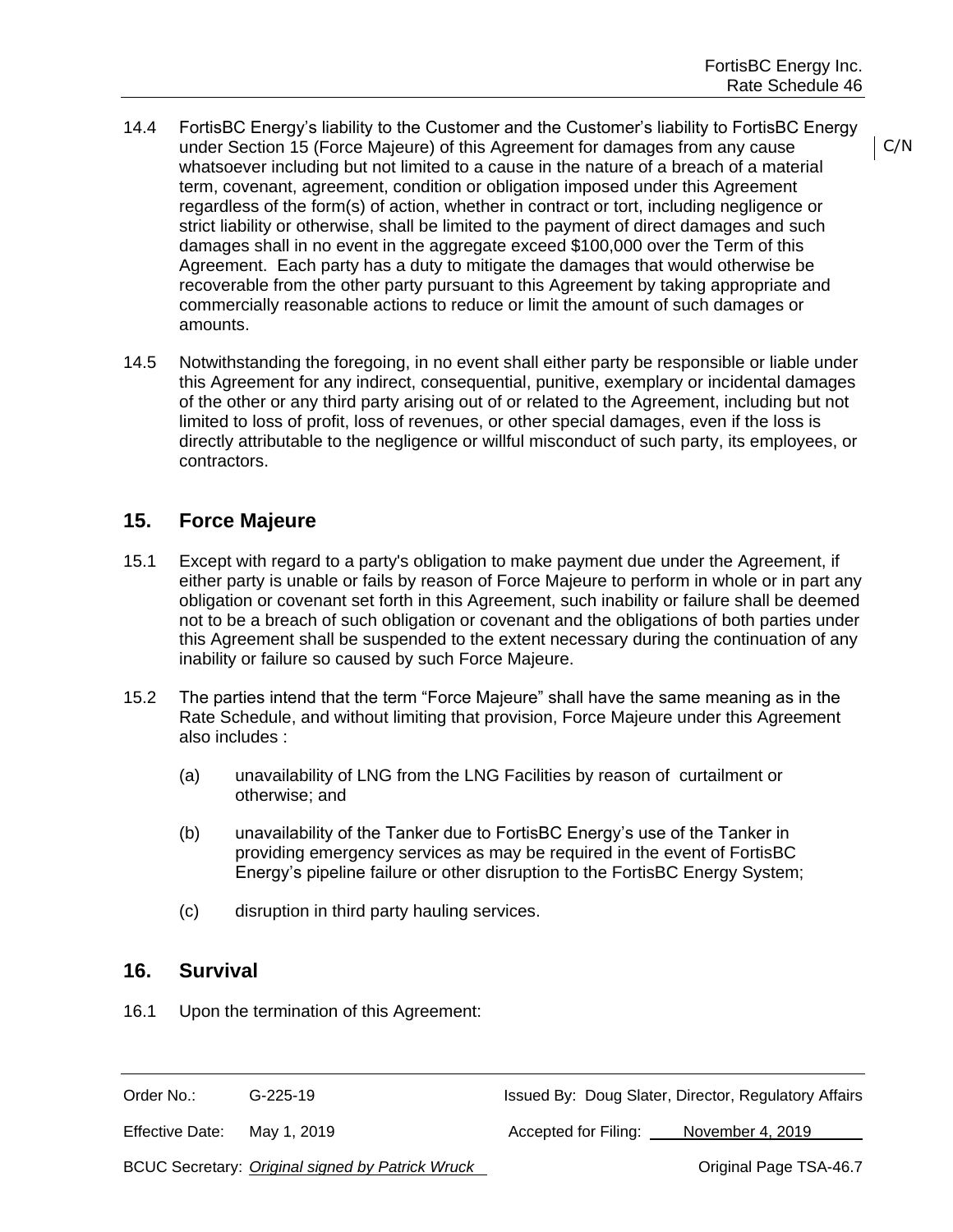- (a) All claims, causes of action or other outstanding obligations remaining or being unfulfilled as at the date of termination, and,
- (b) All of the provisions in this agreement relating to the obligation of either of the parties to provide information to the other in connection with this Agreement

will survive such termination.

#### **17. General**

- 17.1 **Amendments to be in Writing** Except as otherwise set out in the Rate Schedule, no amendment or variation of this LNG Transportation Service Agreement will be effective or binding upon the parties unless such amendment or variation is set out in writing and duly executed by the parties.
- 17.2 **Notice** Any notices or other communication which may be or is required to be given or made pursuant to the Agreement shall, unless otherwise expressly provided herein, shall be in writing and shall be personally delivered to or sent by facsimile to either party at its address set forth below:

If to FortisBC Energy FORTISBC ENERGY INC.

MAILING ADDRESS: 16705 Fraser Highway

Surrey, B.C. V4N 0E8

If to the Customer

MAILING ADDRESS:

Attention:

17.3 **Severability** - If any provision of this Agreement is determined by a court of competent jurisdiction to be invalid, illegal or unenforceable in any respect, such determination does not impair or affect the validity, legality or enforceability of any other provision of this Agreement.

Order No.: G-225-19 G-225-19 Issued By: Doug Slater, Director, Regulatory Affairs

Effective Date: May 1, 2019 Accepted for Filing: November 4, 2019

BCUC Secretary: *Original signed by Patrick Wruck* **Community Community Community Community Community Community Community Community Community Community Community Community Community Community Community Community Community**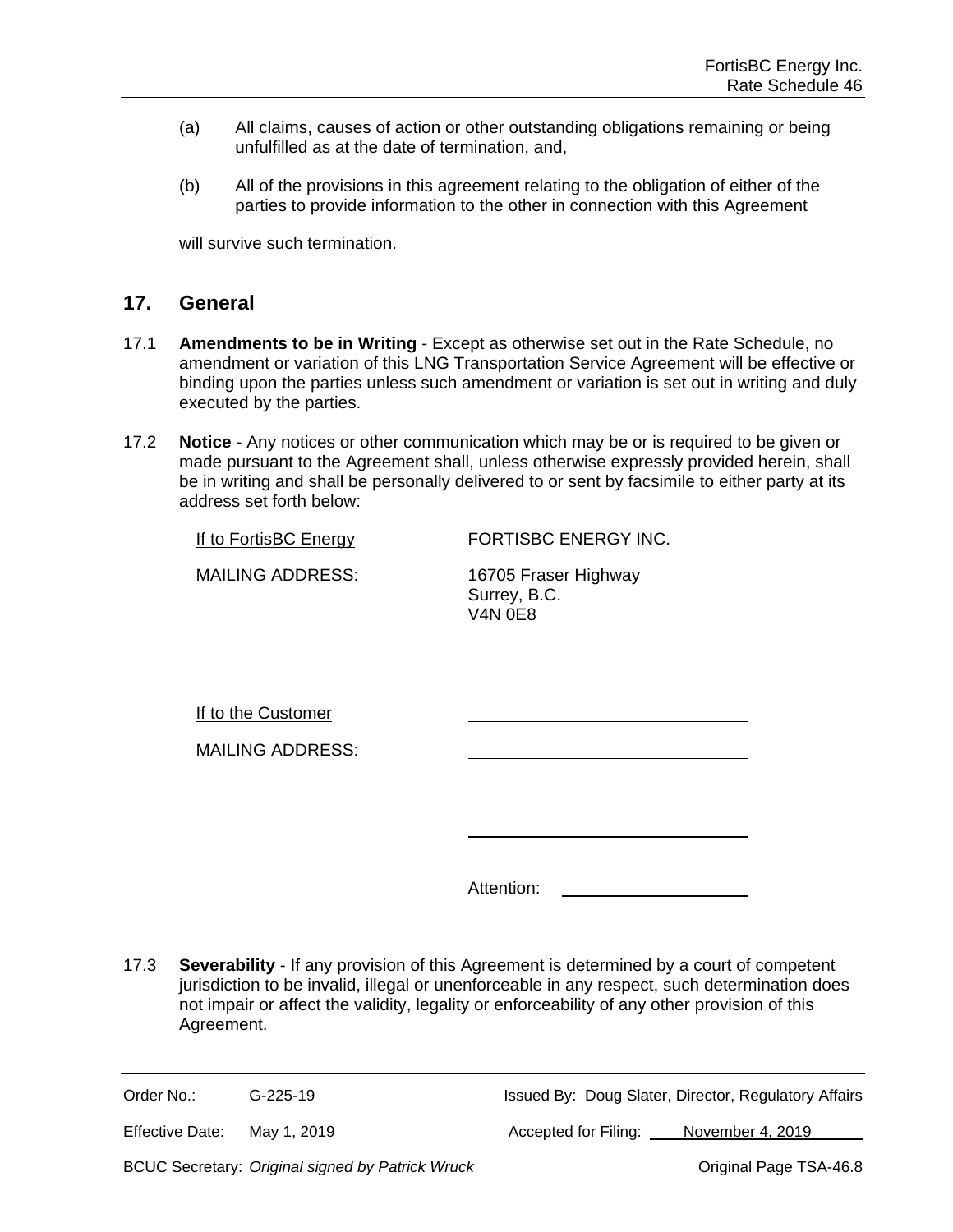17.4 **Execution** - This Agreement may be executed in counterparts, each of which shall be deemed as an original, but all of which shall constitute one and the same instrument. Delivery of an executed counterpart of this letter by facsimile or electronic transmission hereof shall be as effective as delivery of an originally executed counterpart hereof.

**IN WITNESS WHEREOF** the parties hereto have executed this Agreement as of the day and year first above written.

**FORTISBC ENERGY INC.** by its authorized signatory:

THE CUSTOMER: by its authorized signatory:

Order No.: G-225-19 G-225-19 Issued By: Doug Slater, Director, Regulatory Affairs

Effective Date: May 1, 2019 Machines Accepted for Filing: November 4, 2019

BCUC Secretary: *Original signed by Patrick Wruck* Mateutic Controllery of Criginal Page TSA-46.9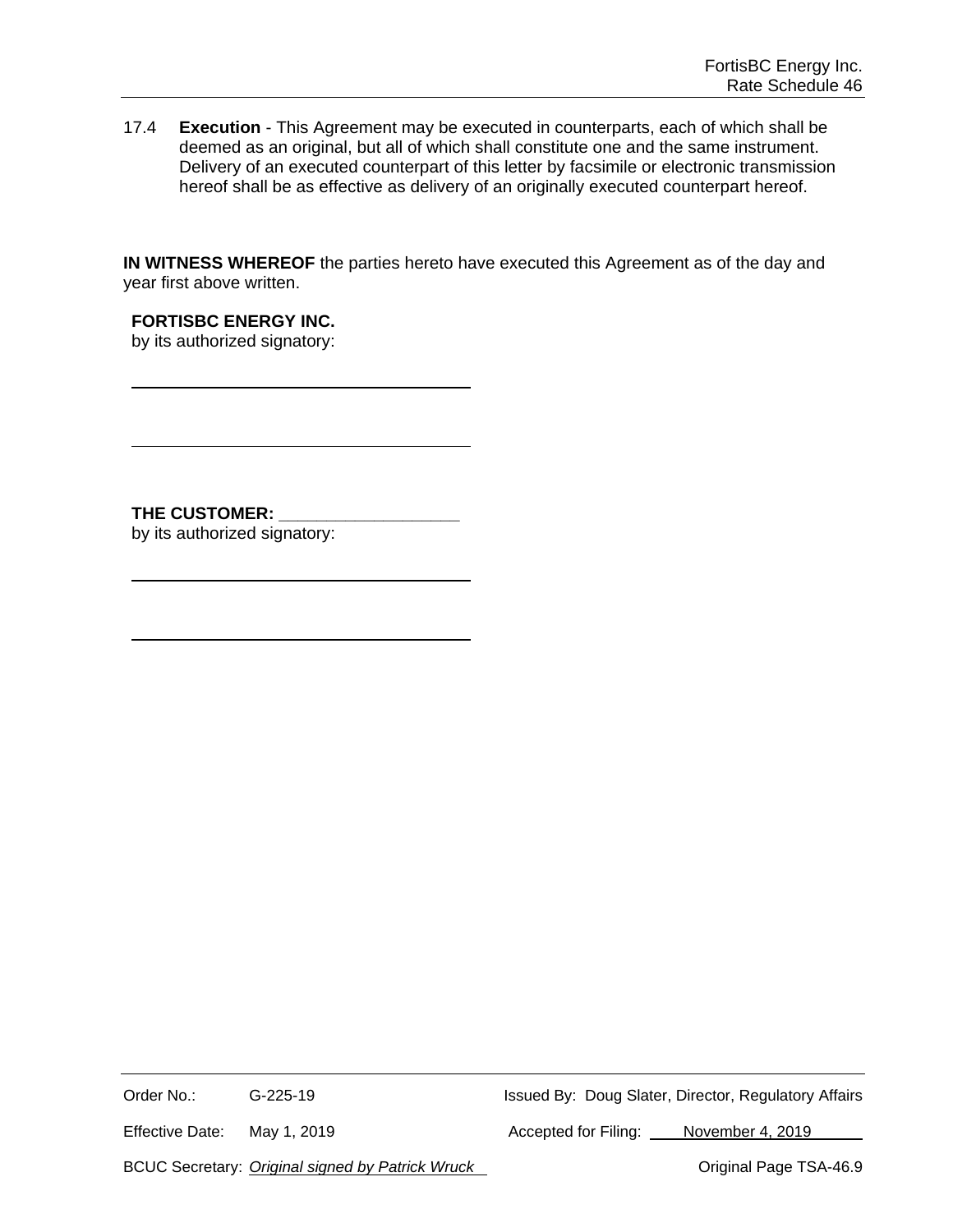N

## **TRANSPORTATION AGREEMENT FOR RATE SCHEDULE 46**

| This Agreement is dated | , between FortisBC Energy Inc. |
|-------------------------|--------------------------------|
| ("FortisBC Energy") and | (the                           |
| "Shipper").             |                                |

#### **WHEREAS**:

- A. FortisBC Energy owns and operates the FortisBC Energy System; and
- B. The Shipper has requested that FortisBC Energy arrange for the transportation of Gas on a firm basis through the FortisBC Energy System to the LNG Facilities to be liquefied and dispensed in accordance with Rate Schedule 46 located in British Columbia in accordance with Rate Schedule 46 as set out below and the terms set out herein.

**NOW THEREFORE THIS AGREEMENT WITNESSES THAT** in consideration of the terms, conditions and limitations contained herein, the parties agree as follows:

| 1 | <b>Specific Information</b> |
|---|-----------------------------|
|---|-----------------------------|

|                        | Applicable Rate Schedule:                       | 46                                                                                                                                                                                 |
|------------------------|-------------------------------------------------|------------------------------------------------------------------------------------------------------------------------------------------------------------------------------------|
|                        | Type of Service:                                | Firm                                                                                                                                                                               |
| Firm DTQ               |                                                 | Gigajoules per day                                                                                                                                                                 |
|                        | Shipper Agent and / or Group, if<br>applicable: |                                                                                                                                                                                    |
|                        | <b>Commencement Date:</b>                       |                                                                                                                                                                                    |
|                        | <b>Expiry Date:</b>                             | (only specify expiry date if term of Transportation Agreement is not automatically<br>renewed from Year to Year as set out in Section 16.2 (Automatic Renewal) Rate<br>Schedule 46 |
|                        | Service Address:                                |                                                                                                                                                                                    |
|                        | <b>Account Number:</b>                          |                                                                                                                                                                                    |
|                        | <b>Interconnection Point:</b>                   | The point at (_________ km-post ________)<br>where the Transporter's pipeline system in<br>British Columbia interconnects with the<br>FortisBC Energy System                       |
| Order No.:             | $G-225-19$                                      | Issued By: Doug Slater, Director, Regulatory Affairs                                                                                                                               |
| <b>Effective Date:</b> | May 1, 2019                                     | Accepted for Filing:<br>November 4, 2019                                                                                                                                           |

BCUC Secretary: *Original signed by Patrick Wruck* **CELC CONCO** Original Page TA-46.1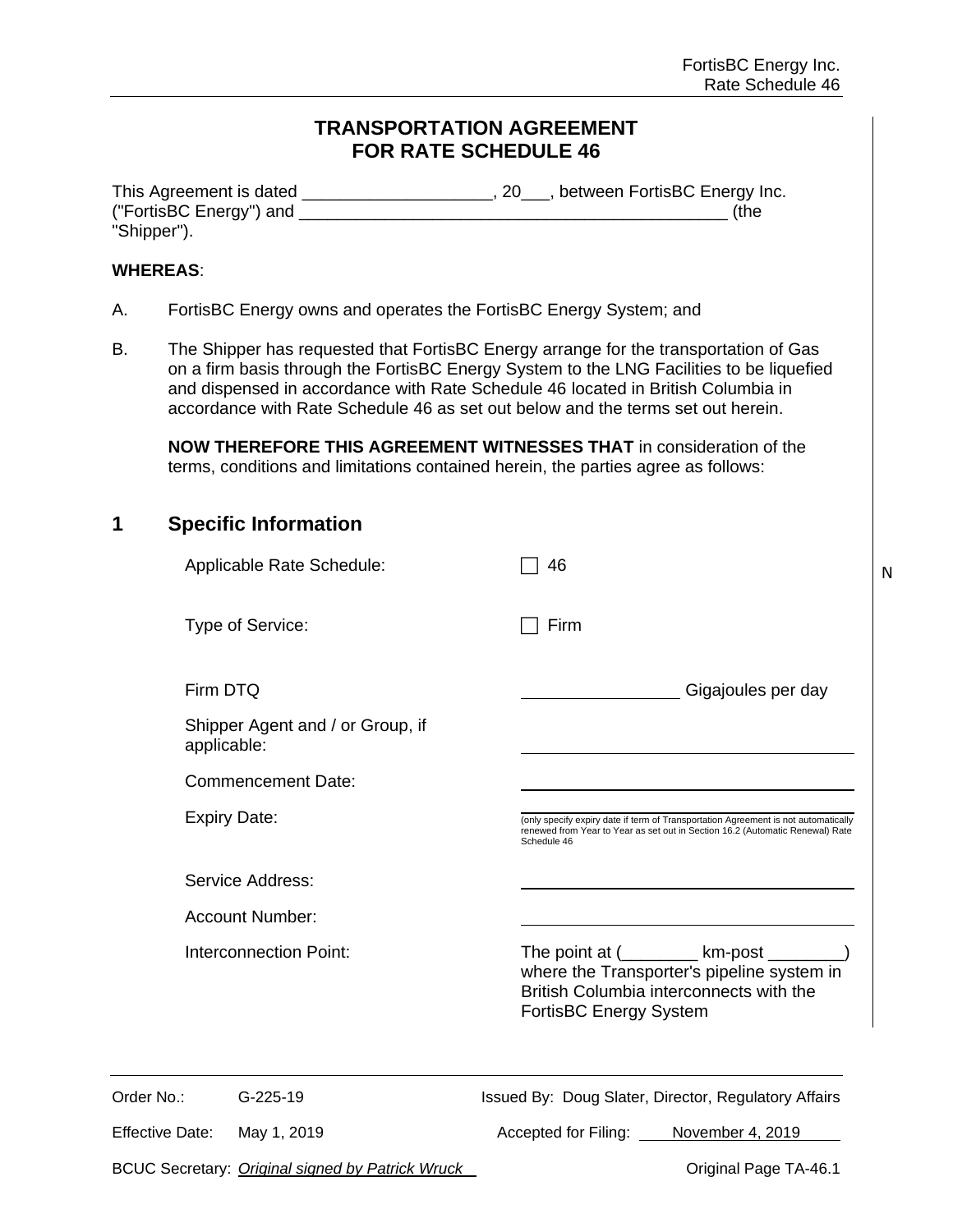Address of Shipper for receiving notices:

| (name of Shipper)    |  |
|----------------------|--|
| (address of Shipper) |  |
|                      |  |
|                      |  |
|                      |  |

The information set out above is hereby approved by the parties and each reference in either this agreement or the applicable transportation Rate Schedule to any such information is to the information set out above.

# **2. Rate Schedule 46**

- 2.1 **Additional Terms**  All rates, terms and conditions set out in this Rate Schedule and the General Terms and Conditions of FortisBC Energy, as any of them may be amended by FortisBC Energy and approved from time to time by the British Columbia Utilities Commission, are in addition to the terms and conditions contained in this Transportation Agreement and form part of this Transportation Agreement and bind FortisBC Energy and the Shipper as if set out in this Transportation Agreement.
- 2.2 **Payment of Amounts** Without limiting the generality of the foregoing, the Shipper will pay to FortisBC Energy all of the amounts set out in Rate Schedule 46 for the Services provided under Rate Schedule 46 and this Transportation Agreement.
- 2.3 **Conflict** Where anything in Rate Schedule 46 or the General Terms and Conditions of FortisBC Energy conflicts with any of the terms and conditions set out in this Transportation Agreement, this Transportation Agreement governs. Where anything in Rate Schedule 46 conflicts with any of the rates, terms and conditions set out in the General Terms and Conditions of FortisBC Energy, Rate Schedule 46 governs.
- 2.4 **Member of a Group** Where the Shipper will be a member of a Group which has a Shipper Agent acting as agent for the members of the Group, the Shipper must complete Appendix A attached to this Transportation Agreement and the Shipper thereby agrees

Effective Date: May 1, 2019 **Accepted for Filing:** November 4, 2019

BCUC Secretary: *Original signed by Patrick Wruck* **Canadian Page TA-46.2 Original Page TA-46.2** 

N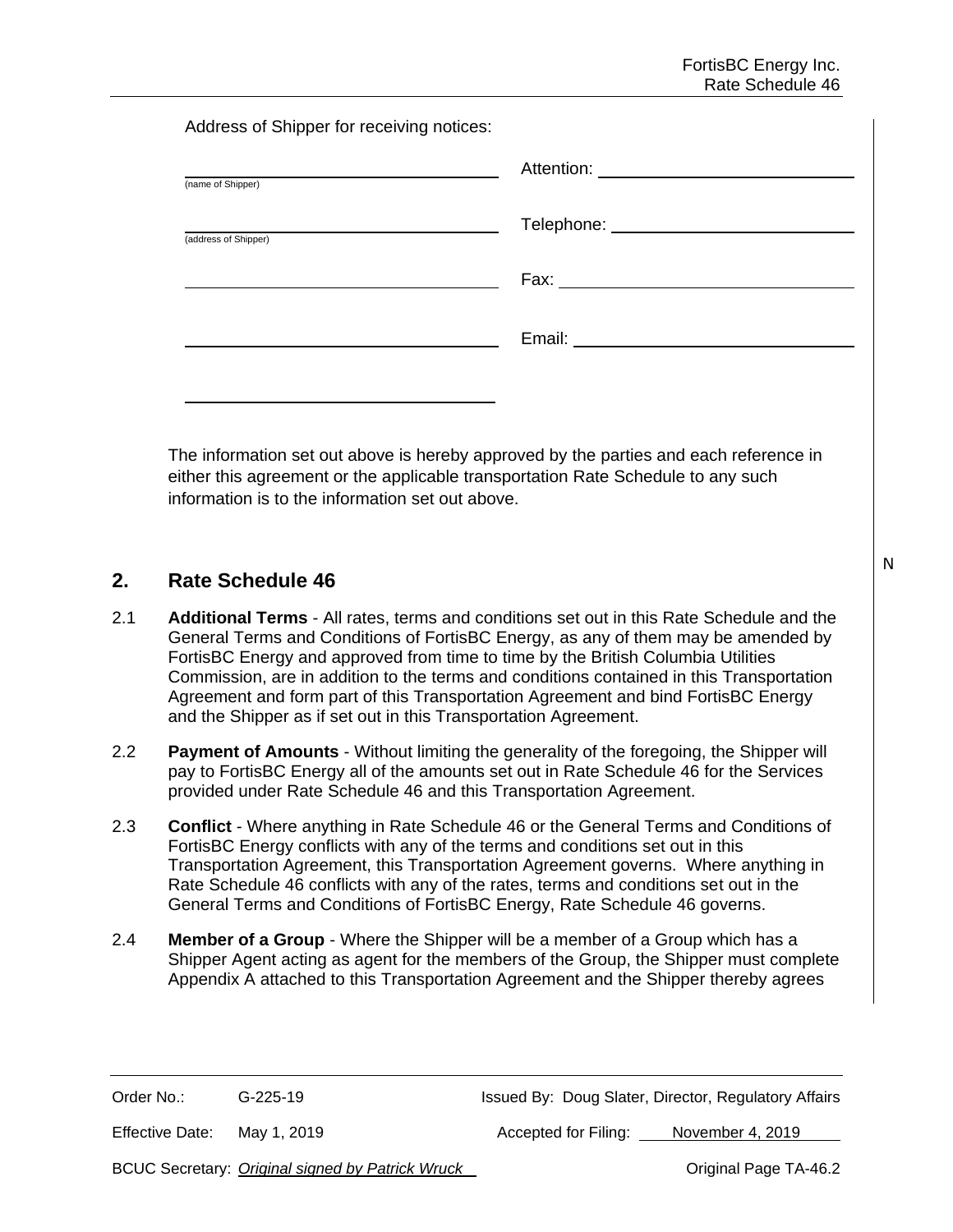that the terms and conditions of Appendix A form part of this Transportation Agreement and bind the Shipper as if set out in this Transportation Agreement.

2.5 **Acknowledgement** - The Shipper acknowledges receiving and reading a copy of Rate Schedule 46 and the General Terms and Conditions of FortisBC Energy and agrees to comply with and be bound by all terms and conditions set out therein.

**IN WITNESS WHEREOF** the parties hereto have executed this Transportation Agreement.

| <b>FORTISBC ENERGY INC.</b> |                       |       |                               |
|-----------------------------|-----------------------|-------|-------------------------------|
|                             |                       |       | (here insert name of Shipper) |
|                             |                       |       |                               |
| BY:                         |                       | BY:   |                               |
|                             | (Signature)           |       | (Signature)                   |
|                             |                       |       |                               |
|                             | (Title)               |       | (Title)                       |
|                             | (Name - Please Print) |       | (Name - Please Print)         |
| DATE:                       |                       | DATE: |                               |

Order No.: G-225-19 G-225-19 Issued By: Doug Slater, Director, Regulatory Affairs

Effective Date: May 1, 2019 Macken Charles Accepted for Filing: November 4, 2019

BCUC Secretary: *Original signed by Patrick Wruck* **CELC CORP 2018** Original Page TA-46.3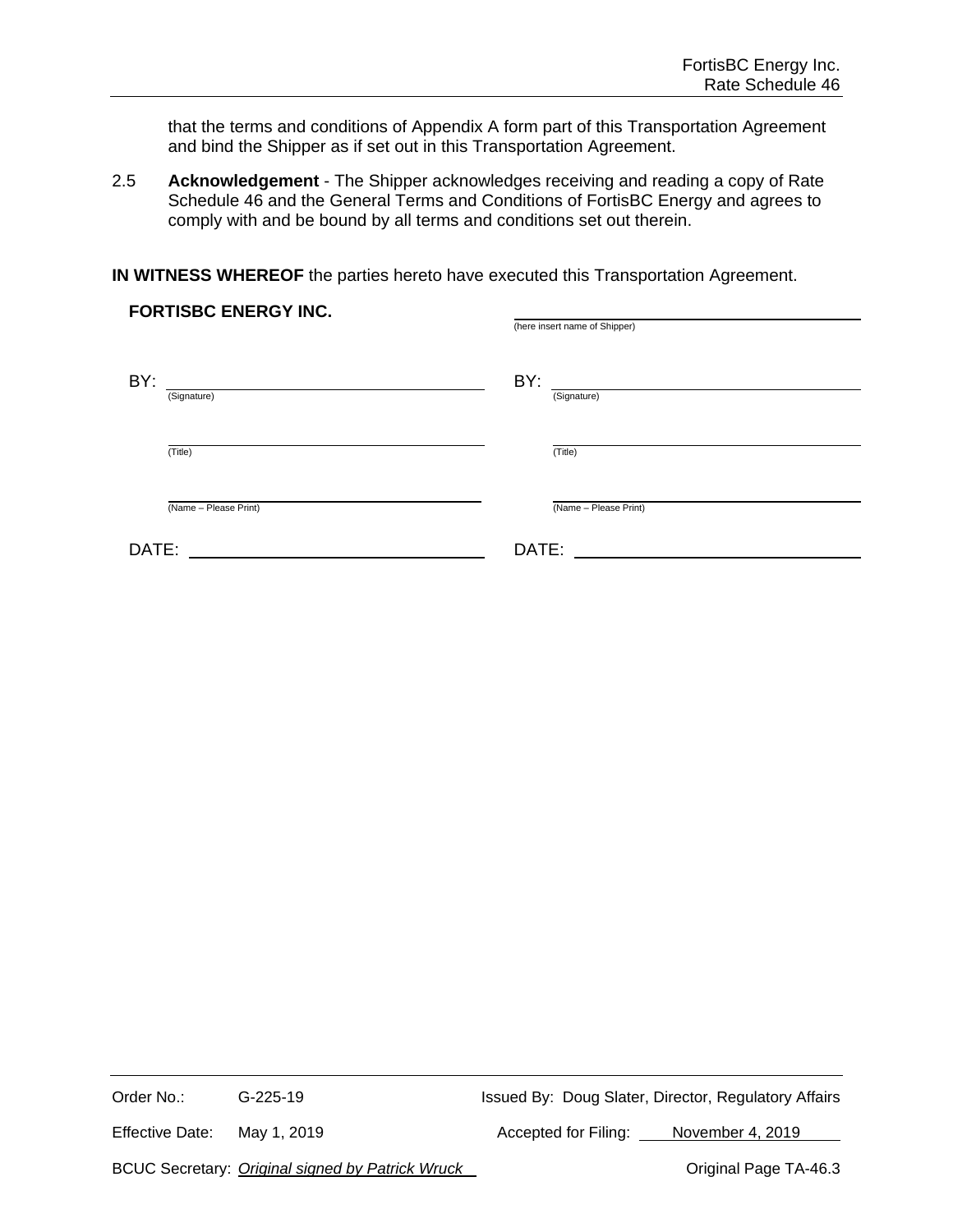# **APPENDIX A NOTICE OF APPOINTMENT OF SHIPPER AGENT**

| 1. | (Shipper) hereby gives notice to FortisBC                                                                                                                                                                                                                                                                                                                                                                                                                                                                                                                                                                                                                                                                                                                                                                                                                                                                                                                                                                                                                                                                                                                                                                                                                                                                                                                                                                                                                                                     |
|----|-----------------------------------------------------------------------------------------------------------------------------------------------------------------------------------------------------------------------------------------------------------------------------------------------------------------------------------------------------------------------------------------------------------------------------------------------------------------------------------------------------------------------------------------------------------------------------------------------------------------------------------------------------------------------------------------------------------------------------------------------------------------------------------------------------------------------------------------------------------------------------------------------------------------------------------------------------------------------------------------------------------------------------------------------------------------------------------------------------------------------------------------------------------------------------------------------------------------------------------------------------------------------------------------------------------------------------------------------------------------------------------------------------------------------------------------------------------------------------------------------|
|    | (Name of Shipper)<br>Energy that Shipper has appointed<br>(the Shipper<br>(Name of Shipper Agent)                                                                                                                                                                                                                                                                                                                                                                                                                                                                                                                                                                                                                                                                                                                                                                                                                                                                                                                                                                                                                                                                                                                                                                                                                                                                                                                                                                                             |
|    | Agent) to act as agent for Shipper in all matters relating to gas supply and to<br>transportation Service on the FortisBC Energy System. Shipper also gives notice to<br>FortisBC Energy that Shipper wishes to be a member of a Group and the Shipper will<br>cause the Shipper Agent to enter into a Shipper Agent Agreement or other agreement<br>with FortisBC Energy that binds the Shipper Agent to pay the charges which the Shipper<br>Agent elects to pay for and on behalf of the Shipper.                                                                                                                                                                                                                                                                                                                                                                                                                                                                                                                                                                                                                                                                                                                                                                                                                                                                                                                                                                                          |
| 2. | Shipper acknowledges and agrees that the Shipper Agent will provide aggregate<br>nominations for the Group to FortisBC Energy.                                                                                                                                                                                                                                                                                                                                                                                                                                                                                                                                                                                                                                                                                                                                                                                                                                                                                                                                                                                                                                                                                                                                                                                                                                                                                                                                                                |
| 3. | Shipper acknowledges and agrees that if the Group includes a member which is a<br>Shipper under Rate Schedule 22, 22A, or 22B, the Group and its members will be<br>subject to the demand surcharge provisions of Rate Schedule 22.                                                                                                                                                                                                                                                                                                                                                                                                                                                                                                                                                                                                                                                                                                                                                                                                                                                                                                                                                                                                                                                                                                                                                                                                                                                           |
| 4. | Shipper acknowledges and agrees that when there are constraints or limitations of Gas<br>supply FortisBC Energy will notify the Shipper Agent and it will then be the responsibility<br>of the Shipper Agent to notify Shipper of any curtailment or interruption arising from the<br>constraint or limitation of Gas supply.                                                                                                                                                                                                                                                                                                                                                                                                                                                                                                                                                                                                                                                                                                                                                                                                                                                                                                                                                                                                                                                                                                                                                                 |
| 5. | Shipper acknowledges and agrees that the Shipper Agent will provide FortisBC Energy<br>with information which will be used by FortisBC Energy to bill Shipper for Backstopping<br>Gas, Balancing Gas, Unauthorized Overrun Gas charges and demand surcharges.                                                                                                                                                                                                                                                                                                                                                                                                                                                                                                                                                                                                                                                                                                                                                                                                                                                                                                                                                                                                                                                                                                                                                                                                                                 |
| 6. | Shipper acknowledges that FortisBC Energy will bill Shipper on the basis of information<br>provided to FortisBC Energy by the Shipper Agent. Shipper agrees that it is bound by<br>the information supplied to FortisBC Energy by the Shipper Agent and Shipper agrees<br>that it will not dispute the information provided to FortisBC Energy by the Shipper Agent.<br>Shipper agrees that the Shipper Agent may elect to pay some or all of the charges for<br>Gas identified in Section 3.7 (Monthly Billing Information) of the standard form Shipper<br>Agent Agreement and Shipper acknowledges that if the Shipper Agent fails to provide<br>information to FortisBC Energy then notwithstanding any election that has been made by<br>the Shipper Agent to pay some or all of the charges for Gas identified in Section 3.7<br>(Monthly Billing Information) of the standard form Shipper Agent Agreement, FortisBC<br>Energy will bill Shipper directly on the bases set out in Section 3.8 (Lack of Allocation<br>Information) of the standard form Shipper Agent Agreement of FortisBC Energy.<br>Shipper agrees to pay FortisBC Energy as billed, and if Shipper disagrees with any of<br>the billing information used by FortisBC Energy the Shipper will deal with the Shipper<br>Agent to resolve that disagreement. Disputes between the Shipper and the Shipper<br>Agent will not constitute a basis for non-payment by Shipper to FortisBC Energy of the<br>amounts billed. |

Effective Date: May 1, 2019 Mackenness Accepted for Filing: November 4, 2019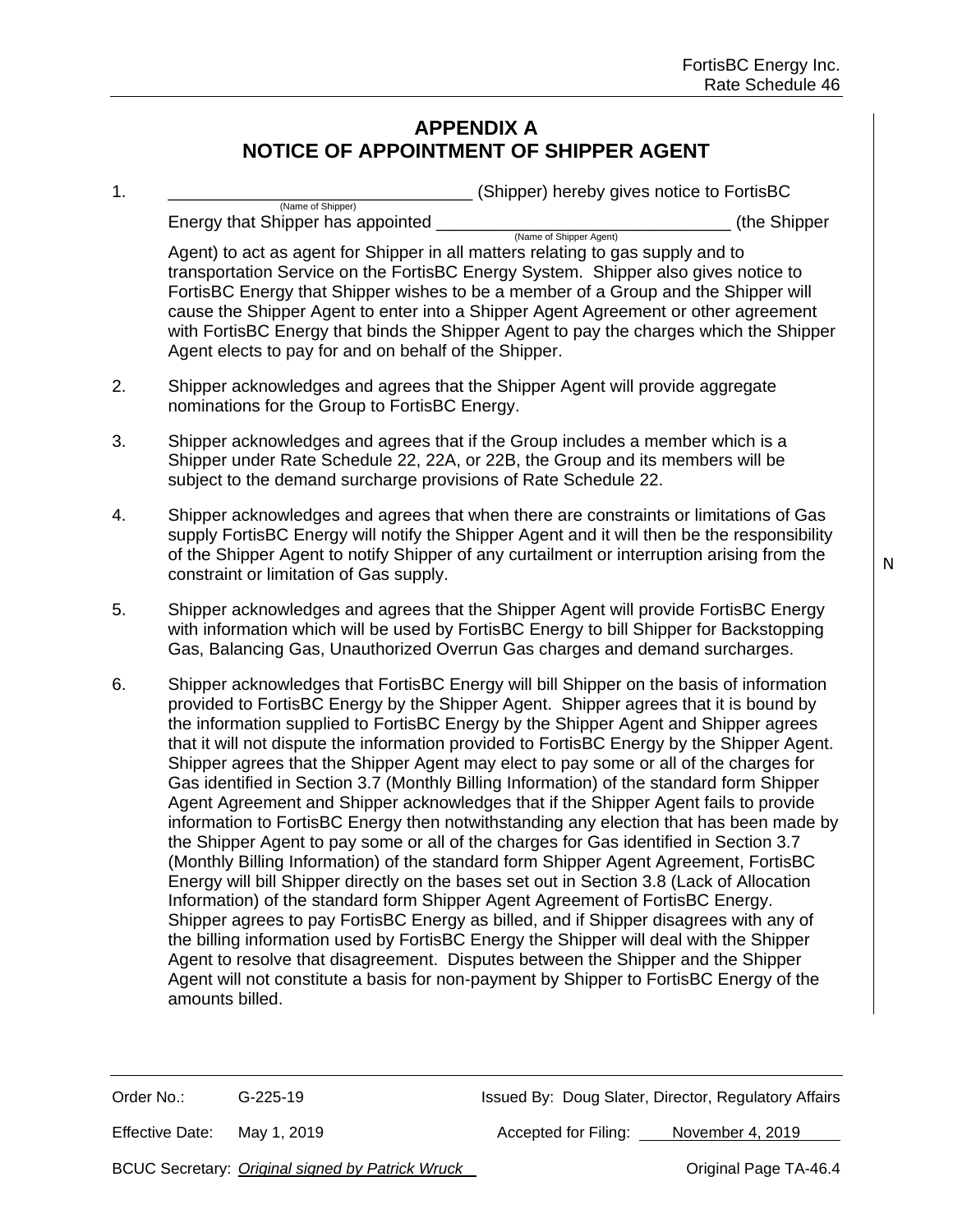- 7. Shipper will provide FortisBC Energy with 30 days notice, except with the prior approval from FortisBC Energy, if Shipper wishes to leave the Group, to be effective on the beginning of the next calendar month following the expiry of the notice period.
- 8. Shipper acknowledges and agrees that FortisBC Energy may disband the Group pursuant to Section 10 (Disbanding of the Group) of the standard form Shipper Agent Agreement.
- 9. Shipper will indemnify and hold harmless each of FortisBC Energy, its employees, contractors and agents from and against any and all adverse claims, losses, suits, actions, judgments, demands, debts, accounts, damages, costs, penalties and expenses (including all legal fees and disbursements) arising from any act or omission of the Shipper Agent related to the agency created by the Shipper Agent Agreement.
- 10. Shipper acknowledges receiving a copy of the standard form Shipper Agent Agreement of FortisBC Energy.

|       | (here insert name of Shipper) |  |
|-------|-------------------------------|--|
| BY:   | (Signature)                   |  |
|       | (Title)                       |  |
|       | (Name - Please Print)         |  |
| DATE: |                               |  |

Order No.: G-225-19 Issued By: Doug Slater, Director, Regulatory Affairs

Effective Date: May 1, 2019 **Accepted for Filing:** November 4, 2019

BCUC Secretary: *Original signed by Patrick Wruck* **CELC CORP 2018** Original Page TA-46.5

N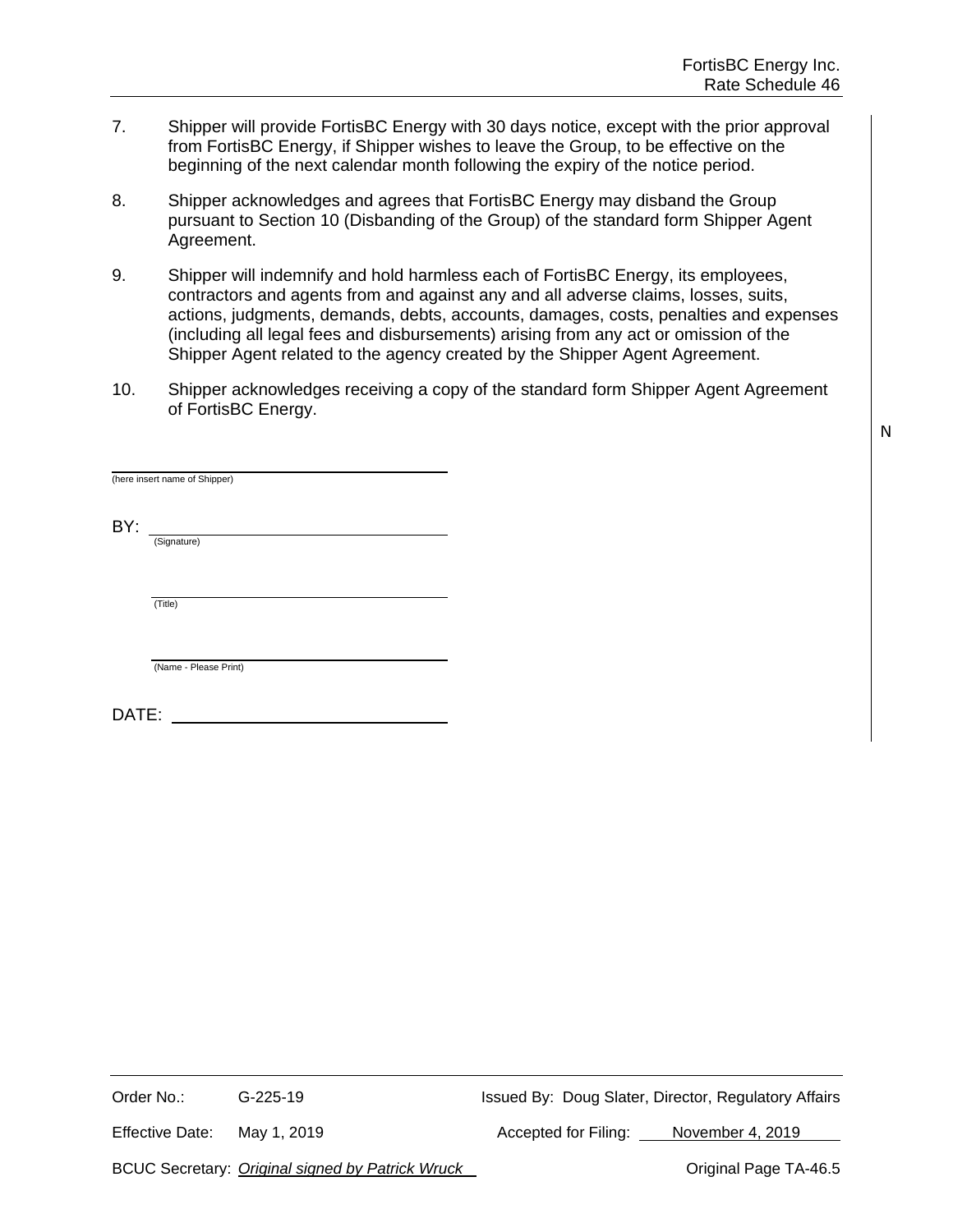# **SCHEDULE A SHIPPER AGENT AGREEMENT**

| This Agreement is dated | , between FortisBC Energy Inc. |
|-------------------------|--------------------------------|
| ("FortisBC Energy") and | (the "Shipper Agent").         |

#### **WHEREAS**:

- A. The Shipper Agent wishes to act as agent on behalf of all members of a Group in respect of transportation Service on the FortisBC Energy System; and
- B. The Shippers who are members of the Group have entered into Transportation Agreements with FortisBC Energy.

**NOW THEREFORE THIS AGREEMENT WITNESSES THAT** in consideration of the terms, conditions and limitations contained herein, the parties agree as follows:

#### **1 Specific Information**

Members of Group: (if space is insufficient, continue list on an additional page) Commencement Date of this agreement:

Expiry Date of this agreement:

N

(no expiry date need be specified)

Address of Shipper Agent for receiving notices:

(name of Shipper Agent)

(address of Shipper Agent)

Attention:

Telephone:

Fax:

Alternate Tel(s):

The information set out above is hereby approved by the parties and each reference in either this agreement or the applicable Transportation Rate Schedules to any such information is to the information set out above.

Order No.: G-225-19 G-225-19 Issued By: Doug Slater, Director, Regulatory Affairs

Effective Date: May 1, 2019 **Accepted for Filing:** November 4, 2019

BCUC Secretary: *Original signed by Patrick Wruck* **Canadian Access 20 and 20 and 20 and 20 and 20 and 20 and 20 and 20 and 20 and 20 and 20 and 20 and 20 and 20 and 20 and 20 and 20 and 20 and 20 and 20 and 20 and 20 and**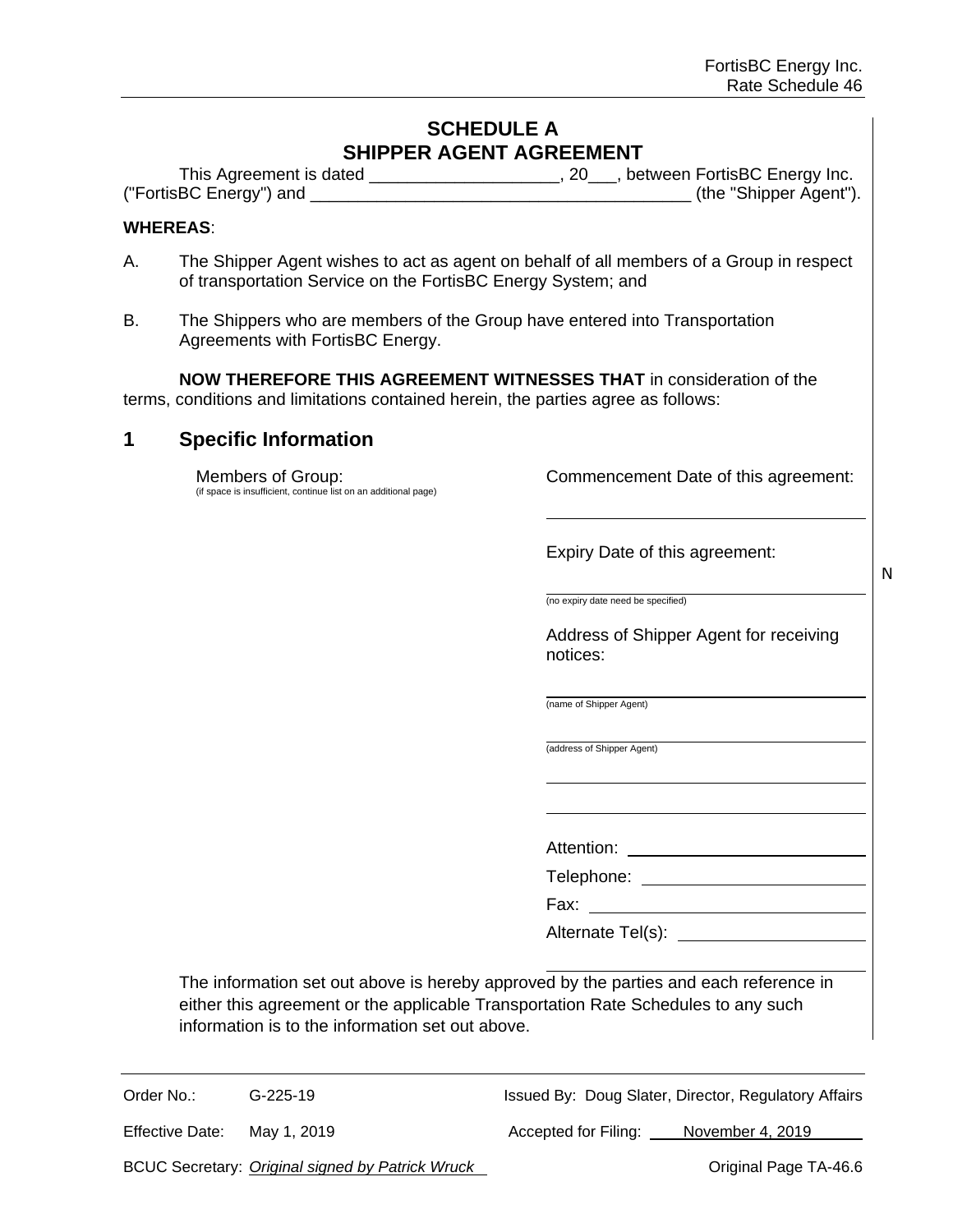N

# **2. Definitions**

2.1 **Definitions in Rate Schedule 46** - Except where the context requires otherwise or except as otherwise expressly provided in this agreement, all words and phrases defined in Rate Schedule 46 or in the General Terms or Conditions of FortisBC Energy have the meanings set out in the Rate Schedule 46 and in the General Terms and Conditions of FortisBC Energy.

### **3. Shipper Agent Obligations**

- 3.1 **Management of Balancing Gas** The Shipper Agent is responsible for the management of all Balancing Gas for the Group and its members.
- 3.2 **Management of Backstopping Gas** The Shipper Agent is responsible for the management of all Backstopping Gas supplied by FortisBC Energy to the Group and its members.
- 3.3 **Management of Peaking Gas Service** The Shipper Agent is responsible for the management of all Peaking Gas supplied by FortisBC Energy to the Group and its members as well as the return of Peaking Gas Quantities and any Replacement Gas.
- 3.4 **Group Nominations and Balancing** The Shipper Agent will provide Group nomination and balancing to FortisBC Energy in accordance with the sections of the applicable transportation Rate Schedules.
- 3.5 **Standard Gas Supply Priority Schedule (Standard Priority Schedule)** Before the Commencement Date of this agreement and before the commencement of each Contract Year the Shipper Agent will provide to FortisBC Energy a Standard Priority Schedule which will advise FortisBC Energy of the priority between members of the Group if a constraint or limitation of Gas supply occurs. The Shipper Agent may provide to FortisBC Energy a revised Standard Priority Schedule from time to time and will provide to FortisBC Energy a revised Standard Priority Schedule if there is a change in membership of the Group.
- 3.6 **Gas Supply Constraints or Limitations** Upon receipt of a notice from FortisBC Energy of curtailment or interruptions pursuant to Section 4.4 (Notice of Gas Supply Constraint or Limitation) Shipper Agent will determine the allocation of Gas supply between members of the Group and will notify the Shippers which are members of the Group of the curtailment or interruption. Within two hours of receipt of notice from FortisBC Energy pursuant to Section 4.4, or such longer period as FortisBC Energy considers reasonable in the circumstances, the Shipper Agent will provide to FortisBC Energy a schedule setting out the Gas supply allocation for the Group to apply during that curtailment or interruption. If the Shipper Agent fails to provide a schedule setting out the Gas supply allocation for the Group to apply during the curtailment or interruption then FortisBC Energy will curtail Shippers on the basis set out in the Standard Priority Schedule.

Order No.: G-225-19 Issued By: Doug Slater, Director, Regulatory Affairs

Effective Date: May 1, 2019 **Accepted for Filing:** November 4, 2019

BCUC Secretary: *Original signed by Patrick Wruck* **Change Communist Communist Page TA-46.7**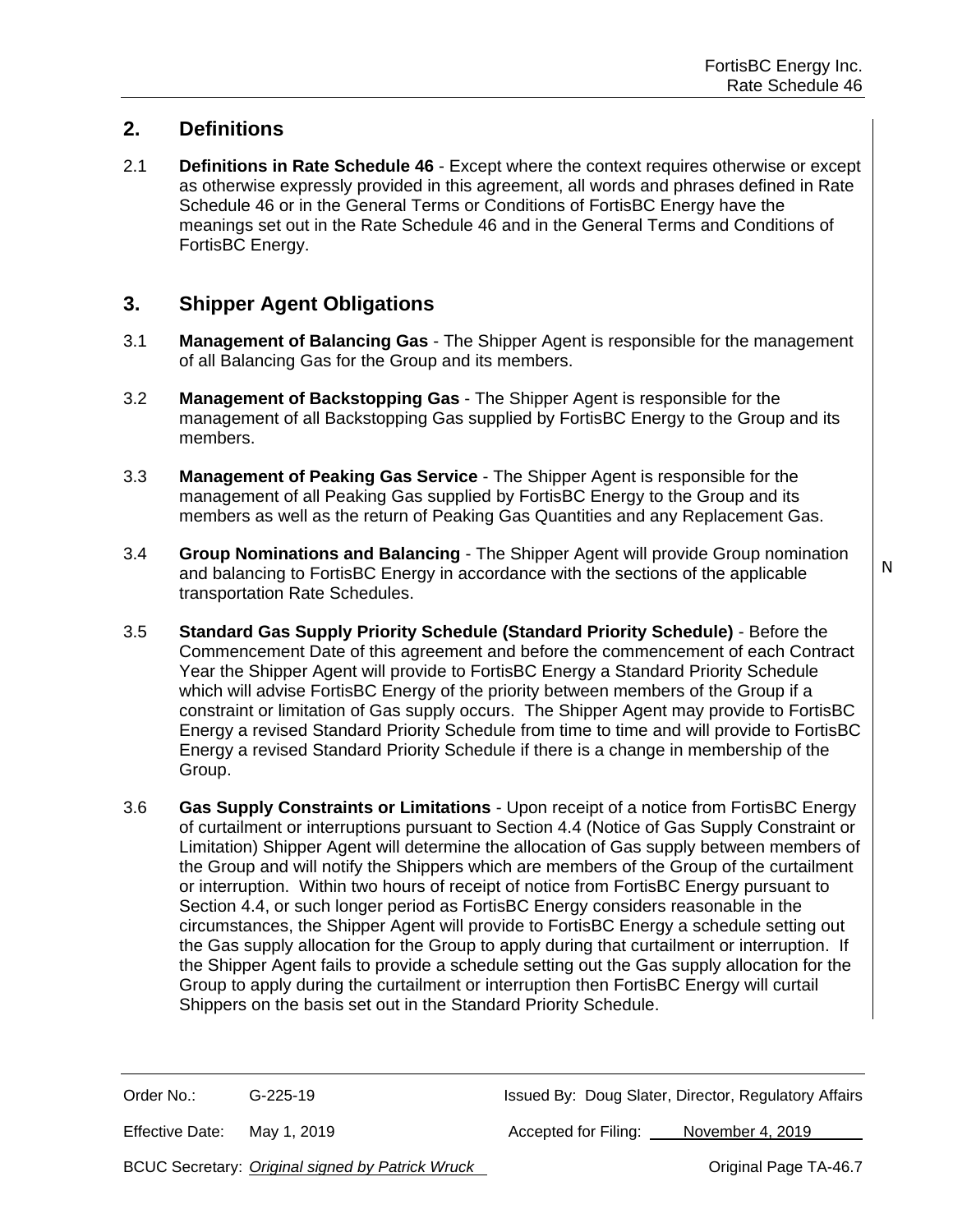- 3.7 **Monthly Billing Information** At the end of each month, and within two Business Days of FortisBC Energy providing to the Shipper Agent a schedule of charges incurred (if any) pursuant to Section 4.2 (Monthly Provision of Data), the Shipper Agent will notify FortisBC Energy which charges the Shipper Agent elects to pay on behalf of the members of the Group and, if notice is not received, FortisBC Energy will bill the Shippers directly on a pro-rata basis.
- 3.8 **Lack of Allocation Information** If, at the end of a month, the Shipper Agent fails to provide to FortisBC Energy the monthly allocation schedule of charges incurred (if any) pursuant to Section 3.7 (Monthly Billing Information) then FortisBC Energy will bill on the basis of the best available information. For Balancing Gas FortisBC Energy will bill on a basis proportional to the actual takes of the Shippers during the month. For Backstopping Gas FortisBC Energy will bill on a basis proportional to the actual Day-to-Day takes of the Shippers during the Days when Backstopping Gas was supplied. For Unauthorized Overrun Gas FortisBC Energy will bill on the basis of the schedule(s) setting out the Gas supply allocation for the Group provided to FortisBC Energy pursuant to Section 3.7 or if the Shipper Agent fails to provide a schedule pursuant to Section 3.7 then on the basis of the applicable Standard Priority Schedule provided by the Shipper Agent pursuant to Section 3.5 (Standard Gas Supply Priority Schedule (Standard Priority Schedule)). For Replacement Gas FortisBC Energy will bill on a basis proportional to actual Day-to-Day takes of the Non-Bypass Shippers or Rate Schedule 46 Shippers during the Day for which the Peaking Gas Quantities were not returned. For Positive Imbalances and Negative Imbalances for West to East SCP Transportation Service FortisBC Energy will bill on a basis proportional to the Peak Day Demand of the Non-Bypass Shippers or Rate Schedule 46 Shippers. If further information becomes available, FortisBC Energy will adjust the billings on the basis of the further information.
- 3.9 **Charges for Extra Services** If FortisBC Energy incurs extra expenses from a Shipper Agent failing to provide information, or failing to provide information in a timely manner, or failing to provide correct information, or otherwise failing to meet its obligations under this agreement, then FortisBC Energy may charge the Shipper Agent for such extra expenses and the Shipper Agent agrees to pay FortisBC Energy the reasonable extra expenses incurred as a result of such failure.

# **4. FortisBC Energy Obligations**

- 4.1 **Daily Provision of Data** FortisBC Energy will provide to the Shipper Agent a report on the Web Information and Nomination System ("WINS") setting out FortisBC Energy's best available data on the daily takes of the Group both by individual Shipper and in aggregate on a daily basis.
- 4.2 **Monthly Provision of Data** Within 10 working days after the end of each month FortisBC Energy will provide to the Shipper Agent a report on the WINS setting out the finalized daily takes of each member of the Group.
- 4.3 **Capacity Constraints** If FortisBC Energy, acting reasonably, determines that it does not have capacity on the FortisBC Energy System to accommodate interruptible

| Order No.: | G-225-19 | Issued By: Doug Slater, Director, Regulatory Affairs |  |  |
|------------|----------|------------------------------------------------------|--|--|
|            |          |                                                      |  |  |

Effective Date: May 1, 2019 **Accepted for Filing:** November 4, 2019

BCUC Secretary: *Original signed by Patrick Wruck* **Change Communist Communist Page TA-46.8**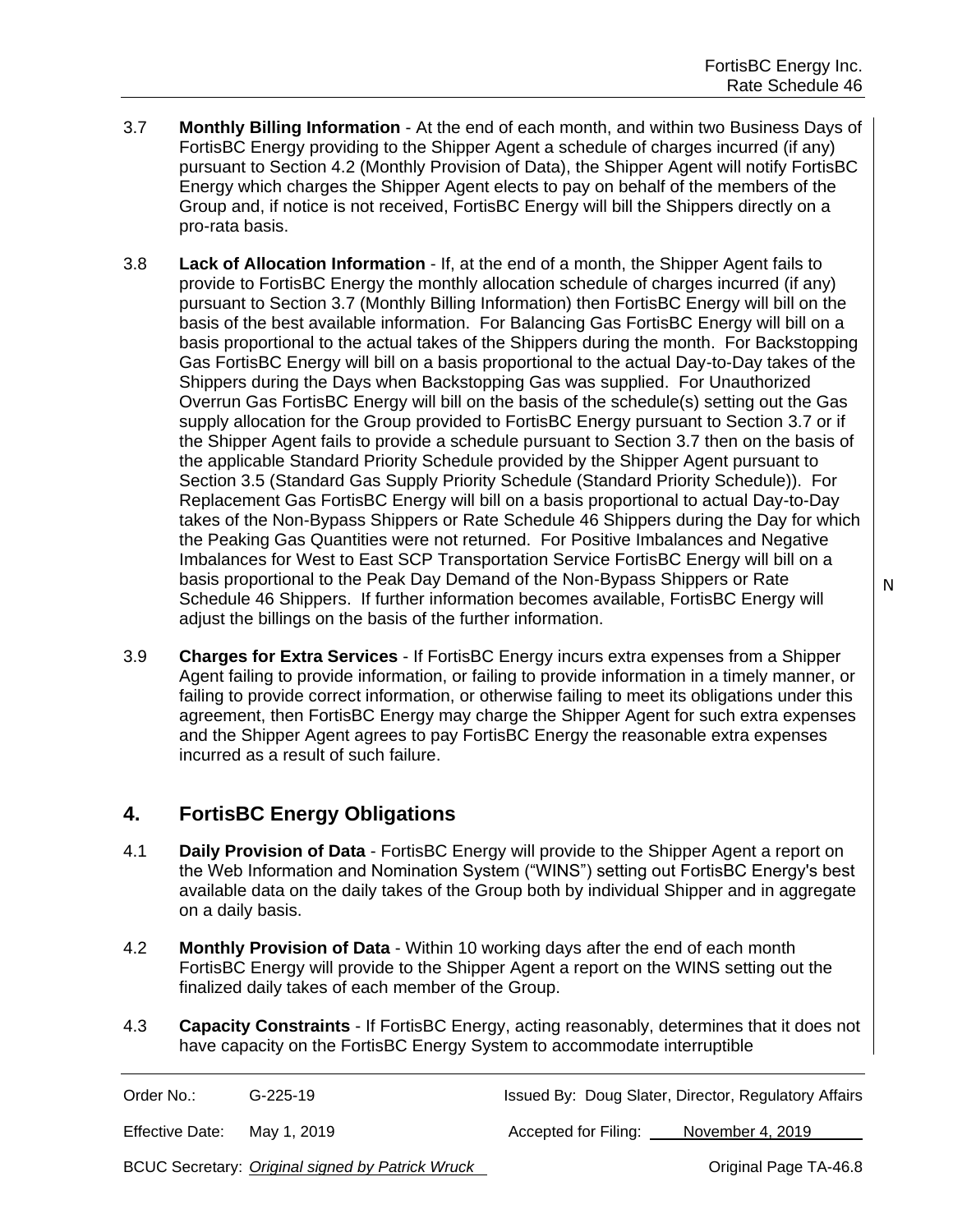transportation Service to any member of the Group then FortisBC Energy will directly notify that Shipper pursuant to Notice of Curtailment Section of the applicable Rate Schedule and will deal directly with the Shipper if the Shipper takes Unauthorized Overrun Gas or Unauthorized Transportation Service.

4.4 **Notice of Gas Supply Constraint or Limitation** - If Gas supply constraints or limitations occur; either due to a constraint or limitation of supply from FortisBC Energy of Backstopping Gas or Balancing Gas, or a constraint or limitation of supply from another Supplier; FortisBC Energy will notify the Shipper Agent of any curtailment or interruption, will specify the quantity of Gas to which the Group in aggregate is curtailed and the time at which time such curtailment is to be made. FortisBC Energy will make reasonable efforts to give the Shipper Agent as much notice as possible with respect to such curtailment or interruption, not to be less than 4 hours prior notice unless prevented by Force Majeure.

# **5. Changes to Group**

- 5.1 **Amendments to Group** Schedule A sets out the Shippers who are the members of the Group represented by the Shipper Agent to this agreement. No additions or deletions may be made to the Group without the Shipper Agent providing notice to FortisBC Energy, in a method approved by FortisBC Energy, showing such additions and deletions and the effective dates of such additions and deletions in accordance with Section 5 (Changes to Group) of this agreement.
- 5.2 **Deletions From Group** If the Shipper Agent wishes to cease acting as agent for a Shipper or a Shipper wishes to cease being a member of the Group, upon receipt by FortisBC Energy of not less than, except with the prior approval of FortisBC Energy, 30 days prior written notice, or other method approved by FortisBC Energy, from either the Shipper or Shipper Agent and provided that the Shipper Agent has provided to FortisBC Energy the effective date of deletion of the Shipper from the Group such Shipper will be deleted from the Group on the beginning of the next calendar month following the expiry of the notice period.
- 5.3 **Additions To Group** If the Shipper Agent wishes to add a Shipper to a Group and the Shipper wishes to be added to the Group, and the Shipper has entered into a Transportation Agreement and completed an Appendix A - Notice of Appointment of Shipper Agent, and both the Shipper and the Shipper Agent have given to FortisBC Energy not less than, except with the prior approval from FortisBC Energy, 30 days prior written notice, or other method approved by FortisBC Energy, of such addition and provided that the Shipper Agent has provided to FortisBC Energy the effective date of the addition of the Shipper to the Group, such Shipper will be added to the Group effective on the beginning of the next calendar month following the expiry of the notice period.

# **6. Statements and Payments**

6.1 **Statements to be Provided** - If the Shipper Agent elects to pay some or all of the charges for Gas taken by the Shippers as described in Section 3.7 (Monthly Billing Information), FortisBC Energy will, on or about the 15<sup>th</sup> day of each month, deliver to the

| Order No.:      | $G-225-19$                                       |                      | Issued By: Doug Slater, Director, Regulatory Affairs |
|-----------------|--------------------------------------------------|----------------------|------------------------------------------------------|
| Effective Date: | Mav 1. 2019                                      | Accepted for Filing: | November 4, 2019                                     |
|                 | BCUC Secretary: Original signed by Patrick Wruck |                      | Original Page TA-46.9                                |

N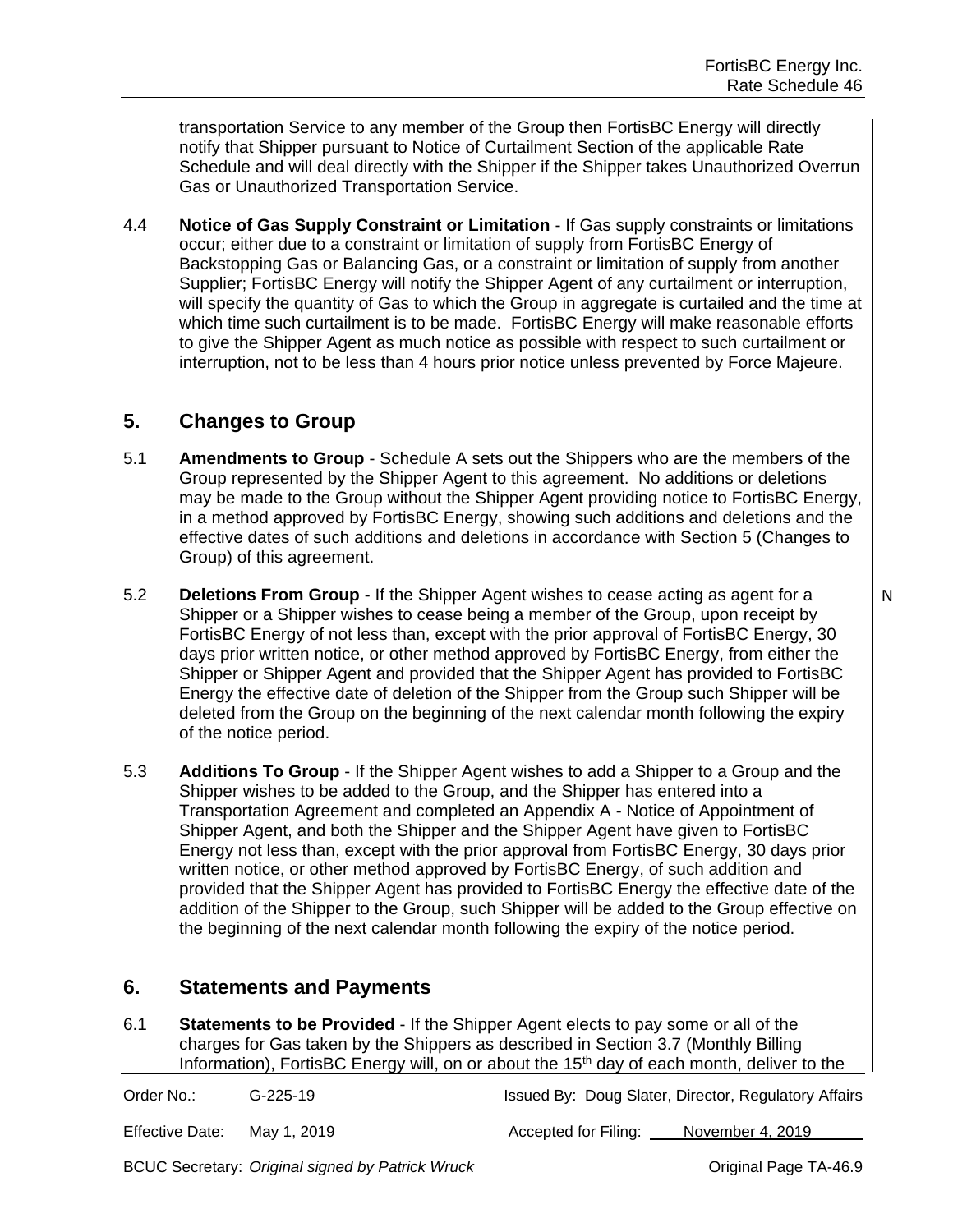Shipper Agent a statement for the preceding month showing the Gas quantities, and the applicable charges for which the Shipper Agent is responsible and the amount due. Any errors in any statement will be promptly reported to the other party as provided hereunder, and statements will be final and binding unless questioned within one year after the date of the statement.

- 6.2 **Payment and Interest** Payment for the full amount of the statement, including federal, provincial and municipal taxes or fees applicable thereon, will be made to, or to the order of, FortisBC Energy at its Surrey, British Columbia office (mailing address: P.O. Box 6666 Stn. Terminal, Vancouver, B.C., V6B 6M9), or such other place in Canada as it will designate, on or before the 1<sup>st</sup> Business Day after the 10<sup>th</sup> calendar day following the billing date. If the Shipper Agent or Shipper fails or neglects to make any payment required under this Shipper Agent Agreement, or any portion thereof, to or to the order of FortisBC Energy when due, interest on the outstanding amount will accrue, at the rate of interest declared by the chartered bank in Canada principally used by FortisBC Energy, for loans in Canadian dollars to its most creditworthy commercial borrowers payable on demand and commonly referred to as its "prime rate", plus:
	- (a) 2% from the date when such payment was due for the first 30 days that such payment remains unpaid and 5% thereafter until the same is paid where the Shipper Agent or Shipper has not, during the immediately preceding 6 month period, failed to make any payment when due hereunder; or
	- (b) 5% from the date when such payment was due to and including the date the same is paid where the Shipper Agent or Shipper has, during the immediately preceding 6 month period, failed to make any payment when due hereunder. N

#### **7. Term**

- 7.1 **Term**  The term of this agreement will commence on the Commencement Date specified in Section 1 (Specific Information) of this agreement and will expire either:
	- (a) 30 days following written notice from the Shipper Agent that the Shipper Agent wishes to cease to nominate for transportation Service and balancing on behalf of the Group; or
	- (b) the expiry or termination of the Transportation Agreements of all of the members of the Group; or
	- (c) the expiry date specified in Section 1 (Specific Information) of this agreement; or
	- (d) 5 days following notice from FortisBC Energy to the Shipper Agent, and to the Shippers which are members of the Group, under Section 10.1 (Failure to Provide Information) and Section 10.2 (Default).

whichever date is earlier.

Order No.: G-225-19 G-225-19 Issued By: Doug Slater, Director, Regulatory Affairs

Effective Date: May 1, 2019 **Accepted for Filing:** November 4, 2019

BCUC Secretary: *Original signed by Patrick Wruck* **Community Community Community Community** Original Page TA-46.10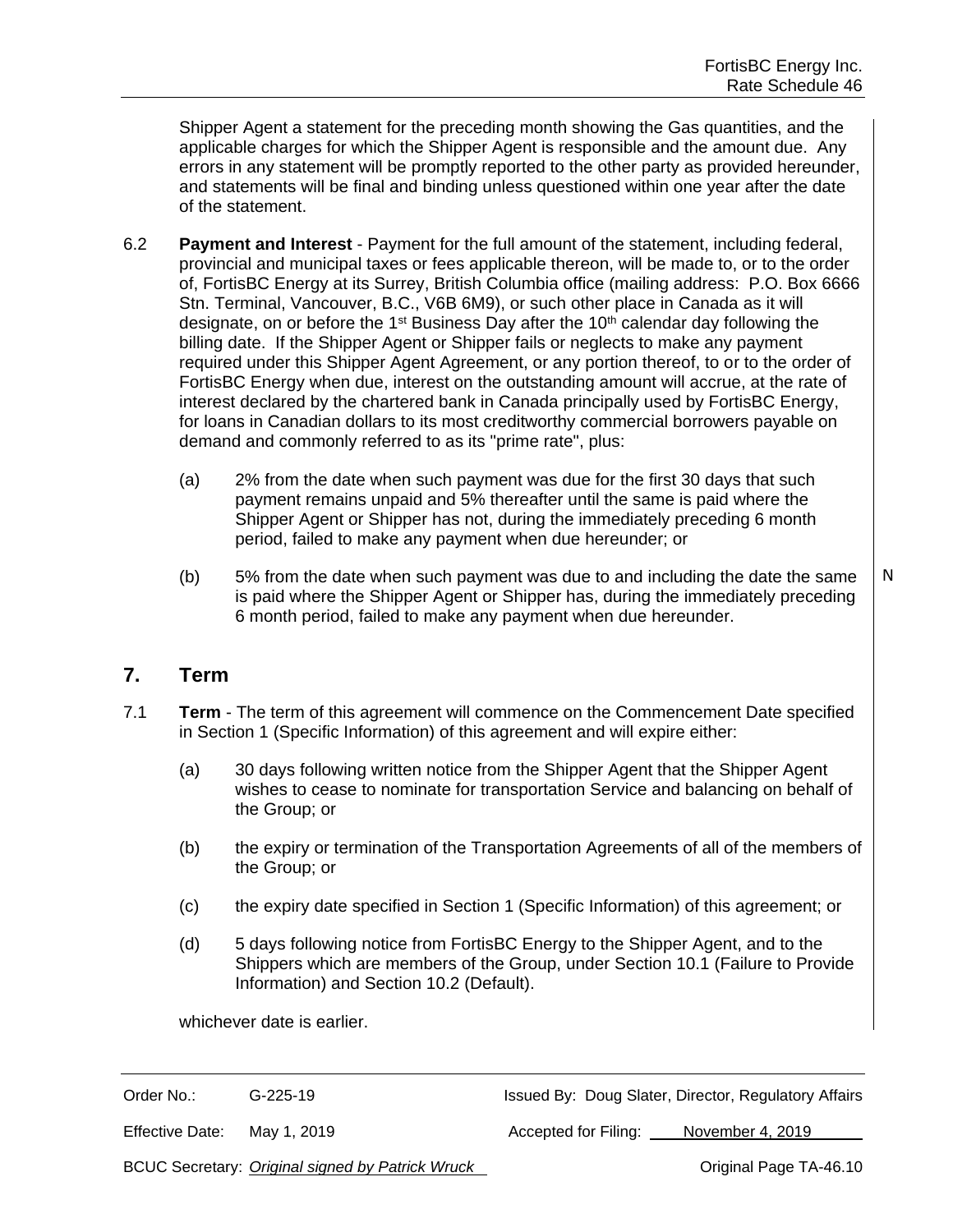- 7.2 **Survival of Covenants** Upon the termination of this agreement:
	- (a) all claims, causes of action or other outstanding obligations remaining or being unfulfilled as at the date of termination; and
	- (b) all of the provisions in this agreement relating to the obligation of either of the parties to provide information to the other in connection with this agreement,

will survive such termination.

#### **8. Representations, Warranties and Covenants**

- 8.1 **Representations and Warranties** The Shipper Agent represents and warrants to and covenants with FortisBC Energy as follows:
	- (a) the members of the Group are listed in Section 1 (Specific Information) of this agreement;
	- (b) the Shipper Agent is the agent of each of the members of the Group and has the authority of each of the members of the Group for the purposes of any and all matters set out in the applicable transportation Rate Schedule and this agreement; and
	- (c) FortisBC Energy may rely on any act or thing done, or document executed, by the Shipper Agent in connection with of any and all matters set out in the applicable transportation Rate Schedule and this agreement. N

#### **9. Limitation on Liability and Indemnity**

- 9.1 **Limitation on Liability** Neither FortisBC Energy, its employees, contractors or agents will be liable in damages for or on account of any interruption or Curtailment of Transportation Service, as outlined in Section 10.2 (Curtailment of Transportation Service) or Gas supply.
- 9.2 **Indemnity** The Shipper Agent will indemnify and hold harmless each of FortisBC Energy, its employees, contractors and agents from and against any and all adverse claims, losses, suits, actions, judgments, demands, debts, accounts, damages, costs, penalties and expenses (including all legal fees and disbursements) arising from any act or omission of the Shipper Agent related to the agency created by the Shipper Agent Agreement.

#### **10. Disbanding of the Group**

10.1 **Failure to Provide Information** - If the Shipper Agent fails to provide FortisBC Energy with the information or schedules which the Shipper Agent is required to provide to FortisBC Energy pursuant to this agreement or is otherwise in breach of this agreement then, acting reasonably in the circumstances and on 5 days notice to the Shipper Agent

| Order No.:      | $G-225-19$  |                      | Issued By: Doug Slater, Director, Regulatory Affairs |
|-----------------|-------------|----------------------|------------------------------------------------------|
| Effective Date: | Mav 1. 2019 | Accepted for Filing: | November 4, 2019                                     |

BCUC Secretary: *Original signed by Patrick Wruck* **Community Community Community Community** Original Page TA-46.11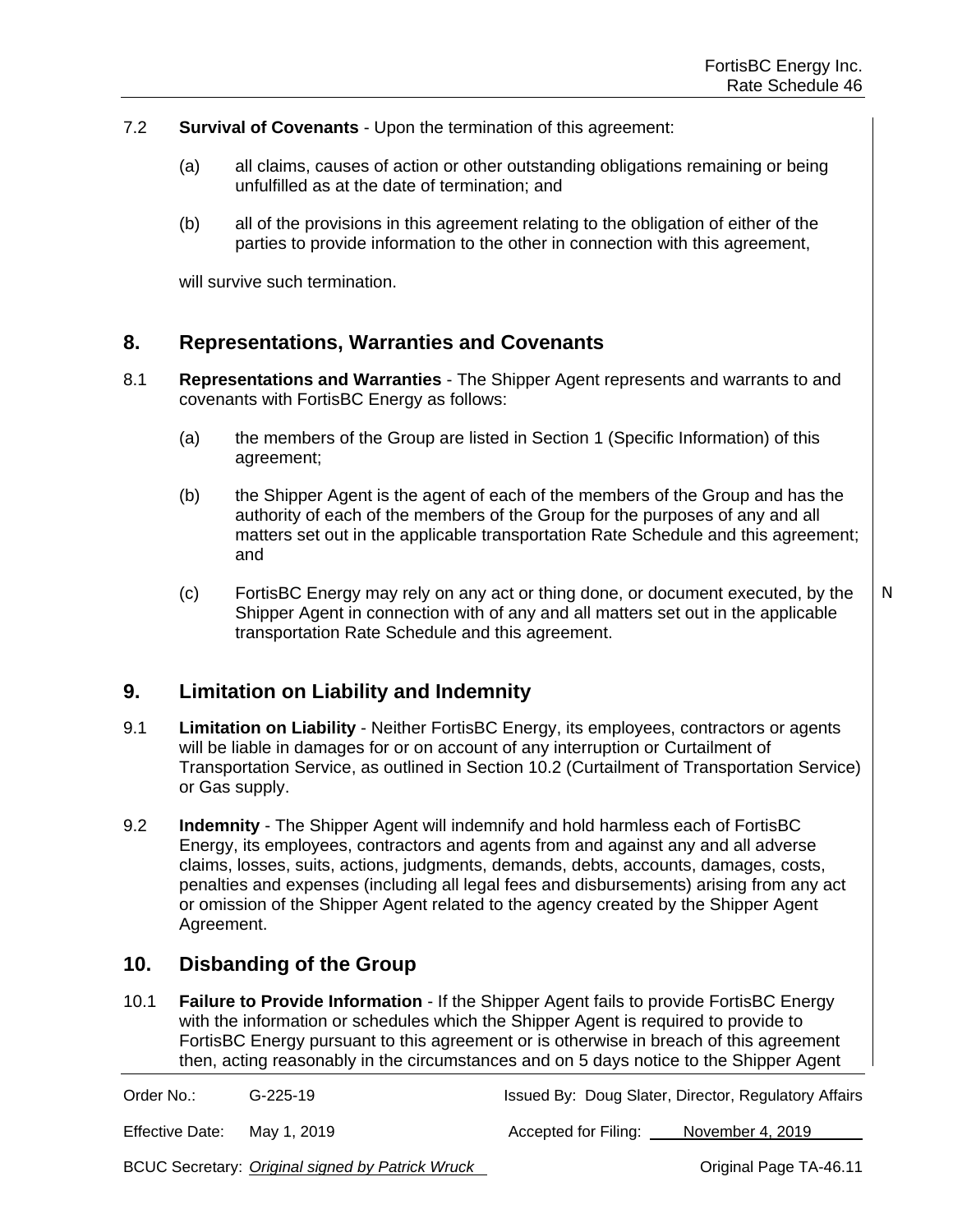and to the members of the Group, FortisBC Energy may disband the Group and deal directly with the Shippers which were members of the Group.

10.2 **Default** - If any Shipper which is a member of the Group is in default under the Default or Bankruptcy Section of the applicable Rate Schedule or becomes bankrupt or insolvent, then that Shipper will cease to be a member of the Group.

## **11. Arbitration**

- 11.1 **Arbitration** Any dispute between the parties arising from this agreement will be resolved by a single arbitrator pursuant to the *Arbitration Act* of British Columbia or successor legislation, save as expressly provided herein.
- 11.2 **Demand for Arbitration** Either party may commence arbitration proceedings by sending to the other party a demand for arbitration setting out the nature of the dispute.
- 11.3 **Arbitrator**  The parties will have 10 days from receipt of the demand referred to in Section 11.2 (Demand for Arbitration) to agree upon the arbitrator, failing which either party may apply to the Supreme Court of British Columbia to select the arbitrator. The arbitrator must be sufficiently qualified by education and training to decide the particular questions in dispute. Unless otherwise agreed, the arbitrator may not be a past or present employee, officer or director of either of the parties or their respective successors of affiliates, any supplier of the Shipper or FortisBC Energy, or any member of the Group.
- 11.4 **Commencement and Decision** The arbitrator will proceed immediately to hear and determine the matter in dispute and will render a written decision, signed by the arbitrator, within 45 days after the appointment, subject to any reasonable delay due to unforeseen circumstances. Notwithstanding the foregoing, if the arbitrator fails to render a decision within 60 days after the appointment then either party may elect to have a new arbitrator appointed in like manner as if none had previously been appointed.
- 11.5 **Decision -** The decision of the arbitrator will be final and binding upon the parties and the parties will abide by the decision and perform the terms and conditions thereof.

#### **12. Notice**

12.1 **Notice** - Any notice, request, statement or bill that is required to be given or that may be given under this agreement will, unless otherwise specified, be in writing and will be considered as fully delivered when mailed, personally delivered , or sent by fax or other method approved by FortisBC Energy to the other party.

#### **13. Acknowledgement**

13.1 **Acknowledgement** - The Shipper Agent acknowledges receiving and reading a copy of Rate Schedules 22, 22A, 22B, 23, 25, 26 and 27 and the General Terms and Conditions

Order No.: G-225-19 Issued By: Doug Slater, Director, Regulatory Affairs

Effective Date: May 1, 2019 **Accepted for Filing:** November 4, 2019

BCUC Secretary: *Original signed by Patrick Wruck* **Community Community Community Community** Original Page TA-46.12